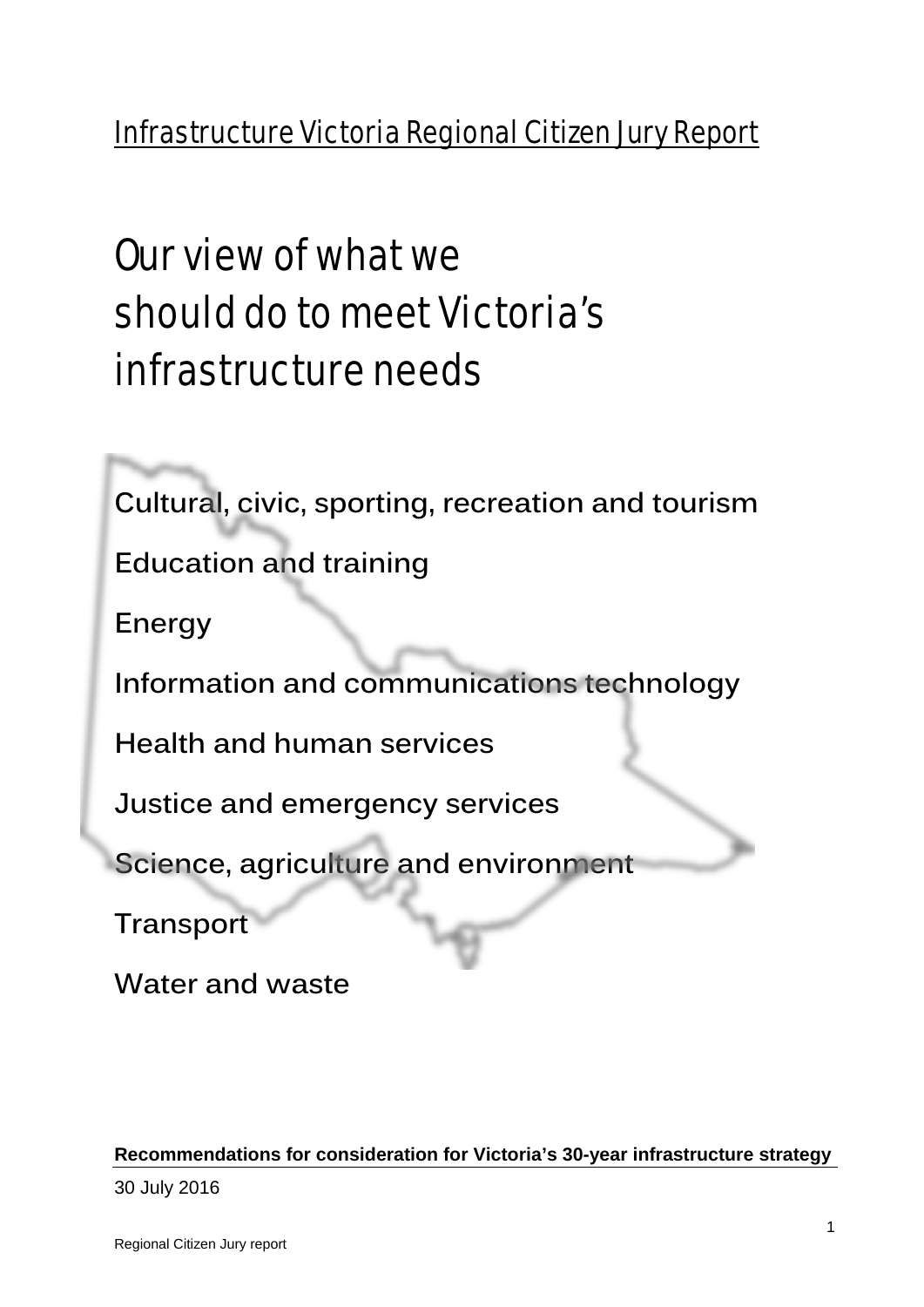## **Contents**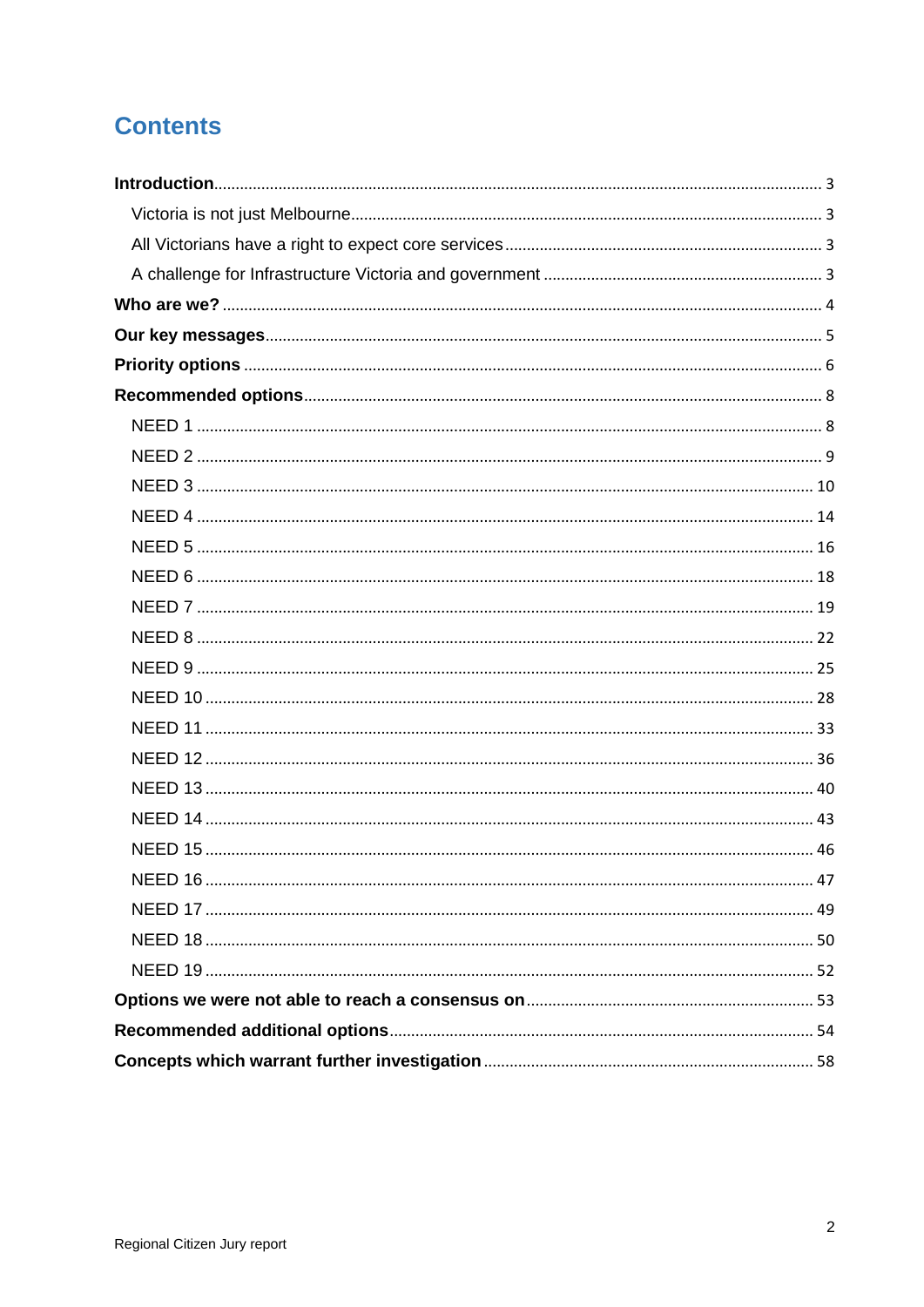## <span id="page-2-0"></span>**Introduction**

The Regional Jury appreciates the opportunity to prioritise options for Infrastructure Victoria's 30-year strategy. The commitment to seek the input of regional and rural people augurs well for the future of a participatory and informed democracy.

Victoria is comparatively compact with a natural advantage for well-connected regional centres. Effective infrastructure planning will enhance Victoria's growth as a whole. In *Progress in Australian Regions Yearbooks* (2014 & 2015), Australian Government Department of Infrastructure and Regional Development suggest that regional Victoria is disadvantaged, neglected, and discriminated against. Coordinated infrastructure planning strengthens the state's prosperity.

#### <span id="page-2-1"></span>**Victoria is not just Melbourne**

All Victorians have a right to expect infrastructure decisions to be based on priority needs over the next 30 years, not election cycles or commercial interests. The Victorian government needs to better manage and contain the growth of Melbourne. The current growth rate is unsustainable with the outer suburban sprawl poorly serviced by infrastructure.

We note that the majority of options canvassed by Infrastructure Victoria in *All Things Considered* (2016) have direct relevance to Melbourne. Options for Melbourne are not only greater in number, but typically scope and cost as well. We appreciate that Melbourne's population continues to grow at an increasing rate. Significant infrastructure in the regions, however, will attract people from Melbourne and new business, industry and opportunities. This makes for a healthy state.

#### <span id="page-2-2"></span>**All Victorians have a right to expect core services**

In regional Victoria we have the fundamental right to expect the same core services as people living in Melbourne. Our technology, health, education, transportation and justice needs, for instance, are just as important for us. People will continue to shift from regional Victoria to Melbourne if the disparity in services, in favour of Melbourne, continues.

Universal design principles provide accessibility for all. These principles are integral for optimal outcomes that are accessed by the broadest range of people. Universal design principles must be applied to behavioural change, maintenance of existing infrastructure and the development of new infrastructure.

#### <span id="page-2-3"></span>**A challenge for Infrastructure Victoria and government**

Policy and infrastructure planning need to be considered hand in hand . We urge Infrastructure Victoria to continue its work in planning for the long-term. We call for a public commitment from all levels of government and all political parties to fund and support infrastructure in accordance with the assessment and prioritisation within *All Things Considered*.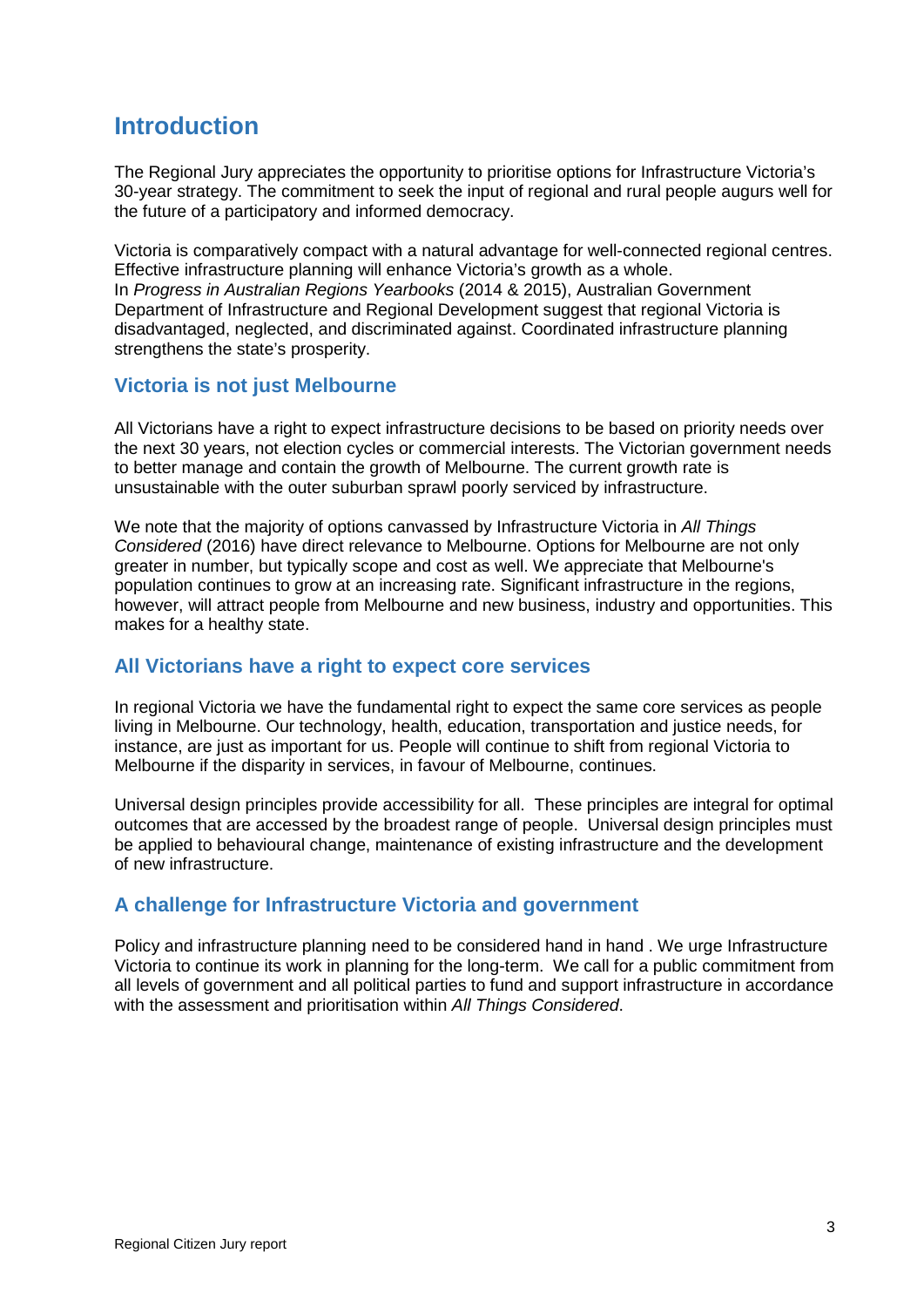#### <span id="page-3-0"></span>**Who are we?**

The Regional Citizen Jury met in Shepparton over a period of six Saturdays during May, June and July 2016 to discuss the Infrastructure Victoria report *All Things Considered*. The jury members were from a diverse range of backgrounds, occupations and ages. They represented all of regional Victoria, coming from a range of locations including:

- Ballmattum<br>• Barmah
- Barmah
- Benalla
- Bendigo
- Buninyong
- Campbell's Creek
- Castlemaine
- Dookie
- Echuca
- Euroa
- Kerang
- Kialla
- Kyabram
- Lemnos
- Longwood
- Marraweeney
- Murrawee
- Myrtleford
- Nathalia
- Numurkah
- Oxley
- Seymour
- Shepparton
- Tallygaroopna
- Tatura
- Tolmie
- Wangaratta
- Wyuna
- Yarrawonga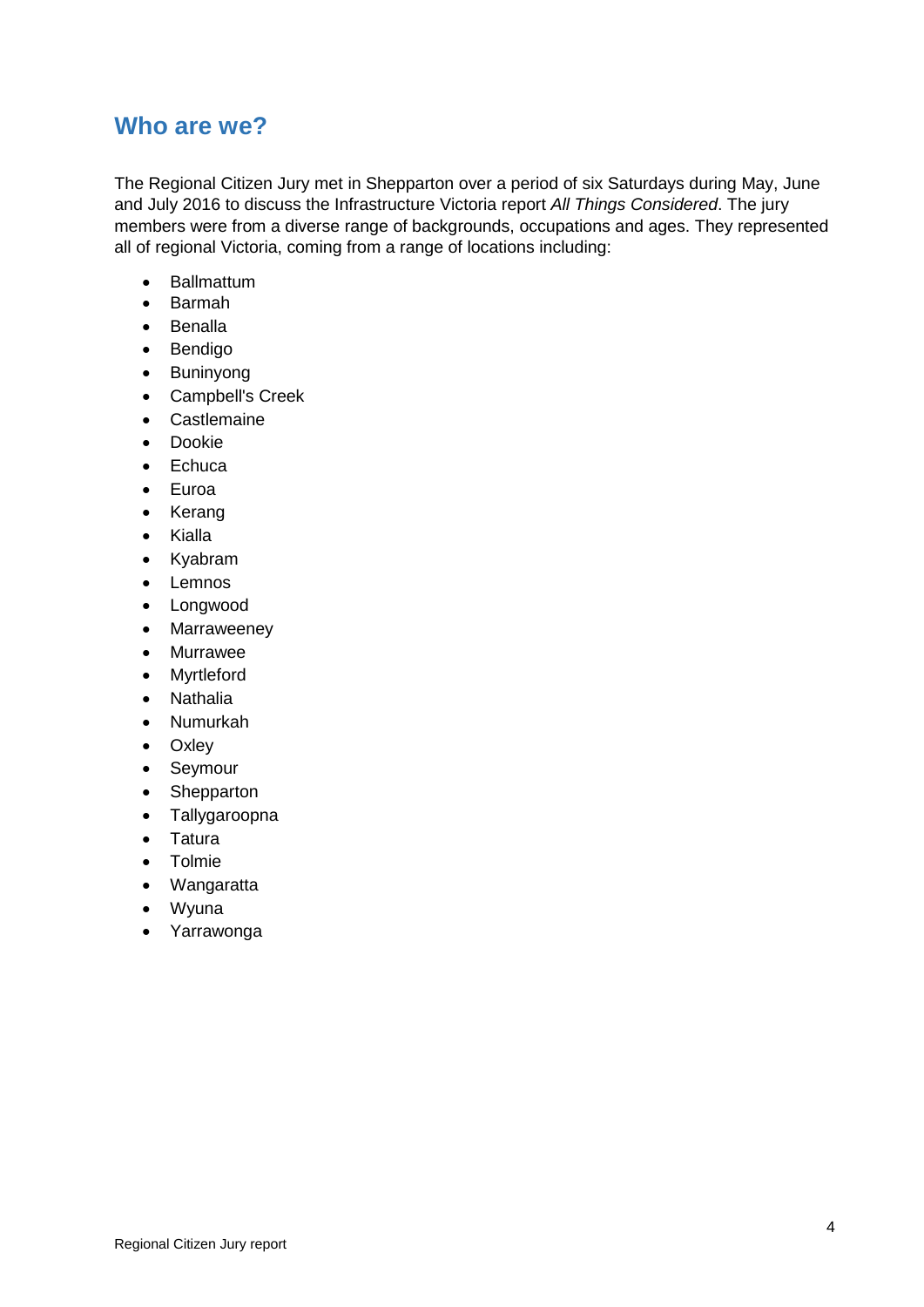## <span id="page-4-0"></span>**Our key messages**

The Regional Citizen Jury strongly believes:

- all Victorians need access to fast internet and reliable mobile phone coverage at world's best standard;
- infrastructure investment and support are needed to ensure the security of food, environment, and natural resources in regional Victoria;
- investment in regional Victoria's infrastructure will relieve the congestion in Melbourne and optimise the growth potential across Victoria;
- provision of essential government services must not discriminate against regional Victorians;
- transport infrastructure in regional Victoria must be safe, properly maintained, and integrated to improve quality of movement of people and goods;
- the utilisation of infrastructure leads to better health outcomes, better community interaction, and improved quality of life;
- the use of existing assets should be strongly considered for all infrastructure planning for community benefit;
- continuous cooperative planning is critical across local, state, and federal government; and
- the transition to clean alternative energy sources protects our environment.

These key messages are all to be considered equally and ordered arbitrarily.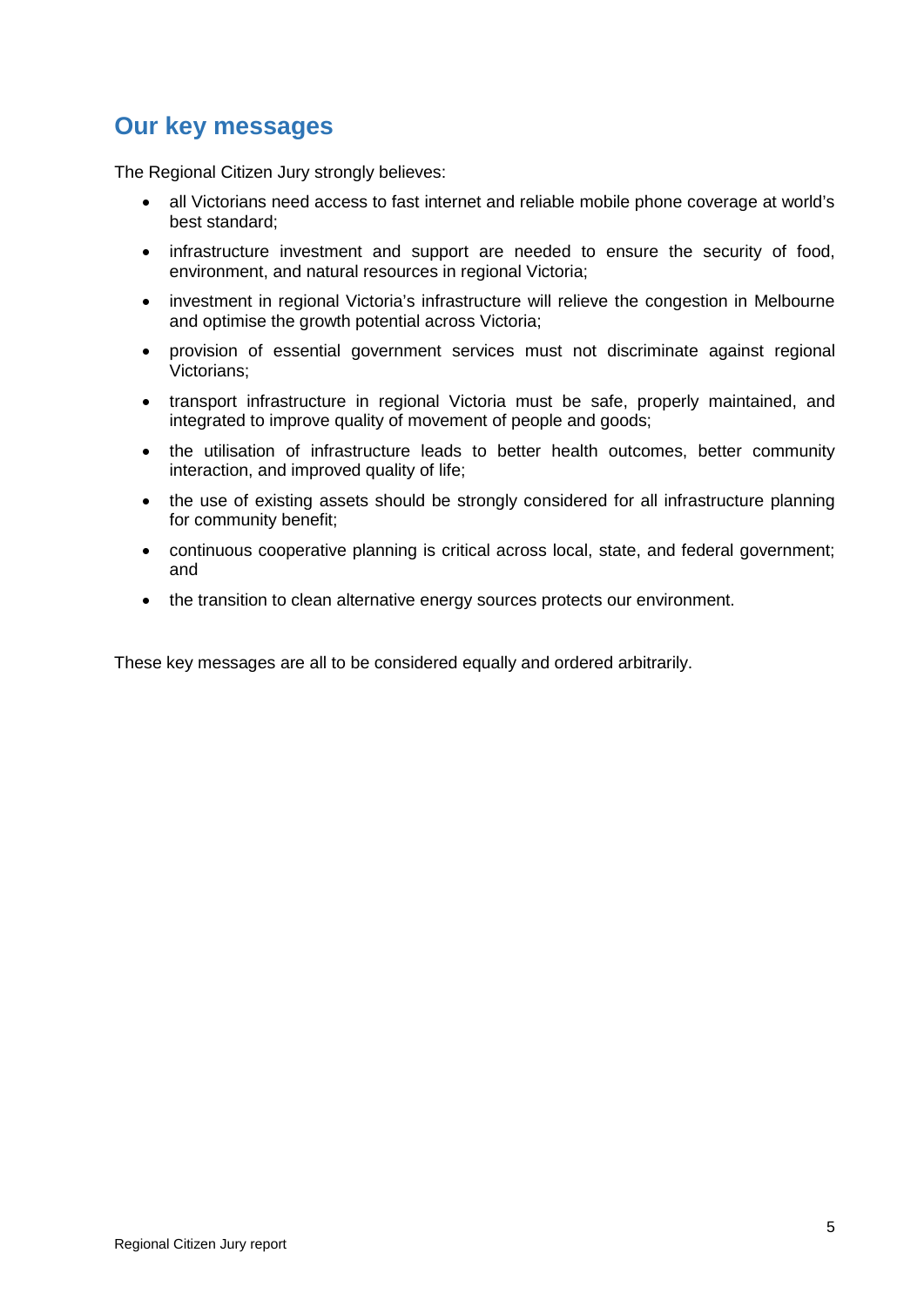# <span id="page-5-0"></span>**Priority options**

The regional citizen jury identified the following as their priority recommendations, using a voting system which gave each juror five votes to use on any of the options included in the report.

| <b>Option</b>                                                                                                         | <b>Priority</b> |
|-----------------------------------------------------------------------------------------------------------------------|-----------------|
| AST - Access to services through technology and ICT                                                                   | 13 votes        |
| WSE - Wind and solar energy generation large scale                                                                    | 13 votes        |
| Additional option - Increase availability of ICT via statewide fibre rollout                                          | 13 votes        |
| HSR - High speed rail from Sydney to Melbourne                                                                        | 8 votes         |
| Additional option - Upgrade of passenger rail services in regional Victoria                                           | 8 votes         |
| HIC - Health infrastructure coordinated planning                                                                      | 7 votes         |
| Additional option - Develop an integrated transport plan for Victoria                                                 | 7 votes         |
| Additional option - Expand tertiary education in regional areas                                                       | 7 votes         |
| SIP - Subregional infrastructure planning                                                                             | 5 votes         |
| TNP - Transport network price regime                                                                                  | 5 votes         |
| MAH - Melbourne Airport heavy rail                                                                                    | 5 votes         |
| TAF - TAFE recapitalisation                                                                                           | 4 votes         |
| RMU - Recycled material usage in building construction                                                                | 4 votes         |
| ACG - Ageing coal generation asset transition                                                                         | 4 votes         |
| Additional option - Double the expenditure on regional highway<br>maintenance to meet the projected maintenance needs | 4 votes         |
| PTV - Public transport accessibility                                                                                  | 3 votes         |
| STE - School and tertiary education cooperation                                                                       | 3 votes         |
| RFI - Riparian fencing investment                                                                                     | 3 votes         |
| HCA - Health care alternative delivery                                                                                | 2 votes         |
| JCS - Justice and human services co-location                                                                          | 2 votes         |
| CSC - Justice case management system                                                                                  | 2 votes         |
| LLH - Lifelong learning Hubs                                                                                          | 2 votes         |
| EOC - Employment outside central city                                                                                 | 2 votes         |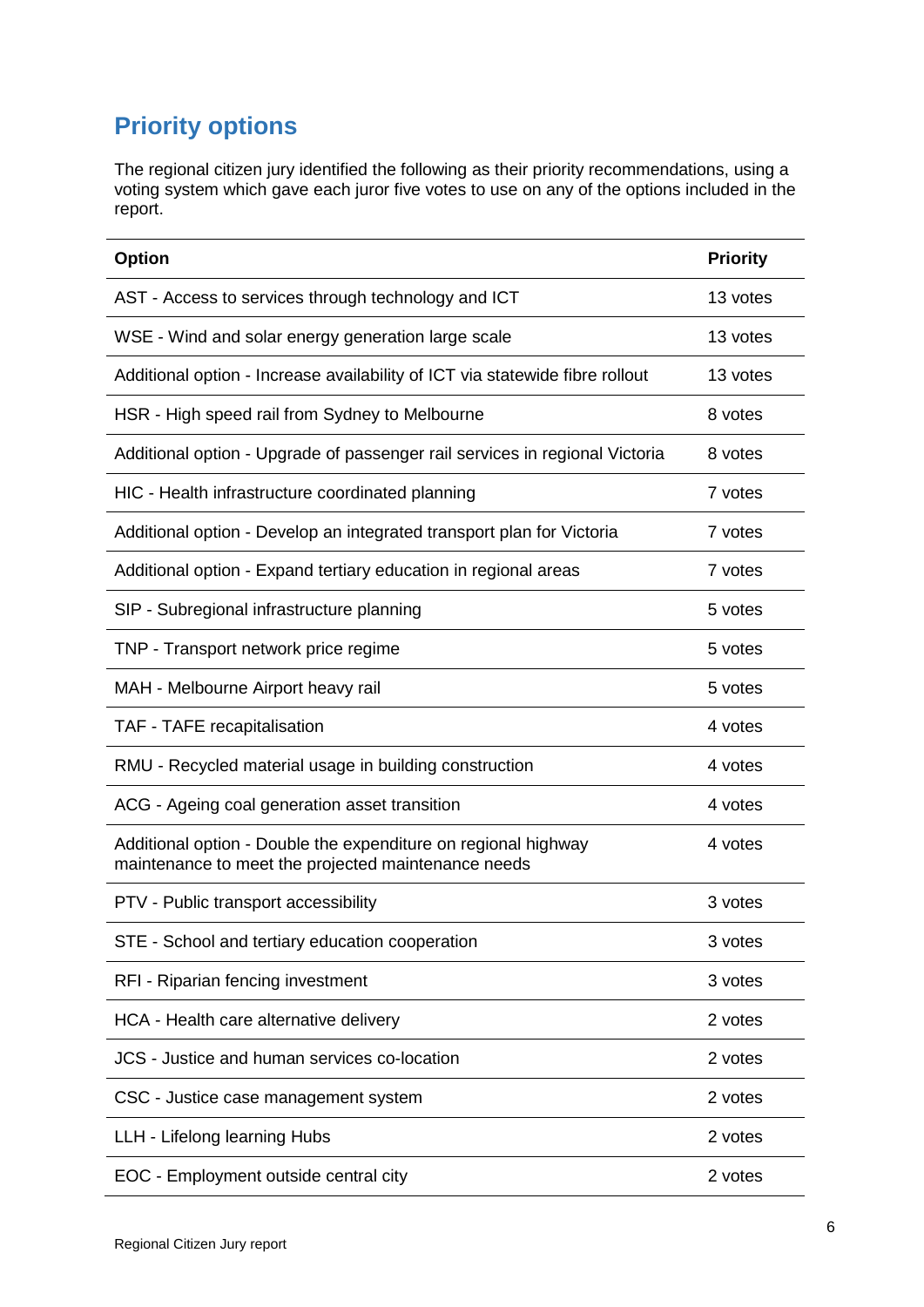| WDE - Water delivery efficiency in irrigation                                                                                                             | 2 votes |
|-----------------------------------------------------------------------------------------------------------------------------------------------------------|---------|
| Additional option: Hubs for local renewable energy self sufficiency                                                                                       | 2 votes |
| CSS1 - Community space shared use agreement                                                                                                               | 1 vote  |
| GOM - Government owned and managed social housing provision                                                                                               | 1 vote  |
| SHA - Social housing asset rationalisation and refresh                                                                                                    | 1 vote  |
| MRE 1 - Melton rail extension                                                                                                                             | 1 vote  |
| MTN - Mass transit public transport system                                                                                                                | 1 vote  |
| OWE - Organic waste to energy                                                                                                                             | 1 vote  |
| DCD - Data centre location diversification                                                                                                                | 1 vote  |
| Concept for further investigation - Change developer contribution plans to<br>ensure that developers contribute to all hidden costs of their developments | 2 votes |
| Concept for further investigation - Regional east-west link upgrade<br>Rail connecting major regional hubs in line with current transport corridors       | 1 vote  |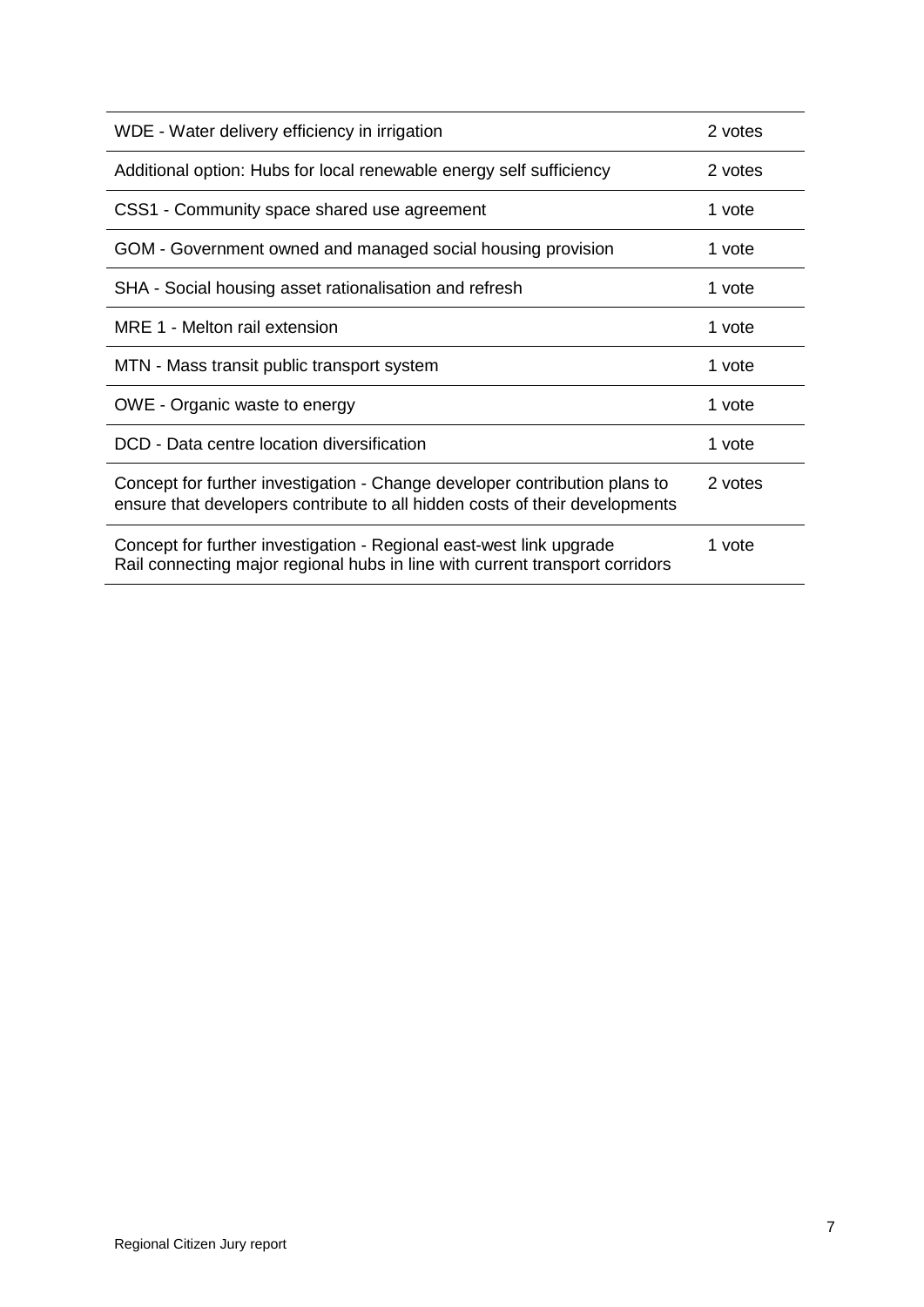## <span id="page-7-0"></span>**Recommended options**

#### <span id="page-7-1"></span>**NEED 1**

**Address infrastructure demands in areas with high population growth**

| <b>Recommended</b><br>option                                                                                                                                                                                   | <b>Links to</b><br>needs/<br>other<br>options | Why we are recommending it?                                                                                                                                                                                                                                                                                                                                                                                                                                                                                                 | Other comments eg<br>funding options                                                                                                                                                                                                                                                                               |
|----------------------------------------------------------------------------------------------------------------------------------------------------------------------------------------------------------------|-----------------------------------------------|-----------------------------------------------------------------------------------------------------------------------------------------------------------------------------------------------------------------------------------------------------------------------------------------------------------------------------------------------------------------------------------------------------------------------------------------------------------------------------------------------------------------------------|--------------------------------------------------------------------------------------------------------------------------------------------------------------------------------------------------------------------------------------------------------------------------------------------------------------------|
| SIP-<br><b>Subregional</b><br><b>Infrastructure</b><br><b>Planning</b><br>Formalise and<br>simplify a<br>whole-of-<br>government<br>sub-regional<br>infrastructure<br>planning<br>process<br>Priority: 5 votes | <b>UDC</b><br>Need 2<br>Need 12               | Cooperative planning between<br>local, state and federal<br>government is one of our key<br>messages.<br>Coordinates the approach in<br>$\bullet$<br>planning and simplifies the<br>process<br>Builds better more connected<br>$\bullet$<br>communities through better<br>communication between<br>relevant organisations<br>Benefits in jointly planning<br>$\bullet$<br>infrastructure between 3 tiers of<br>government statewide<br>This is a logical approach and<br>$\bullet$<br>should have already been<br>happening | The concern would be<br>that this option talks<br>specifically about<br>Melbourne but doesn't<br>specify the effects to<br>regional areas. This<br>approach should be<br>rolled out state-wide<br>for a more coordinated<br>response.<br>Query the definition of<br>'sub-regional' as the<br>meaning is not clear. |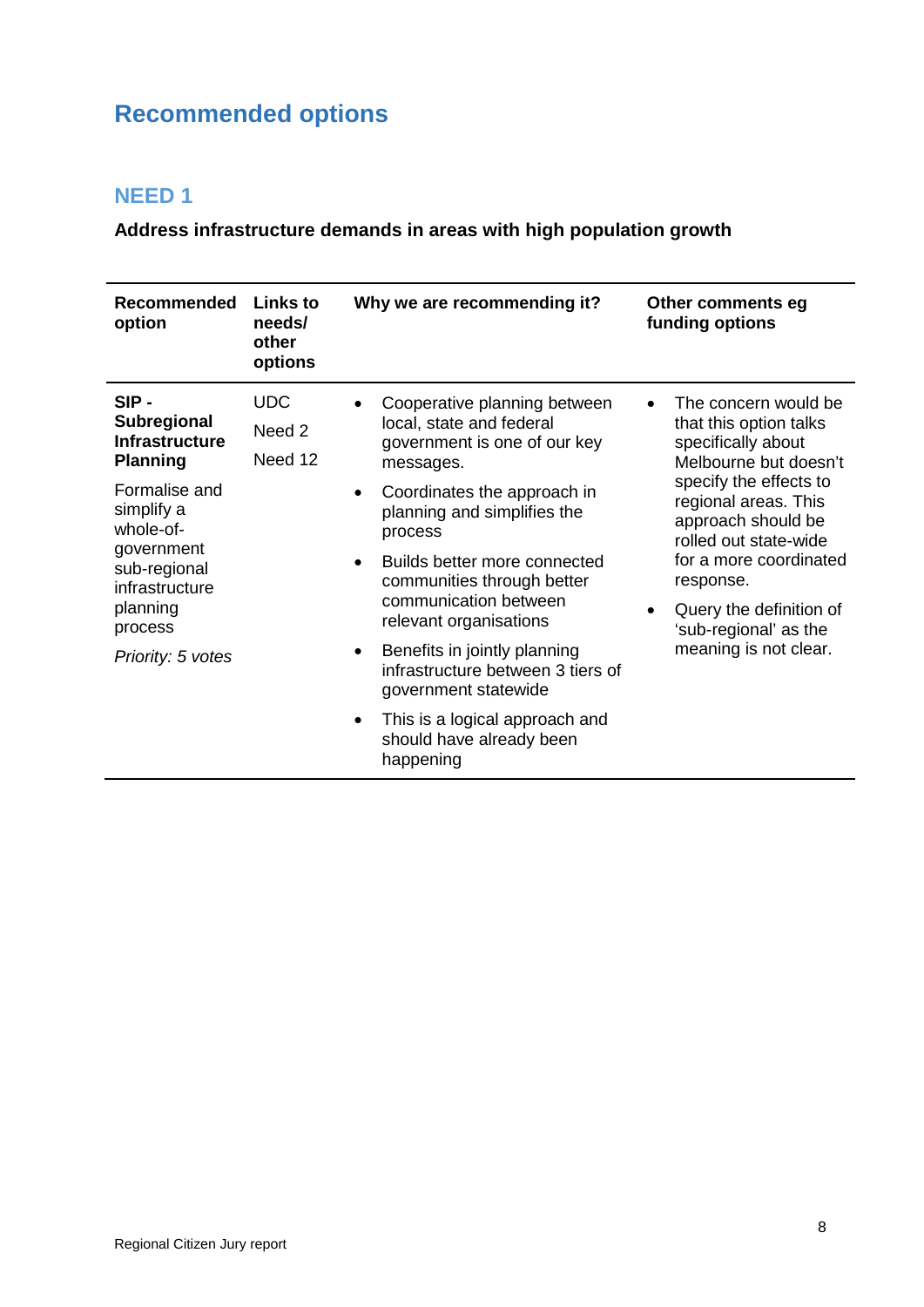## <span id="page-8-0"></span>**Address infrastructure demands in areas with low or negative growth**

| <b>Recommended</b><br>option                                                                                                                                                                                                               | <b>Links to</b><br>needs/<br>other<br>options | Why we are recommending it?                                                                                                                                                                                                                                                                                                                                                                                               | <b>Other</b><br>comments<br>eg funding<br>options                                                                                                                                                                                                                                                                                                                                                                                                                                                                |  |
|--------------------------------------------------------------------------------------------------------------------------------------------------------------------------------------------------------------------------------------------|-----------------------------------------------|---------------------------------------------------------------------------------------------------------------------------------------------------------------------------------------------------------------------------------------------------------------------------------------------------------------------------------------------------------------------------------------------------------------------------|------------------------------------------------------------------------------------------------------------------------------------------------------------------------------------------------------------------------------------------------------------------------------------------------------------------------------------------------------------------------------------------------------------------------------------------------------------------------------------------------------------------|--|
| <b>HCA</b><br><b>Health Care</b><br><b>Alternative</b><br><b>Delivery</b>                                                                                                                                                                  | Need 3<br>Need 12                             | Strategies that support the equitable provision<br>of health services to all Victorians links to our<br>key message that essential government<br>services should be equitably provided to all<br>Victorians.                                                                                                                                                                                                              |                                                                                                                                                                                                                                                                                                                                                                                                                                                                                                                  |  |
| Deliver a mobile<br>and e-health<br>network<br>throughout<br>Victoria,<br>enabling people<br>to be treated in<br>a coordinated<br>and controlled<br>way by multiple<br>practitioners<br>across the<br>health service.<br>Priority: 2 votes |                                               |                                                                                                                                                                                                                                                                                                                                                                                                                           | The use of external health monitoring and<br>$\bullet$<br>health service delivery has been<br>successfully implemented in remote<br>communities across Australia for a number of<br>years. Benefits have included, improved<br>clinical communications between healthcare<br>providers, more regular patient access to<br>specialist services via online consultation and<br>a range of online tools and resources; and<br>Improved professionals access to information<br>databases and decision support tools. |  |
|                                                                                                                                                                                                                                            |                                               | Provides centralised access to patient<br>٠<br>information subject to the solution of security<br>and privacy concerns and improves data<br>collection for ongoing monitoring, diagnosis<br>and early intervention.                                                                                                                                                                                                       |                                                                                                                                                                                                                                                                                                                                                                                                                                                                                                                  |  |
|                                                                                                                                                                                                                                            |                                               | Supports further collaboration between<br>$\bullet$<br>patients, GPs and specialists without further<br>need to travel - saving in travel costs and<br>stress of travelling when unwell.                                                                                                                                                                                                                                  |                                                                                                                                                                                                                                                                                                                                                                                                                                                                                                                  |  |
|                                                                                                                                                                                                                                            |                                               | Provides access to health care to a wider<br>$\bullet$<br>areas of regional Victoria. This links into our<br>key message that all Victorians need access<br>to fast internet and reliable mobile phone<br>coverage.                                                                                                                                                                                                       |                                                                                                                                                                                                                                                                                                                                                                                                                                                                                                                  |  |
|                                                                                                                                                                                                                                            |                                               | Provides access to specialists where the local<br>$\bullet$<br>provision of services doesn't exist                                                                                                                                                                                                                                                                                                                        |                                                                                                                                                                                                                                                                                                                                                                                                                                                                                                                  |  |
|                                                                                                                                                                                                                                            |                                               | While e-health options can reduce the need<br>$\bullet$<br>for specialists to be located in regional<br>Victoria, it must not have the adverse effect of<br>downgrading services to rural Victoria. There<br>is still a need for encouraging specialists to be<br>present on a permanent basis or roster<br>system. This had implications for providing<br>infrastructure such as consulting rooms,<br>accommodation etc. |                                                                                                                                                                                                                                                                                                                                                                                                                                                                                                                  |  |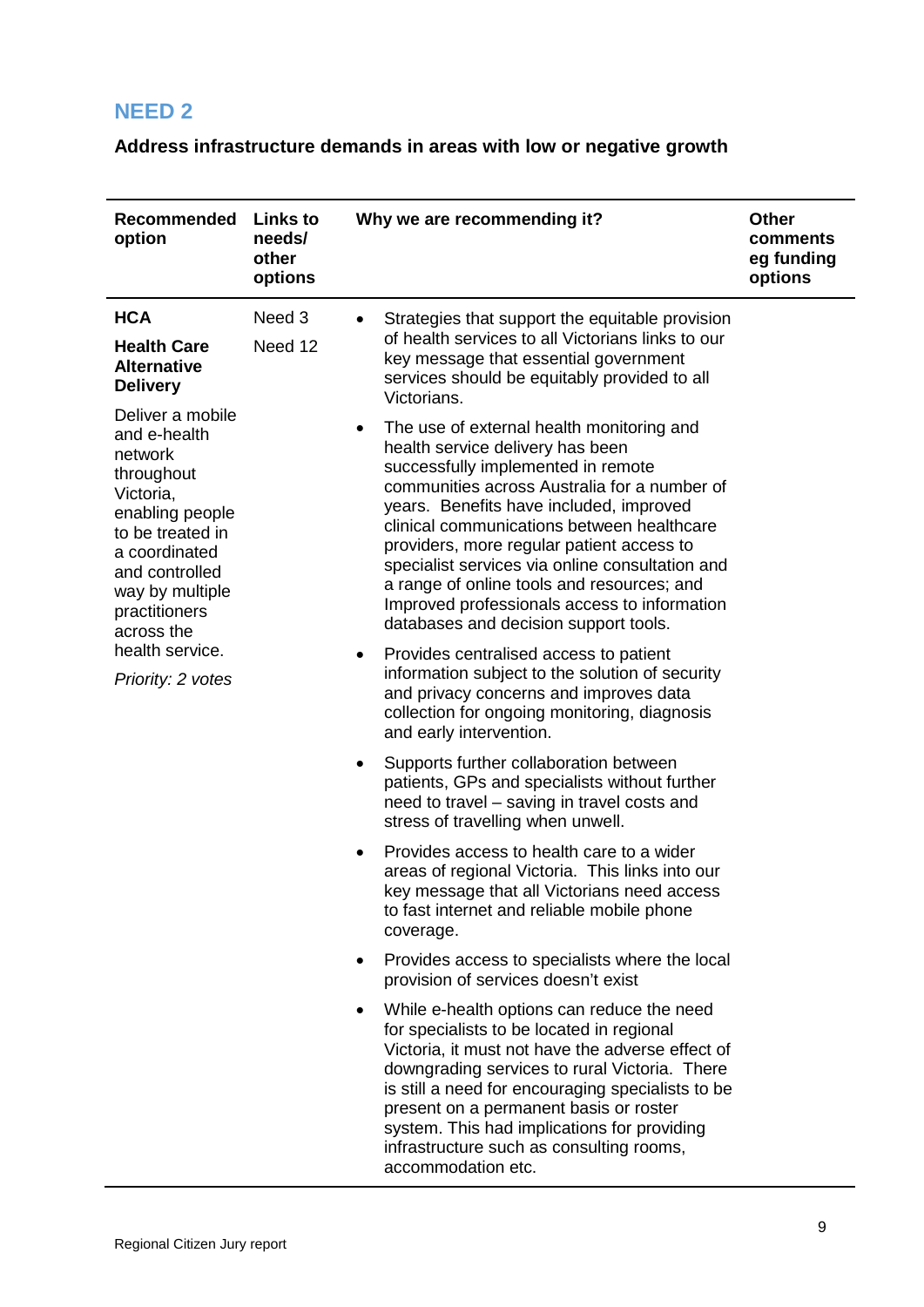#### <span id="page-9-0"></span>**Respond to increasing pressure on health care, particularly due to ageing**

| <b>Recommended</b><br>option                                                                                                                                                                                                                           | <b>Links to</b><br>needs/<br>other<br>options | Why we are recommending it?                                                                                                                                                                                                                                                                                                                                                                                                                                                                                                                                                                                                                                                                                                                                                                                                     | <b>Other</b><br>comments eg<br>funding options                             |
|--------------------------------------------------------------------------------------------------------------------------------------------------------------------------------------------------------------------------------------------------------|-----------------------------------------------|---------------------------------------------------------------------------------------------------------------------------------------------------------------------------------------------------------------------------------------------------------------------------------------------------------------------------------------------------------------------------------------------------------------------------------------------------------------------------------------------------------------------------------------------------------------------------------------------------------------------------------------------------------------------------------------------------------------------------------------------------------------------------------------------------------------------------------|----------------------------------------------------------------------------|
| <b>HIC - Health</b><br>infrastructure<br>coordinated<br>planning<br>Develop a 30<br>year health<br>strategy that<br>responds to<br>forecast<br>population<br>growth and<br>supports all<br>components of<br>the health<br>system.<br>Priority: 7 votes |                                               | Links to our key message about co-<br>$\bullet$<br>ordinated planning.<br>This strategy should reflect population<br>٠<br>growth.<br>It is an enabling option; 30 year plan<br>$\bullet$<br>essential to provide co-ordinated, cost<br>effective and cutting edge health care for<br>all Victorians.<br>Provide health and aged care facilities in<br>٠<br>rural areas to keep and treat people in<br>rural areas.<br>Maximise asset life cycle through<br>٠<br>coordinated maintenance and upgrade<br>planning.<br>Encourage the growth of regional<br>٠<br>Victoria and mitigate the effects of<br>excessive urban sprawl.<br>Provides cooperative planning between<br>$\bullet$<br>local, state and federal governments.<br>Supports flexible local infrastructure that<br>strengthens community interaction and<br>support. | A complete<br>review of health<br>services for<br>Victoria is<br>suggested |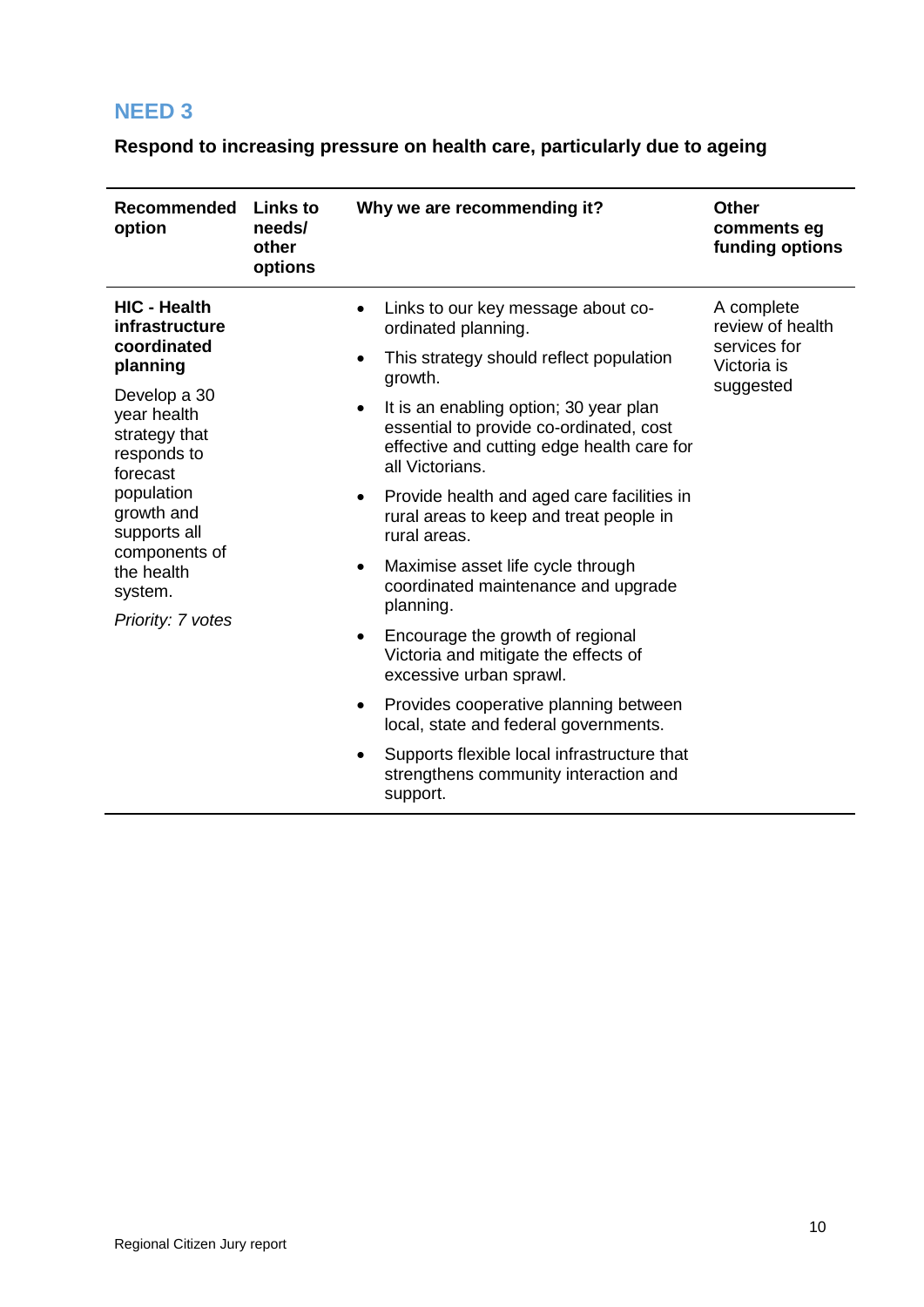| Recommended<br>option                                                                                                                                                             | Links to<br>needs/ other<br>options | Why we are recommending it?                                                                                                                         | <b>Other</b><br>comments eg<br>funding options |
|-----------------------------------------------------------------------------------------------------------------------------------------------------------------------------------|-------------------------------------|-----------------------------------------------------------------------------------------------------------------------------------------------------|------------------------------------------------|
| <b>HCP - Health</b><br>care patient<br>subsidised                                                                                                                                 | Need 12                             | Improvement of access to jobs and<br>services for people in regional and<br>rural areas.                                                            |                                                |
| travel program<br>extension                                                                                                                                                       |                                     | This is an important extension of an<br>$\bullet$<br>existing program.                                                                              |                                                |
| <b>Extend the</b><br>existing travel<br>subsidy                                                                                                                                   |                                     | Everyone deserves easy access to<br>٠<br>health care.                                                                                               |                                                |
| program to<br>people in<br>regional<br>communities to<br>enable them to<br>access health<br>services that<br>cannot<br>efficiently be<br>provided in their<br>local<br>community. |                                     | The travel reimbursement should be<br>advised to clients who have to travel<br>distances to access health care.                                     |                                                |
|                                                                                                                                                                                   |                                     | Transport infrastructure must be<br>$\bullet$<br>integrated to improve quality of<br>movement of people and goods.                                  |                                                |
|                                                                                                                                                                                   |                                     | Supports flexible local infrastructure<br>٠<br>that strengthens community<br>interaction and support.                                               |                                                |
|                                                                                                                                                                                   |                                     | Rural people incur significant travel<br>$\bullet$<br>and accommodation costs in<br>accessing health services in<br>Melbourne and regional centres. |                                                |
| HCS-                                                                                                                                                                              | <b>AST</b>                          | Supports a social model of health.                                                                                                                  | Needs co-                                      |
| <b>Healthcare</b><br>smart facilities                                                                                                                                             | <b>HIC</b>                          | Expands community health practice.<br>٠                                                                                                             | ordinated<br>planning and                      |
| Invest in the                                                                                                                                                                     |                                     | Better use of current facilities.                                                                                                                   | funding from all<br>levels of                  |
| renewal in<br>health<br>infrastructure to<br>remain fit for<br>purpose and be<br>flexible to                                                                                      |                                     | Needs access to fast Internet and<br>reliable mobile phone coverage.                                                                                | government.                                    |
|                                                                                                                                                                                   |                                     | Encourages the growth of regional<br>Victoria and mitigates the effects of<br>excessive urban sprawl.                                               |                                                |
| respond to<br>innovations in<br>technology and<br>models of care.                                                                                                                 |                                     | Supports local infrastructure that<br>strengthens community interaction<br>and support.                                                             |                                                |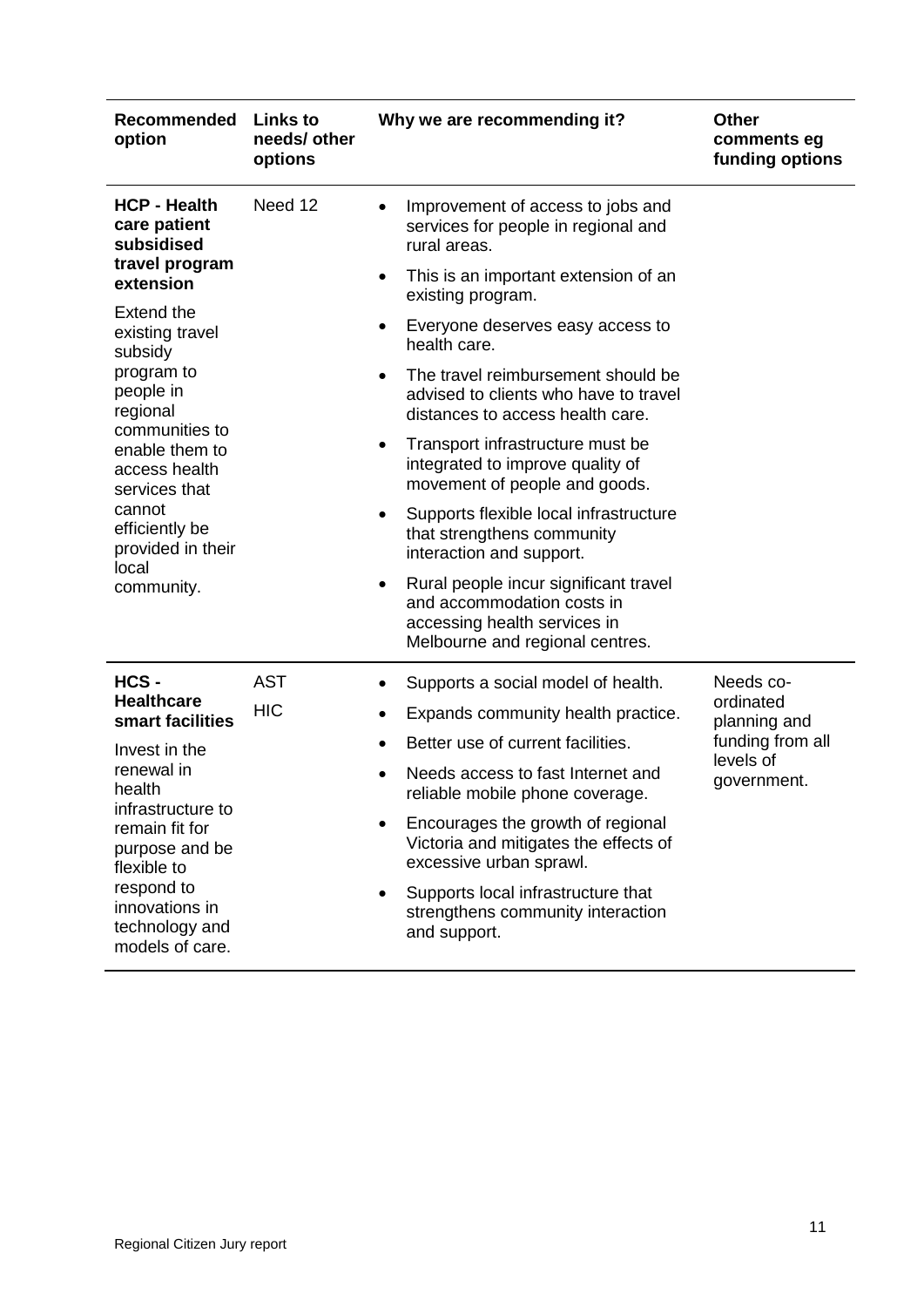| <b>Recommended</b><br>option                                                                                                                                                                                                                                                                                                             | <b>Links to</b><br>needs/<br>other<br>options | Why we are recommending it?                                                                                                                                                                                                                                                                                                                                                                                                                                                                                                                | <b>Other</b><br>comments eg<br>funding options                                            |
|------------------------------------------------------------------------------------------------------------------------------------------------------------------------------------------------------------------------------------------------------------------------------------------------------------------------------------------|-----------------------------------------------|--------------------------------------------------------------------------------------------------------------------------------------------------------------------------------------------------------------------------------------------------------------------------------------------------------------------------------------------------------------------------------------------------------------------------------------------------------------------------------------------------------------------------------------------|-------------------------------------------------------------------------------------------|
| <b>ACM - Aged</b><br>care and<br>mental health<br>residential<br>care<br>investment<br>Respond to the<br>growing need<br>for residential<br>aged care and<br>mental health<br>facilities by<br>supporting<br>people to<br>remain in their<br>homes and<br>when this is not<br>possible,<br>providing new<br>purpose-built<br>facilities. |                                               | Supports people to remain in their own<br>$\bullet$<br>homes with increased quality of life.<br>Lessens the load on existing healthcare<br>$\bullet$<br>infrastructure.<br>Ensures age appropriate care options<br>$\bullet$<br>available when considering new facilities.<br>Incorporates in-home care tailored to<br>$\bullet$<br>individual or family needs.<br>Designing homes that will accommodate<br>$\bullet$<br>ageing residents' needs.<br>Essential government services should be<br>٠<br>equitably provided to all Victorians. | Needs analysis<br>to be done by<br>experts to<br>facilitate planning                      |
| <b>HCD - Health</b><br>care delivery<br>role change:<br>Shift some<br>health service<br>delivery from<br>traditional<br>sources to<br>nurses,<br>pharmacists<br>and allied<br>health<br>professionals to<br>reduce the<br>demand on<br>hospitals.                                                                                        |                                               | Reduces waiting lists in hospitals.<br>$\bullet$<br>Eases pressure on emergency services.<br>$\bullet$<br>Encourages co-location and better use and<br>٠<br>uptake of medical services.<br>Broadens scope of practice for general<br>$\bullet$<br>practitioner/Doctor services.<br>Faster response to patient needs.<br>Services closer to user.<br>Essential government services should be<br>equitably provided to all Victorians.                                                                                                       | Requires<br>changes to<br>legislation/<br>registration of<br>healthcare<br>professionals. |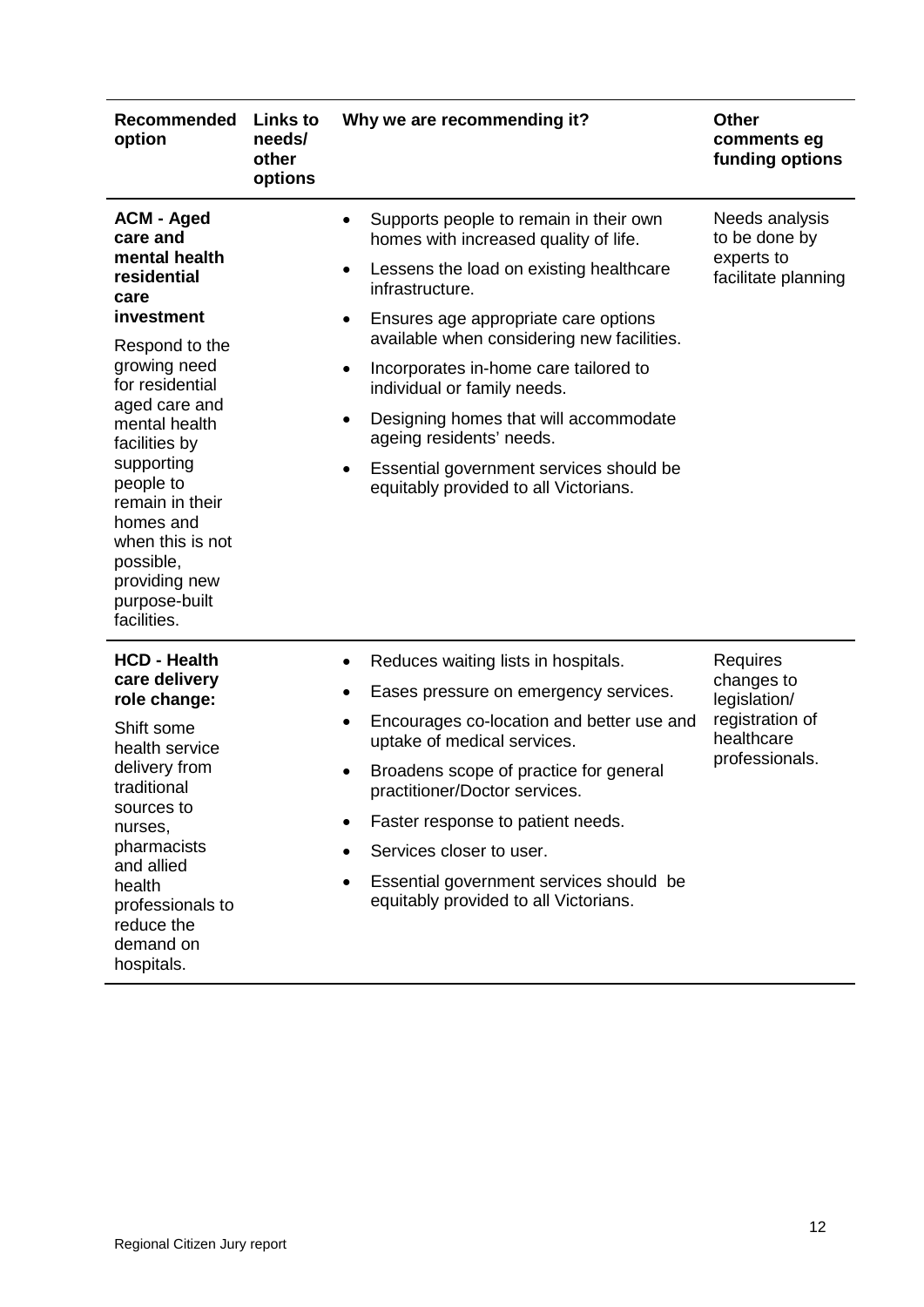| <b>Option not</b><br>supported                                                                                                                          | Why we are opposing this option?                                                                                                                             |
|---------------------------------------------------------------------------------------------------------------------------------------------------------|--------------------------------------------------------------------------------------------------------------------------------------------------------------|
| PHC -<br><b>Preventative</b><br>healthcare<br>awareness                                                                                                 | There are Apps to do this.<br>$\bullet$<br>An individual choice.<br>٠<br>We acknowledge this is a good idea but we believe there are many other<br>$\bullet$ |
| Invest in<br>technology that<br>supports<br>preventative<br>health, for<br>example remote<br>health monitoring<br>and self-<br>monitoring<br>equipment. | higher priorities.                                                                                                                                           |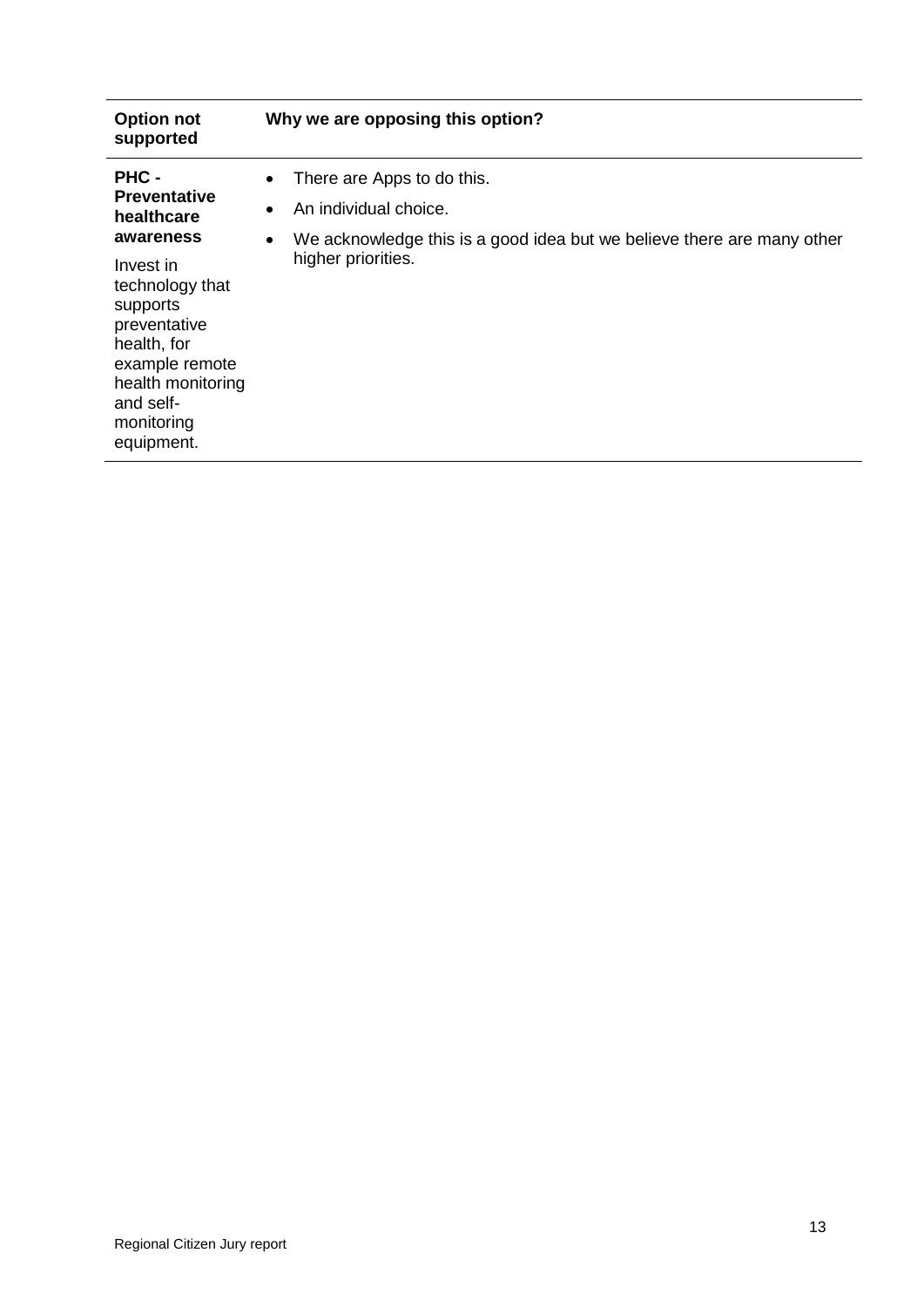## <span id="page-13-0"></span>**Enable physical activity and participation**

| <b>Recommended</b><br>option                                                                                                                                                                                                                              | <b>Links to</b><br>needs/ other<br>options        | Why we are recommending it?                                                                                                                                       | <b>Other</b><br>comments eg<br>funding options |
|-----------------------------------------------------------------------------------------------------------------------------------------------------------------------------------------------------------------------------------------------------------|---------------------------------------------------|-------------------------------------------------------------------------------------------------------------------------------------------------------------------|------------------------------------------------|
| <b>ALP - Active</b><br>lifestyle<br>infrastructure<br>Make improvements<br>to the amenity of<br>public spaces by<br>improving lighting<br>and streetscapes,<br>and providing<br>facilities like water<br>bubblers, showers,<br>bike racks and<br>lockers. | <b>ALR</b><br><b>BHT</b><br><b>RSA</b><br>Need 10 | Improvements in amenities of<br>public spaces allows for healthy<br>environment, encourages<br>outdoor activity. Keeping in mind<br>safety aspects are addressed. |                                                |
| <b>BWP3 - Bicycle</b><br>and walking path<br>separation<br>Modify existing road,<br>bike and walkway<br>infrastructure to<br>separate cycling and<br>pedestrian use.                                                                                      |                                                   | Encourage use of bicycles for<br>commuting, resulting exercise<br>benefits.                                                                                       |                                                |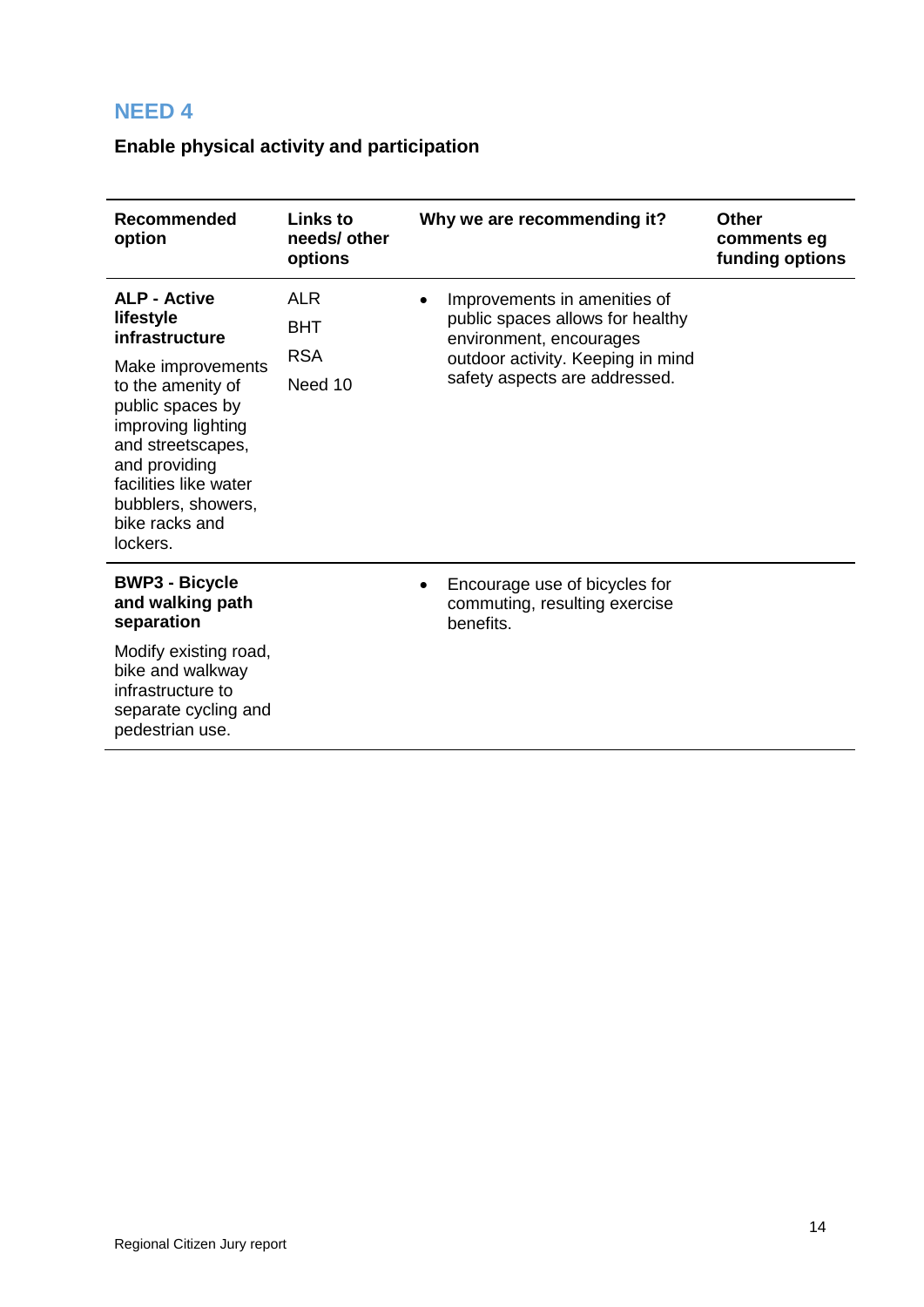| <b>Option not</b><br>supported                                      | Why we are opposing this option?                                                                                                                                    |
|---------------------------------------------------------------------|---------------------------------------------------------------------------------------------------------------------------------------------------------------------|
| recreational<br>facility<br>investment<br>framework                 | $SRF -$ Sport and $\bullet$ Relates closely to CSS1 (see need 5)                                                                                                    |
| <b>BVA – Bicycle</b><br>and vehicle<br>accident fault<br>allocation | Had strong opposition indicated on worksheets from sessions 2, 3, 4 but<br>$\bullet$<br>was not written up in session 5<br>Not ready for this legal transition<br>٠ |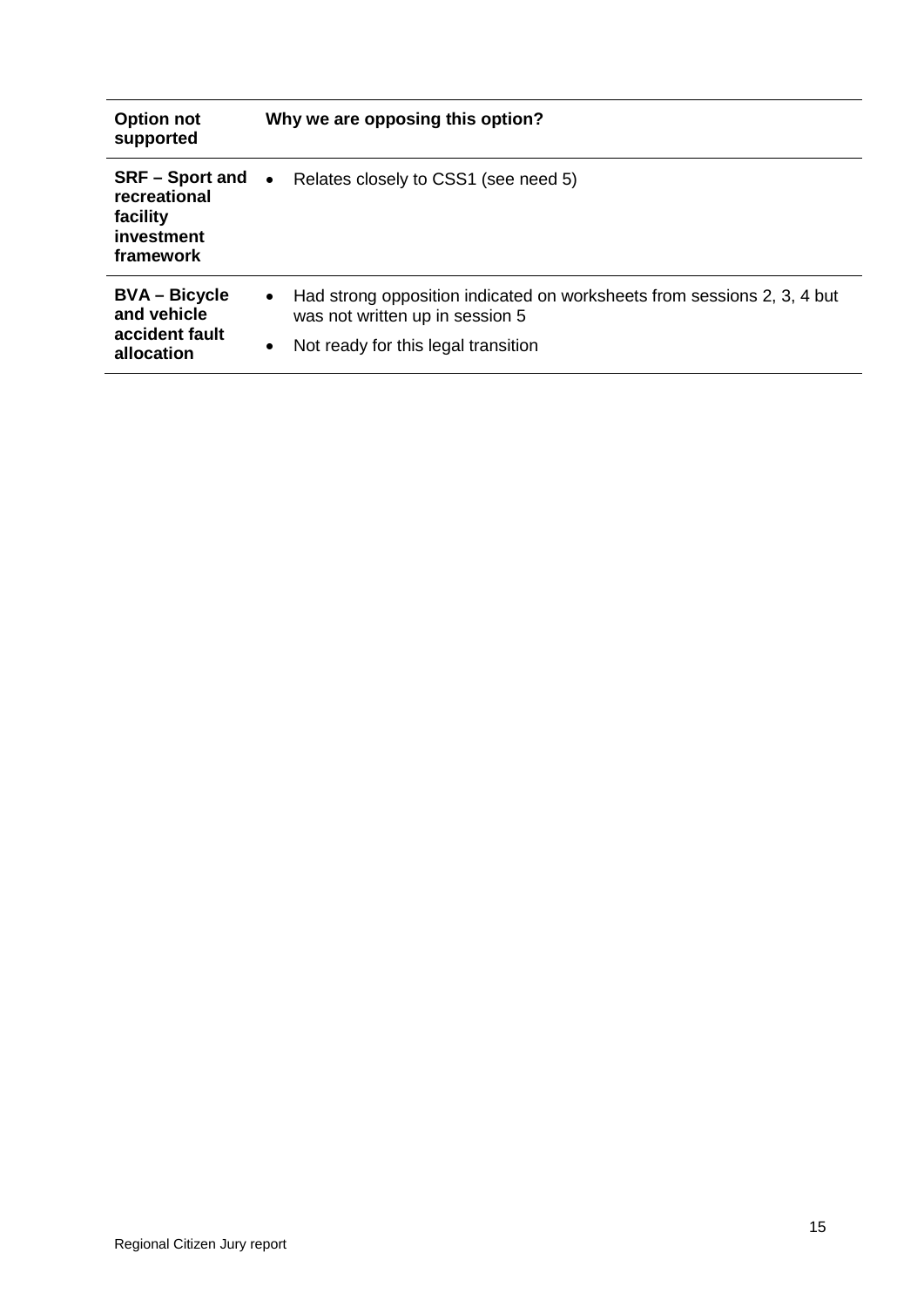<span id="page-15-0"></span>**Provide spaces where communities can come together**

| <b>Recommended</b><br>option                                                                                                                                                                                                                                                                                                              | <b>Links to</b><br>needs/<br>other<br>options       | Why we are recommending it?                                                                                                                                                                                                                                                                                                                                                                                                                                                                                                                                     | Other comments eg<br>funding options                                                                            |
|-------------------------------------------------------------------------------------------------------------------------------------------------------------------------------------------------------------------------------------------------------------------------------------------------------------------------------------------|-----------------------------------------------------|-----------------------------------------------------------------------------------------------------------------------------------------------------------------------------------------------------------------------------------------------------------------------------------------------------------------------------------------------------------------------------------------------------------------------------------------------------------------------------------------------------------------------------------------------------------------|-----------------------------------------------------------------------------------------------------------------|
| <b>CSS1 -</b><br><b>Community</b><br>space shared<br>use agreement<br>Improve<br>resources and<br>governance<br>processes that<br>will assist in<br>establishing<br>shared use<br>agreements for<br>community<br>spaces and<br>facilities<br>between<br>different<br>agencies and<br>associations<br>across Victoria.<br>Priority: 1 vote | CSU                                                 | Facilitates better use of existing<br>infrastructure resources to<br>become more flexible with<br>community and across all 3 tiers<br>of Government. Therefore,<br>enabling the community<br>environment to be utilized for<br>group activities for all disciplines<br>with options of user pay system<br>We expect continuous<br>$\bullet$<br>cooperative planning between<br>local, state, and federal<br>government.<br>Utilise infrastructure for better<br>$\bullet$<br>health outcomes, better<br>community interaction, and<br>improved quality of life. | Break down<br>barriers of red tape<br>administration etc.<br>public liability<br>insurance, risk<br>management. |
| $CSU -$<br><b>Community</b><br>and public<br>space<br>utilisation<br>deregulation<br>Improve the use<br>of community or<br>public spaces<br>through<br>changes to<br>financial and<br>planning<br>regulations.                                                                                                                            | Need <sub>2</sub><br>CSS <sub>1</sub><br><b>CSR</b> | Enhance the utilization of<br>$\bullet$<br>community public spaces for<br>participation for all community.<br>Potential to break down barriers of<br>$\bullet$<br>red tape administration.<br>We expect continuous<br>cooperative planning between<br>local, state, and federal<br>government.<br>Utilise infrastructure for better<br>health outcomes, better<br>community interaction, and<br>improved quality of life.                                                                                                                                       |                                                                                                                 |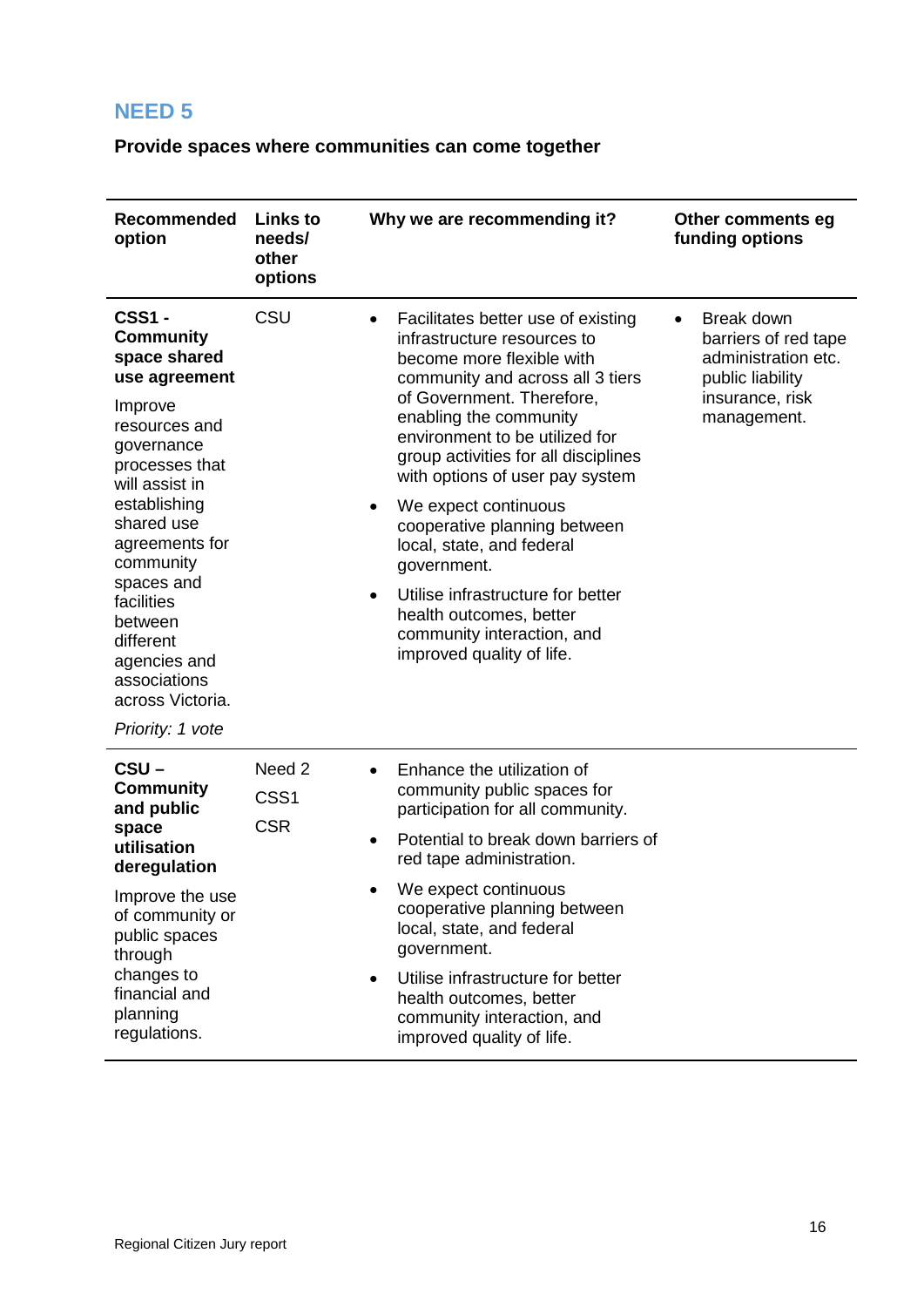| <b>Recommended</b><br>option                                                                                                                                  | Links to<br>needs/<br>other<br>options | Why we are recommending it?                                                                                                                                                                                   | Other comments eg<br>funding options |
|---------------------------------------------------------------------------------------------------------------------------------------------------------------|----------------------------------------|---------------------------------------------------------------------------------------------------------------------------------------------------------------------------------------------------------------|--------------------------------------|
| <b>CSR</b><br><b>Community</b><br>space<br>refurbishment<br>or<br>rationalisation                                                                             | Need 1<br>Need 2                       | Bringing society together to utilise<br>$\bullet$<br>community space.<br>Utilise infrastructure for better<br>$\bullet$<br>health outcomes, better<br>community interaction, and<br>improved quality of life. |                                      |
| Refurbish or<br>rationalise<br>public<br>community<br>spaces across<br>Victoria which<br>are no longer fit<br>for purpose or<br>meeting<br>community<br>need. |                                        |                                                                                                                                                                                                               |                                      |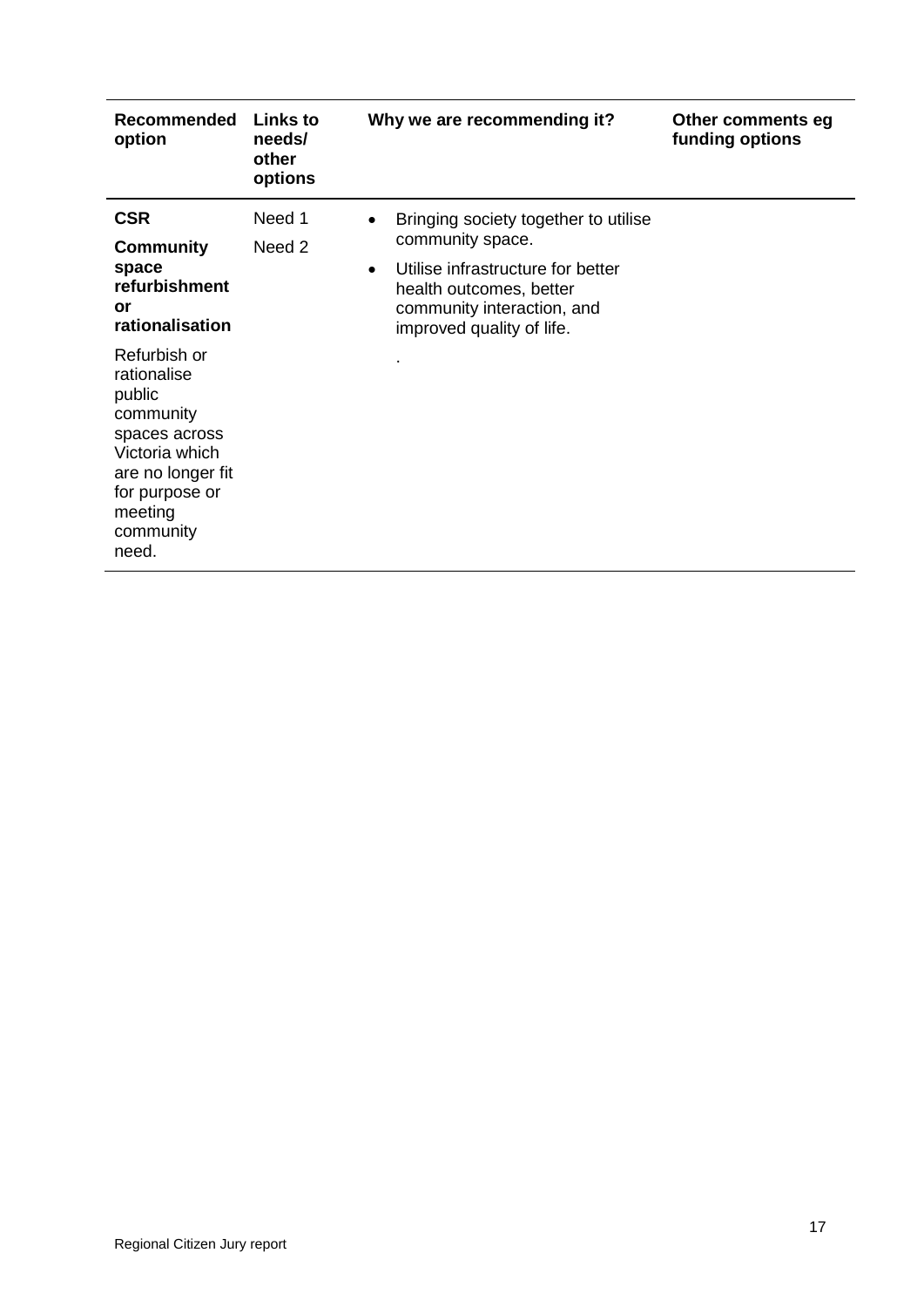<span id="page-17-0"></span>**Improve accessibility for people with mobility challenges**

| Recommended<br>option                                                                                                                                                                                          | <b>Links to</b><br>needs/<br>other<br>options | Why we are recommending it?                                                                                                                                                                                                                                                                                                                                                                                                                                                                                                                  | Other comments eg<br>funding options                                                                                                |
|----------------------------------------------------------------------------------------------------------------------------------------------------------------------------------------------------------------|-----------------------------------------------|----------------------------------------------------------------------------------------------------------------------------------------------------------------------------------------------------------------------------------------------------------------------------------------------------------------------------------------------------------------------------------------------------------------------------------------------------------------------------------------------------------------------------------------------|-------------------------------------------------------------------------------------------------------------------------------------|
| <b>PTV-</b> public<br>transport<br>accessibility<br>Upgrade public<br>transport assets<br>across all<br>modes (trains,<br>trams, buses) to<br>provide<br>accessibility for<br>Victorians.<br>Priority: 3 votes |                                               | Equal access to public<br>transport allows<br>empowerment and enables<br>growth in housing corridors,<br>thus allowing access to health<br>and education services, it<br>should be accessible, flexible<br>and affordable for all<br>Infrastructure investment in<br>regional Victoria will relieve<br>the congestion in Melbourne<br>and optimise the growth<br>potential across Victoria.<br>Transport infrastructure in<br>regional Victoria must be<br>safe, properly maintained,<br>and integrated to improve<br>quality of movement of | Links to other Low<br>carbon options<br>Funding via a rolling<br>government investment<br>program<br>Build it and they will<br>come |
|                                                                                                                                                                                                                |                                               | people and goods.                                                                                                                                                                                                                                                                                                                                                                                                                                                                                                                            |                                                                                                                                     |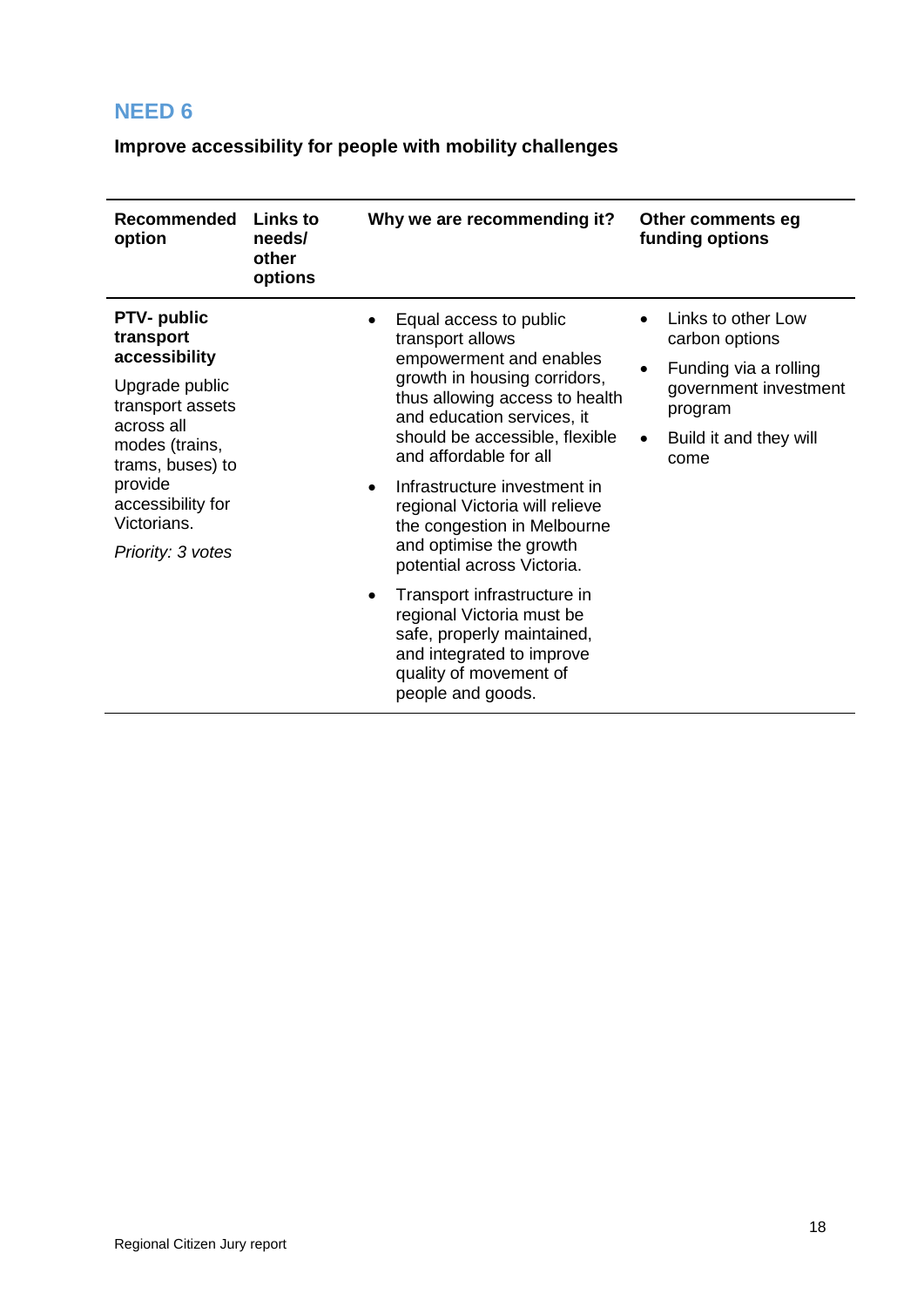<span id="page-18-0"></span>**Provide better access to housing for the most vulnerable Victorians**

| <b>Recommended</b><br>option                                                                                                                                                                                                                                                                         | <b>Links to</b><br>needs/<br>other<br>options | Why we are recommending it?                                                                                                                                                                                                                                                                                                                                                                                                                                                                                                                                                                                                                                                                                                                                                                                                                                                                                                                                                                                                                                                                 | <b>Other</b><br>comments<br>eg funding<br>options |
|------------------------------------------------------------------------------------------------------------------------------------------------------------------------------------------------------------------------------------------------------------------------------------------------------|-----------------------------------------------|---------------------------------------------------------------------------------------------------------------------------------------------------------------------------------------------------------------------------------------------------------------------------------------------------------------------------------------------------------------------------------------------------------------------------------------------------------------------------------------------------------------------------------------------------------------------------------------------------------------------------------------------------------------------------------------------------------------------------------------------------------------------------------------------------------------------------------------------------------------------------------------------------------------------------------------------------------------------------------------------------------------------------------------------------------------------------------------------|---------------------------------------------------|
| $GOM -$<br><b>Government</b><br>owned and<br>managed social<br>housing<br>provision to<br>increase stock<br>This option<br>consists of the<br>government<br>investing in the<br>provision of<br>additional<br>government<br>funded, built and<br>managed public<br>housing stock<br>Priority: 1 vote | <b>AHR</b>                                    | Increased numbers of available affordable<br>housing to target need.<br>Decrease housing waiting lists<br>٠<br>Address possible demand on public housing<br>system due to increased population.<br>Economic benefits to state<br>Reduction in homelessness and better quality<br>$\bullet$<br>of and higher standard of living for venerable<br>Victorians.<br>Consider sale of homes to tenants scheme.<br>This results in turnover of current stock<br>providing funds to build additional stock as the<br>property has been sold to the tenant.<br>Look at low carbon housing options i.e. (the<br>greeny flat)<br>Regional Victoria's investment in infrastructure<br>will relieve the congestion in Melbourne and<br>optimise the growth potential across Victoria.<br>We expect continuous cooperative planning<br>between local, state, and federal government.<br>Provision of essential government services<br>must not discriminate against regional<br>Victorians.<br>Existing assets should be strongly considered<br>for all infrastructure planning for community<br>benefit. |                                                   |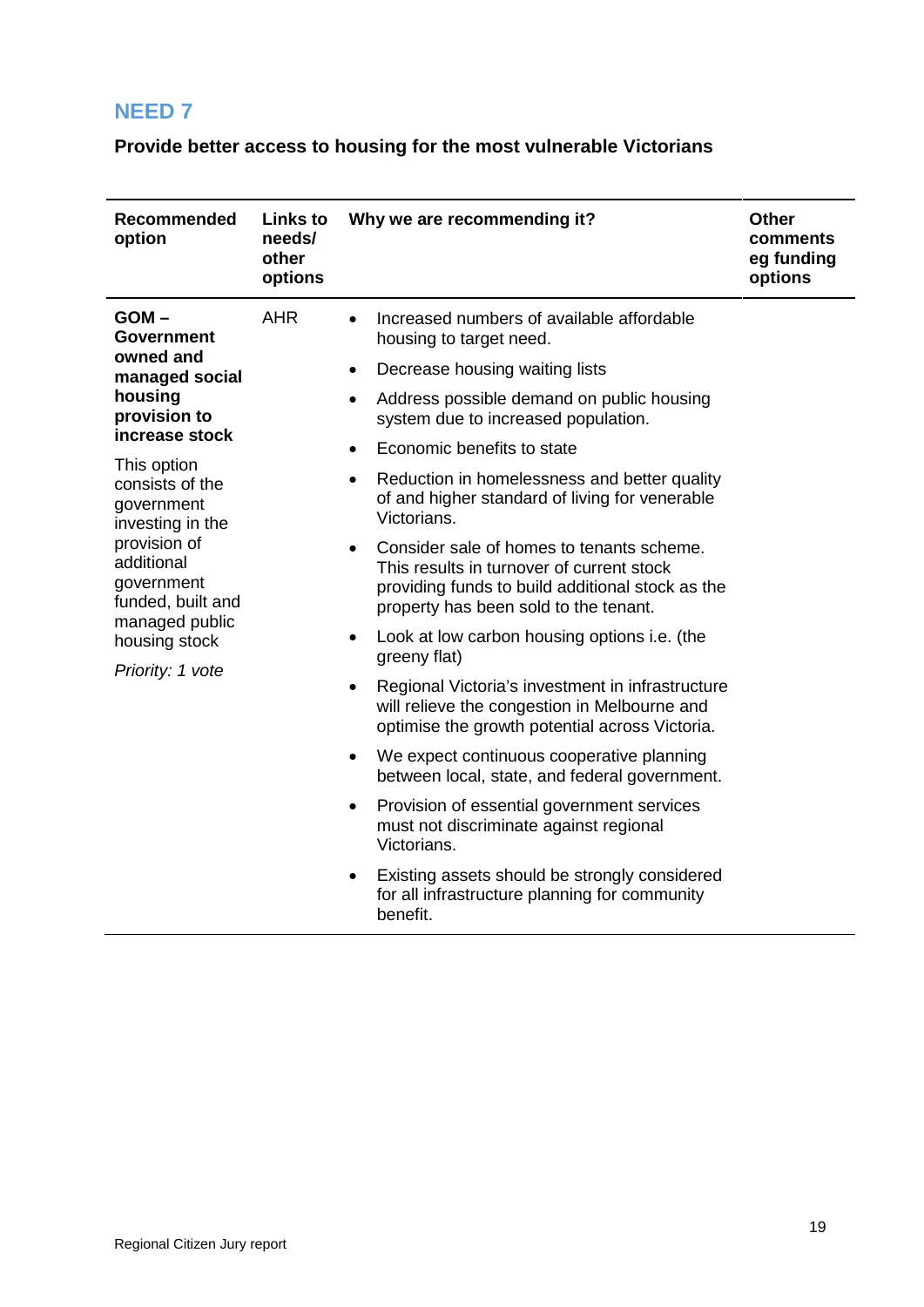| Recommended<br>option                                                        | <b>Links to</b><br>needs/<br>other<br>options | Why we are recommending it?                                                                                                                                                                                      | <b>Other</b><br>comments<br>eg funding<br>options                        |
|------------------------------------------------------------------------------|-----------------------------------------------|------------------------------------------------------------------------------------------------------------------------------------------------------------------------------------------------------------------|--------------------------------------------------------------------------|
| <b>SHA - Social</b><br>housing asset<br>rationalisation<br>and refresh       |                                               | Upgrade of current housing stock needed.<br>Increased safety, eco-efficiency and increased<br>standard of living for vulnerable Victorians.                                                                      | Funding via<br>the sale of<br>unsuitable,<br>high value                  |
| This option<br>proposes to<br>refresh and<br>renovate suitable<br>assets and |                                               | Sell off high value assets ensuring that<br>replacement accommodation is available to the<br>existing tenants prior to sale. The proceeds of<br>the high value assets should be put back into<br>public housing. | assets - but<br>also need to<br>consider the<br>needs of the<br>tenants. |
| invest in better<br>purpose-built<br>accommodation                           |                                               | We expect continuous cooperative planning<br>between local, state, and federal government<br>will ensure efficient refresh of housing stock.                                                                     |                                                                          |
| apartments<br>through the sale<br>of old unsuitable<br>assets.               |                                               | Provision of essential government services<br>$\bullet$<br>must not discriminate against regional<br>Victorians.                                                                                                 |                                                                          |
| Priority: 1 vote                                                             |                                               | Existing assets should be strongly considered<br>$\bullet$<br>for all infrastructure planning for community<br>benefit.                                                                                          |                                                                          |
|                                                                              |                                               | Investment in infrastructure will relieve the<br>congestion in Melbourne and optimise the<br>growth potential across Victoria.                                                                                   |                                                                          |
|                                                                              |                                               | We expect continuous cooperative planning<br>$\bullet$<br>between local, state, and federal government.                                                                                                          |                                                                          |
|                                                                              |                                               | Provision of essential government services<br>$\bullet$<br>must not discriminate against regional<br>Victorians.                                                                                                 |                                                                          |
|                                                                              |                                               | Existing assets should be strongly considered<br>$\bullet$<br>for all infrastructure planning for community<br>benefit.                                                                                          |                                                                          |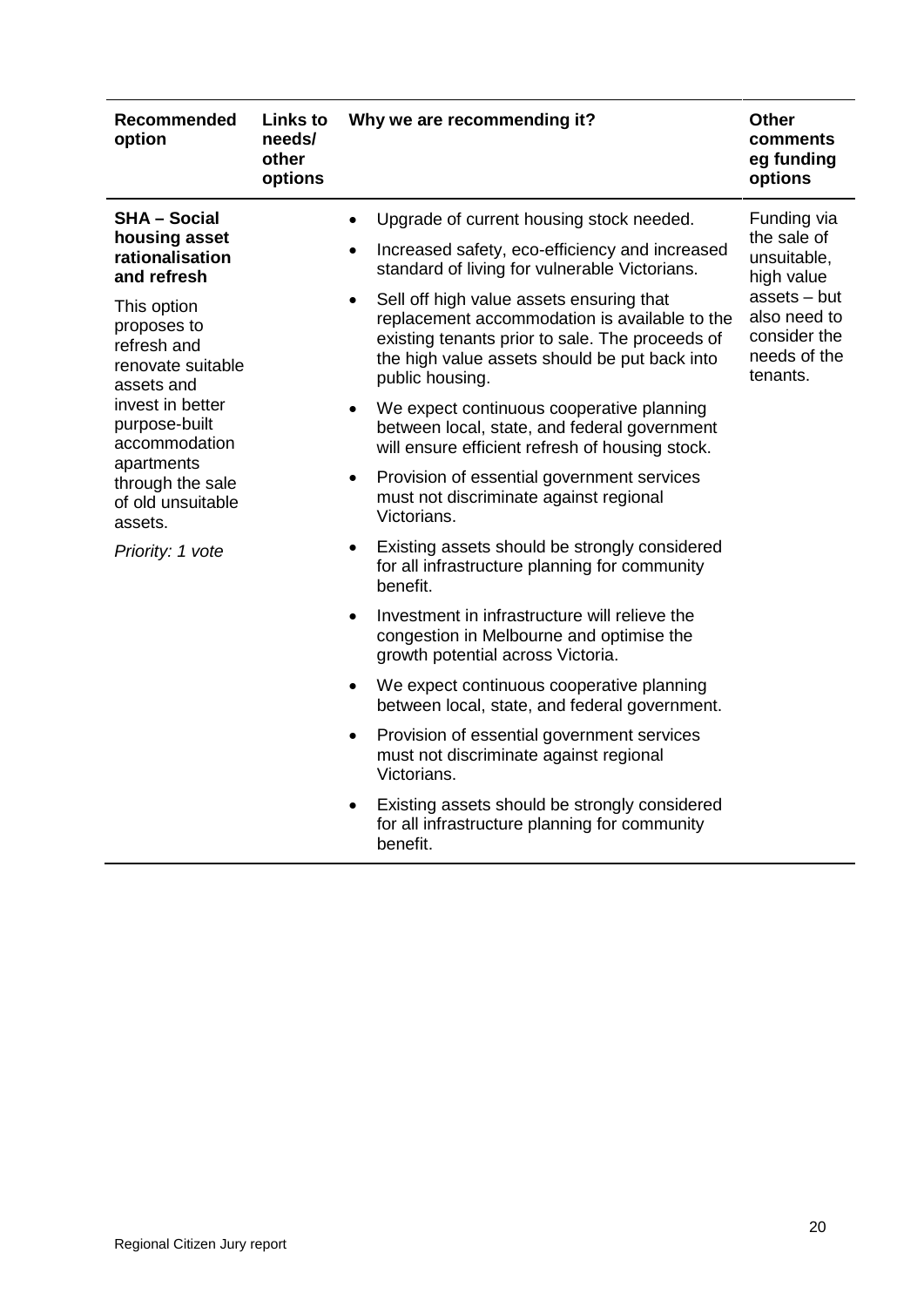| Recommended<br>option                                                                                                                                       | <b>Links to</b><br>needs/<br>other<br>options                                                   | Why we are recommending it?                                                                                                                                                                                                                                                                                                                                                                                                                                                                      | <b>Other</b><br>comments<br>eg funding<br>options |
|-------------------------------------------------------------------------------------------------------------------------------------------------------------|-------------------------------------------------------------------------------------------------|--------------------------------------------------------------------------------------------------------------------------------------------------------------------------------------------------------------------------------------------------------------------------------------------------------------------------------------------------------------------------------------------------------------------------------------------------------------------------------------------------|---------------------------------------------------|
| <b>SHS1 -</b><br><b>Affordable</b><br>housing sector<br>regulatory<br>amendment                                                                             | <b>AHR</b><br>Need 1                                                                            | Opportunity for community driven affordable<br>$\bullet$<br>housing $\rightarrow$ co-ops etc.<br>Opens door to new possibilities for affordable<br>$\bullet$<br>housing                                                                                                                                                                                                                                                                                                                          |                                                   |
| Utilise the<br>Victorian<br>Planning<br>Provisions to                                                                                                       |                                                                                                 | Embed Social Housing Options in new suburbs<br>$\bullet$<br>and set targets for developers and planners<br>etc. Look at new legislation to enforce certain<br>percentages of social housing stocks.                                                                                                                                                                                                                                                                                              |                                                   |
| provide public,<br>community and<br>private<br>affordable<br>housing in<br>strategic urban<br>renewal<br>precincts and<br>other significant<br>change areas |                                                                                                 | Review allocation of properties and current<br>$\bullet$<br>tenancies to ensure that appropriate properties<br>are allocated to the needs, i.e. tenants that<br>have multiple bedroom properties after the<br>children have left home whereby a single<br>bedroom flat is more appropriate. Legislative<br>change to enable DHHS to enforce relocation.<br>Annual review of public housing stock and who<br>is staying in the properties and the financial<br>and other change of circumstances. |                                                   |
|                                                                                                                                                             |                                                                                                 | Investment in infrastructure will relieve the<br>$\bullet$<br>congestion in Melbourne and optimise the<br>growth potential across Victoria.                                                                                                                                                                                                                                                                                                                                                      |                                                   |
|                                                                                                                                                             | We expect continuous cooperative planning<br>٠<br>between local, state, and federal government. |                                                                                                                                                                                                                                                                                                                                                                                                                                                                                                  |                                                   |
|                                                                                                                                                             |                                                                                                 | Provision of essential government services<br>٠<br>must not discriminate against regional<br>Victorians.                                                                                                                                                                                                                                                                                                                                                                                         |                                                   |
|                                                                                                                                                             |                                                                                                 | Existing assets should be strongly considered<br>$\bullet$<br>for all infrastructure planning for community<br>benefit.                                                                                                                                                                                                                                                                                                                                                                          |                                                   |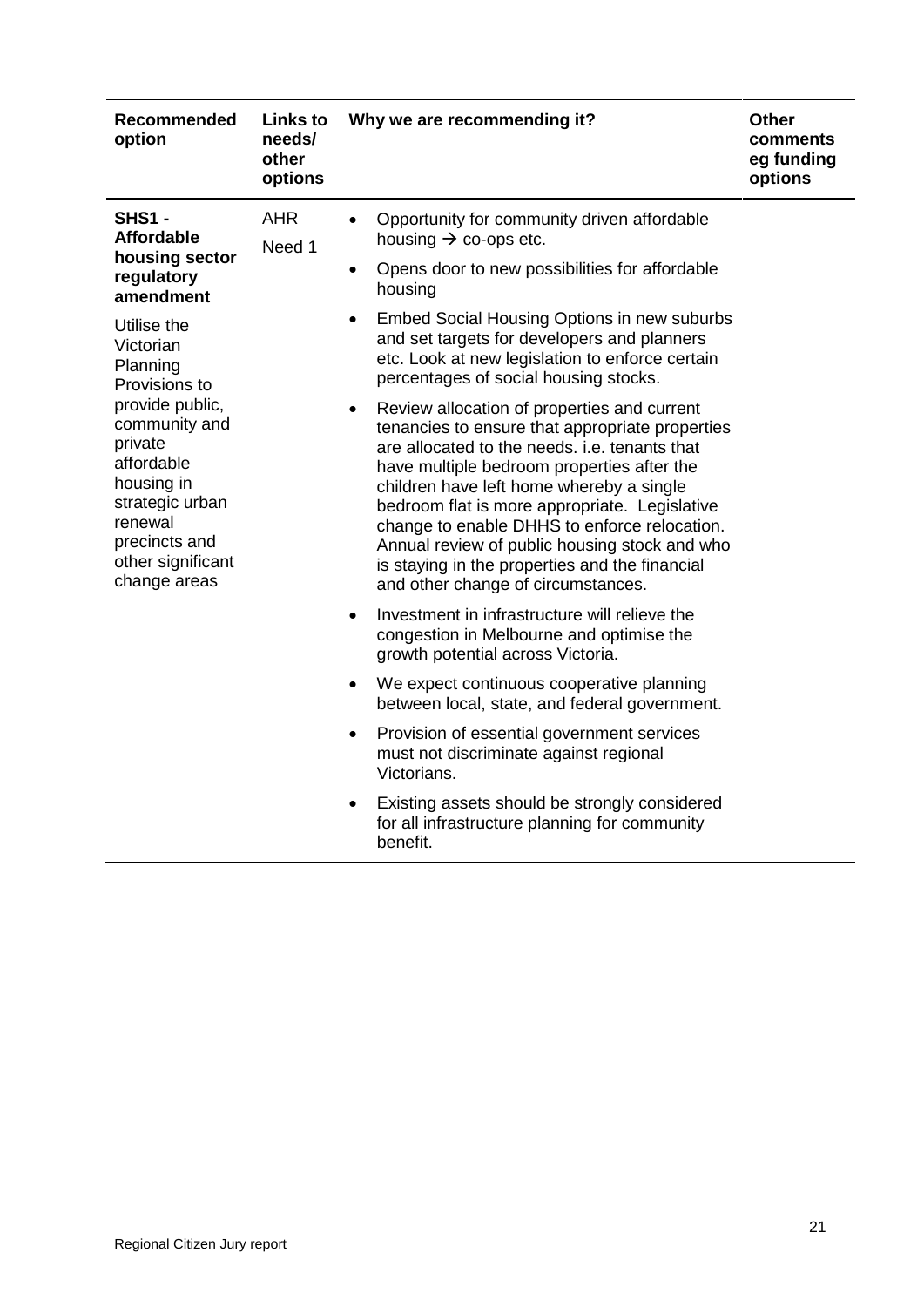#### <span id="page-21-0"></span>**Address expanded demand on the justice system**

| Recommended<br>option                                                                                                                                                                                                                   | <b>Links to</b><br>needs/<br>other<br>options | Why we are recommending it?                                                                                                                                                                                                                                                                                                                                                                                                                                                                                                                                                                                                                                                                                                                                                                                                                                                                                                                                                                                                                                                                                                                                                                                                                                                                       | <b>Other</b><br>comments eg<br>funding options |
|-----------------------------------------------------------------------------------------------------------------------------------------------------------------------------------------------------------------------------------------|-----------------------------------------------|---------------------------------------------------------------------------------------------------------------------------------------------------------------------------------------------------------------------------------------------------------------------------------------------------------------------------------------------------------------------------------------------------------------------------------------------------------------------------------------------------------------------------------------------------------------------------------------------------------------------------------------------------------------------------------------------------------------------------------------------------------------------------------------------------------------------------------------------------------------------------------------------------------------------------------------------------------------------------------------------------------------------------------------------------------------------------------------------------------------------------------------------------------------------------------------------------------------------------------------------------------------------------------------------------|------------------------------------------------|
| <b>JCS - Justice</b><br>and human<br>services co-<br><b>location</b><br>Co-locate<br>services<br>delivered by the<br>justice sector to<br>provide clients<br>with all<br>necessary<br>services in one<br>location.<br>Priority: 2 votes | <b>JHS</b><br><b>CSC</b><br><b>JFV</b>        | Co-location may reduce hardship in<br>relation to access to justice in terms of<br>travel.<br>Sharing of information opportunity<br>$\bullet$<br>between departments - DoJR, DHHS &<br>Court Services Victoria will serve to better<br>to address disadvantage and needs of<br>individuals<br>May provide an ability to address<br>$\bullet$<br>complete needs of families in crisis with a<br>broader range of interventions and<br>support in one location - a wrap around<br>service model.<br>Multi jurisdictional - Children's Court,<br>٠<br>VoCAT, VCAT, Magistrates Court,<br>mediation services, Child protection,<br>Housing etc. all in one location.<br>Relates to a range of other options that<br>٠<br>address expanded demand on the Justice<br>System.<br>We expect cooperative planning between<br>٠<br>tiers of government and that essential<br>government services should be equitably<br>provided to all Victorians.<br><b>Existing Neighbourhood Justice Centre</b><br>٠<br>(NJC) model is effective in Collingwood.<br>Possibility to co locate other relevant<br>services such as rehabilitation services<br>and programs.<br>Proviso that victims would be separate<br>and safe from perpetrators.<br>Could be considered in upgrade of older<br>justice infrastructure. |                                                |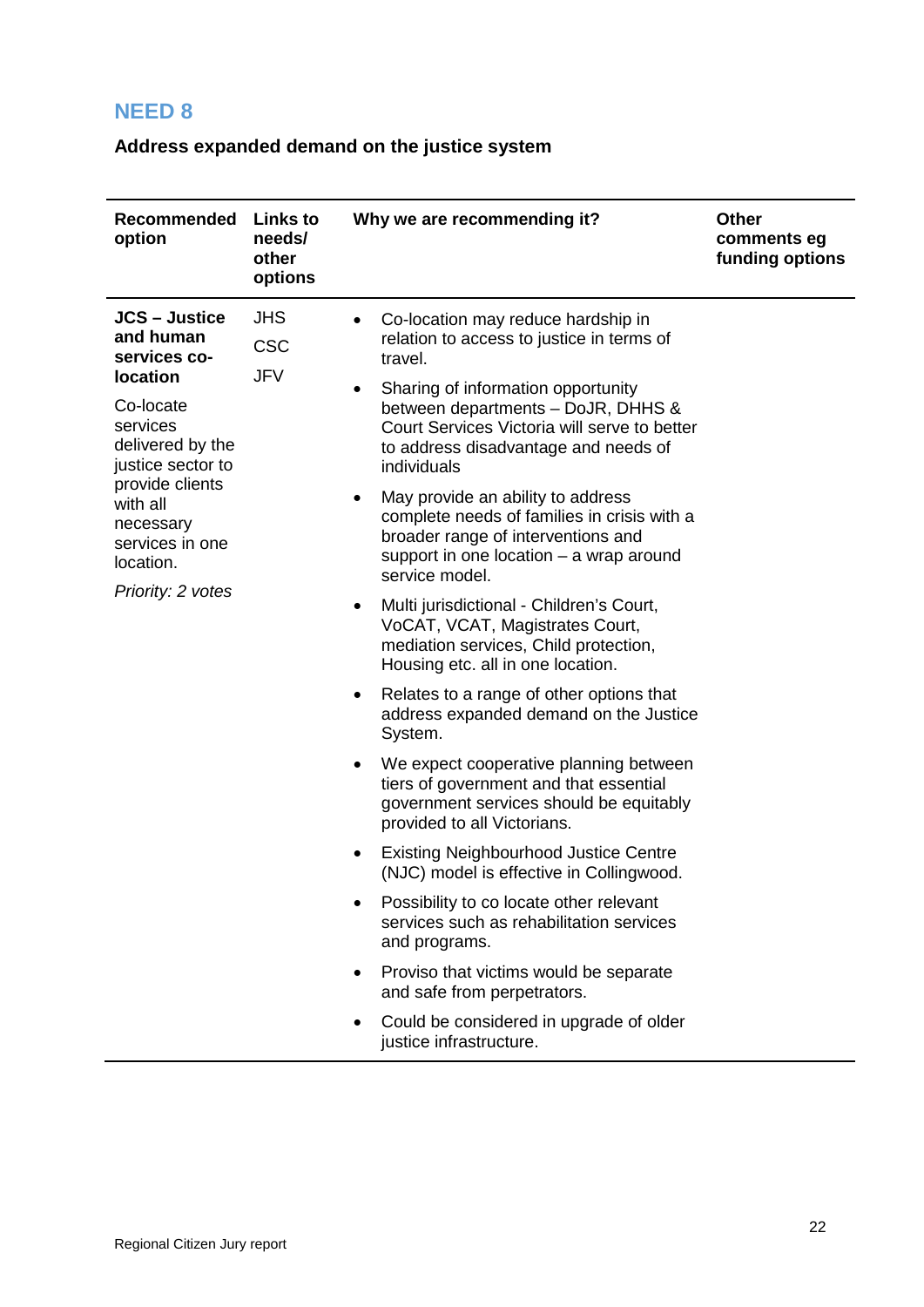| Recommended<br>option                                                                                                                                                                                                                                                           | <b>Links to</b><br>needs/<br>other<br>options | Why we are recommending it?                                                                                                                                                                                                                                                                                                                                                                                                                                                                                                                                                                                   | <b>Other</b><br>comments eg<br>funding options                      |
|---------------------------------------------------------------------------------------------------------------------------------------------------------------------------------------------------------------------------------------------------------------------------------|-----------------------------------------------|---------------------------------------------------------------------------------------------------------------------------------------------------------------------------------------------------------------------------------------------------------------------------------------------------------------------------------------------------------------------------------------------------------------------------------------------------------------------------------------------------------------------------------------------------------------------------------------------------------------|---------------------------------------------------------------------|
| <b>CSC - Justice</b><br>case<br>management<br>system<br>Roll out a case<br>management<br>system across<br><b>Victorian Court</b><br>jurisdictions to<br>integrate and<br>standardise<br>document<br>management<br>and create one<br>view of the<br>client.<br>Priority: 2 votes |                                               | Whole of client view across courts and<br>$\bullet$<br>correctional services.<br>Create efficiencies in justice system with<br>$\bullet$<br>regard to the case management of<br>clients.<br>Will lead to better access and possible co<br>$\bullet$<br>ordination with Mental Health and Alcohol<br>and Other Drug sectors.<br>We expect cooperative planning between<br>$\bullet$<br>tiers of government and that essential<br>government services should be equitably<br>provided to all Victorians                                                                                                         |                                                                     |
| <b>JHS-Justice</b><br>and human<br>services joint<br>planning<br>Establish joint<br>infrastructure<br>planning of<br>justice<br>operations and<br>services<br>(including)<br>courts and<br>police) with<br>human<br>services.                                                   | <b>JCS</b>                                    | Benefits of communication - filling<br>$\bullet$<br>information gaps to facilitate better<br>prevention and planning outcomes.<br>May lead to better outcomes for<br>$\bullet$<br>vulnerable people.<br>Possibility of including other services in<br>$\bullet$<br>location - offending behaviour programs,<br>rehabilitation programs, AOD etc.<br>Better ability for early intervention for at-<br>$\bullet$<br>risk individuals.<br>We expect cooperative planning between<br>$\bullet$<br>tiers of government and that essential<br>government services should be equitably<br>provided to all Victorians | We see this<br>as very<br>closely linked<br>to option<br><b>JCS</b> |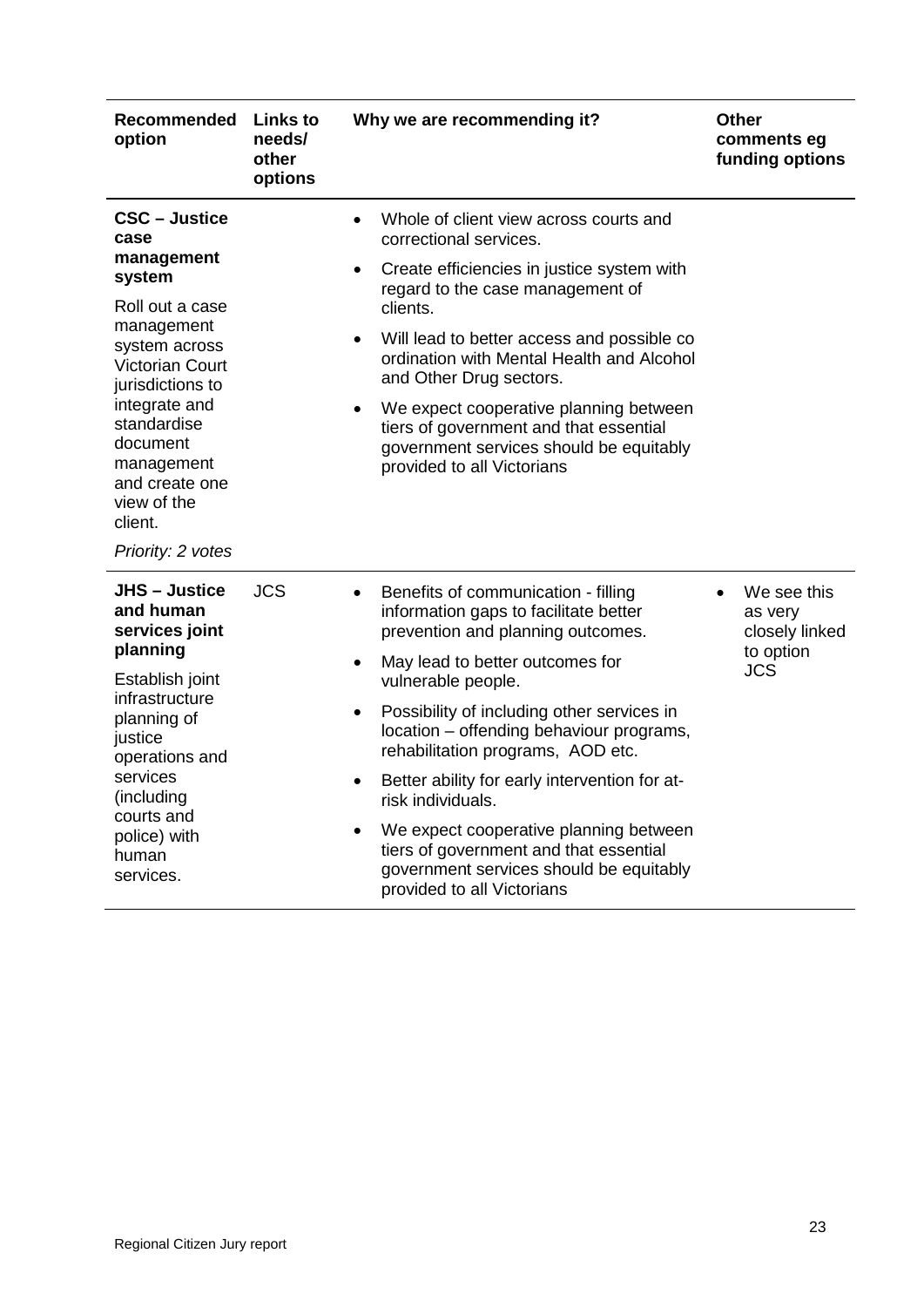| Recommended<br>option                                                                                                                                                                                                                                 | <b>Links to</b><br>needs/<br>other<br>options | Why we are recommending it?                                                                                                                                                                                                                                                                                                                                                                                                                                                                                                                                             | <b>Other</b><br>comments eg<br>funding options                                                                                                                                           |
|-------------------------------------------------------------------------------------------------------------------------------------------------------------------------------------------------------------------------------------------------------|-----------------------------------------------|-------------------------------------------------------------------------------------------------------------------------------------------------------------------------------------------------------------------------------------------------------------------------------------------------------------------------------------------------------------------------------------------------------------------------------------------------------------------------------------------------------------------------------------------------------------------------|------------------------------------------------------------------------------------------------------------------------------------------------------------------------------------------|
| <b>MJC</b> – Justice<br>delivery in<br>regional areas<br>Address the<br>needs for<br>justice in<br>regional areas,<br>including<br>Bendigo Law<br>Courts                                                                                              | <b>JCS</b><br><b>JHS</b>                      | Will lead to courts upgrading to meet<br>$\bullet$<br>accessibility and security requirements<br>Will lead to vital improvements needed for<br>$\bullet$<br>regional courts where current<br>infrastructure is outdated<br>Strongly links in with other options<br>$\bullet$<br>relating to Justice and Human Services<br>co location.<br>We want to encourage the growth of<br>Regional Victoria and we expect<br>cooperative planning between tiers of<br>government and that essential<br>government services should be equitably<br>provided to all Victorians.     | Could tie in<br>$\bullet$<br>with co-<br>location of<br>services                                                                                                                         |
| <b>JFV</b> – Justice<br>family violence<br>response<br>Respond to the<br>infrastructure<br>implications of<br>the Royal<br>Commission<br>into Family<br>Violence<br>including the<br>need for<br>specialist courts<br>and appropriate<br>environments | <b>JCS</b><br><b>JHS</b>                      | Family violence is a recognised priority.<br>The government has committed to a<br>response.<br>A response needs to factor in the needs<br>of both victims and perpetrators<br>Strongly ties in with other options that we<br>$\bullet$<br>have supported in Need 8 as an increase<br>in reporting of incidents may lead to an<br>increased burden on existing systems<br>and infrastructure.<br>We expect cooperative planning between<br>$\bullet$<br>tiers of government and that essential<br>government services should be equitably<br>provided to all Victorians. | Focus on<br>family<br>violence may<br>lead to an<br>additional<br>burden on<br>justice<br>system and<br>existing<br>infrastructure<br>through<br>increased<br>reporting of<br>incidents. |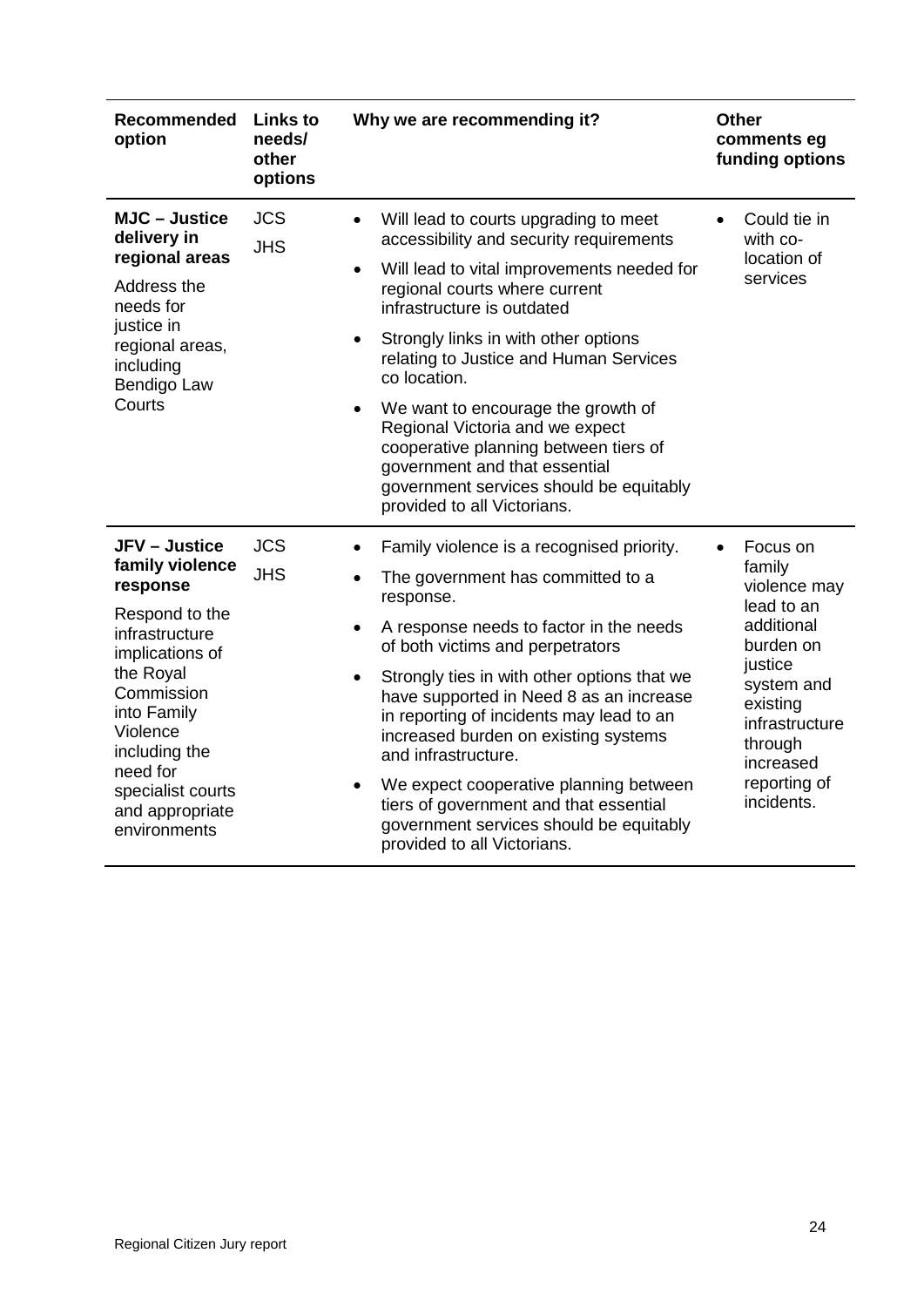<span id="page-24-0"></span>**Provide access to high quality education for lifelong learning**

| <b>Recommended</b><br>Links to<br>needs/<br>option<br>other<br>options                                                                                                                                                                                                                                                                                      | Why we are recommending it?                                                                                                                                                                                                                                                                                                                                                                                                                                                                                                                                                                                                                                                                                                                                                                                                                                                                                                                                                                                                                                                                                                                                                                       | <b>Other</b><br>comments<br>eg funding<br>options                                                                                                                                                                                  |
|-------------------------------------------------------------------------------------------------------------------------------------------------------------------------------------------------------------------------------------------------------------------------------------------------------------------------------------------------------------|---------------------------------------------------------------------------------------------------------------------------------------------------------------------------------------------------------------------------------------------------------------------------------------------------------------------------------------------------------------------------------------------------------------------------------------------------------------------------------------------------------------------------------------------------------------------------------------------------------------------------------------------------------------------------------------------------------------------------------------------------------------------------------------------------------------------------------------------------------------------------------------------------------------------------------------------------------------------------------------------------------------------------------------------------------------------------------------------------------------------------------------------------------------------------------------------------|------------------------------------------------------------------------------------------------------------------------------------------------------------------------------------------------------------------------------------|
| <b>TAF-TAFE</b><br><b>STE</b><br>recapitalisation<br>LLH<br>Separate asset<br><b>SFU</b><br>management<br>funding for<br>A<br>variation<br><b>TAFES</b> and dual<br>on SCU1<br>sector<br>universities from<br><b>VEL</b><br>market driven<br>Could<br>funding<br>link to<br>Priority: 4 votes<br>new<br>option<br>regarding<br>student<br>accommo<br>dation | TAFEs urgently need recapitalisation to<br>$\bullet$<br>compete with private<br>TAFE can be used for Option STE<br>$\bullet$<br>TAFE can provide after hours community<br>gathering points (SCU1) & (LLH), space for<br>childcare facilities (SFU)<br>TAFE facilities could also be utilised for<br>$\bullet$<br><b>Option LLH</b><br>Regional TAFES are a priority to boost<br>$\bullet$<br>these communities. This may encourage<br>qualified educators and the general<br>community members.<br>Ensures and enables greater access to<br>$\bullet$<br>education for everyone.<br>Increase training of tradespeople and<br>$\bullet$<br>therefore availability of qualified<br>tradespeople.<br>Could possibly provide temporary facilities<br>$\bullet$<br>for option SSS (School shortages).<br>Could link with option SRS (School<br>$\bullet$<br>Resource Sharing through technology)<br>We expect cooperative planning between<br>$\bullet$<br>Local, State and Federal Governments.<br>Essential government services should be<br>equitably provided to all Victorians.<br>We support flexible local infrastructure that<br>$\bullet$<br>strengthens community interaction and<br>support | Our<br>endorsement<br>is contingent<br>upon students<br>being the<br>financial<br>beneficiaries<br>of extra<br>funding (lower<br>fees) if money<br>is pulled from<br>private<br>training<br>organisations<br>and put into<br>TAFE. |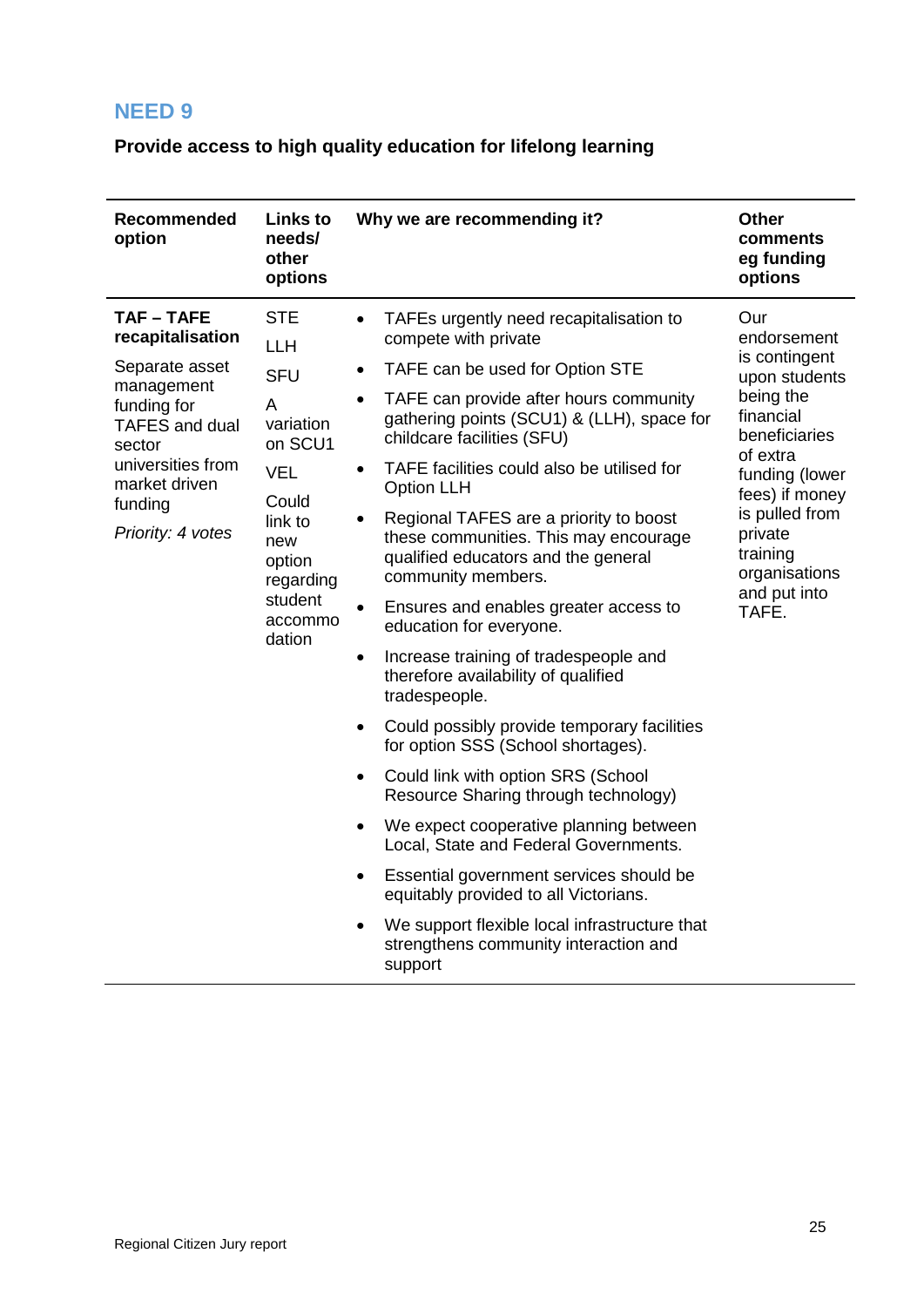| <b>Recommended</b><br>option                                                                                                                                                                                                                                                                                                                          | <b>Links to</b><br>needs/<br>other<br>options | Why we are recommending it?                                                                                                                                                                                                                                                                                                                                                                                                                                                                                                                                                                                                                                                                                                                                                                                                                                                                                                           | <b>Other</b><br>comments<br>eg funding<br>options |
|-------------------------------------------------------------------------------------------------------------------------------------------------------------------------------------------------------------------------------------------------------------------------------------------------------------------------------------------------------|-----------------------------------------------|---------------------------------------------------------------------------------------------------------------------------------------------------------------------------------------------------------------------------------------------------------------------------------------------------------------------------------------------------------------------------------------------------------------------------------------------------------------------------------------------------------------------------------------------------------------------------------------------------------------------------------------------------------------------------------------------------------------------------------------------------------------------------------------------------------------------------------------------------------------------------------------------------------------------------------------|---------------------------------------------------|
| <b>STE - School</b><br>and tertiary<br>education<br>cooperation<br>Encourage<br>partnerships<br>between schools<br>and tertiary<br>education<br>providers to<br>share building<br>through specific<br>educational<br>programs, to<br>strengthen<br>pathways for<br>school students<br>to transition to<br>tertiary<br>education.<br>Priority: 3 votes | Need 1<br>Need 2<br>Need 12                   | Could contribute to TAFE by ensuring<br>$\bullet$<br>greater funding based on dual use of<br>infrastructure.<br>Better utilisation and maintenance of<br>$\bullet$<br>facilities based on dual use.<br>Providing more flexible options to the<br>٠<br>diverse community<br>Better transition for students to workers- into<br>$\bullet$<br>broader society – greater retention rates.<br>Improved use of current infrastructure, not<br>$\bullet$<br>new building<br>Has been in use (tried and true) for many<br>$\bullet$<br>years. For example, Nossal High School at<br>Monash University, Berwick = minimise<br>unknown risk.<br>We expect cooperative planning between<br>٠<br>Local, State and Federal Governments.<br>Essential government services should be<br>٠<br>equitably provided to all Victorians<br>We support flexible local infrastructure that<br>$\bullet$<br>strengthens community interaction and<br>support. |                                                   |
| <b>LLH - Lifelong</b><br>learning hubs<br>Provide<br>appropriate<br>infrastructure that<br>can support<br>lifelong learning.<br>This would cover<br>the whole<br>spectrum of life<br>form youth to<br>senior and will<br>benefit all<br>generations<br>Priority: 2 votes                                                                              |                                               | This infrastructure should cover the whole<br>٠<br>spectrum of life from early childhood to<br>seniors and will benefit all generations.<br>Will promote better use of existing<br>infrastructure.<br>We acknowledge that learning is a life long<br>٠<br>process and that generations can learn from<br>one another.<br>All Victorians need access to fast internet<br>٠<br>and reliable mobile phone coverage.<br>We expect cooperative planning between<br>$\bullet$<br>Local, State and Federal Governments.<br>Essential government services should be<br>equitably provided to all Victorians and that<br>we support flexible local infrastructure that<br>strengthens community interaction and<br>support                                                                                                                                                                                                                     |                                                   |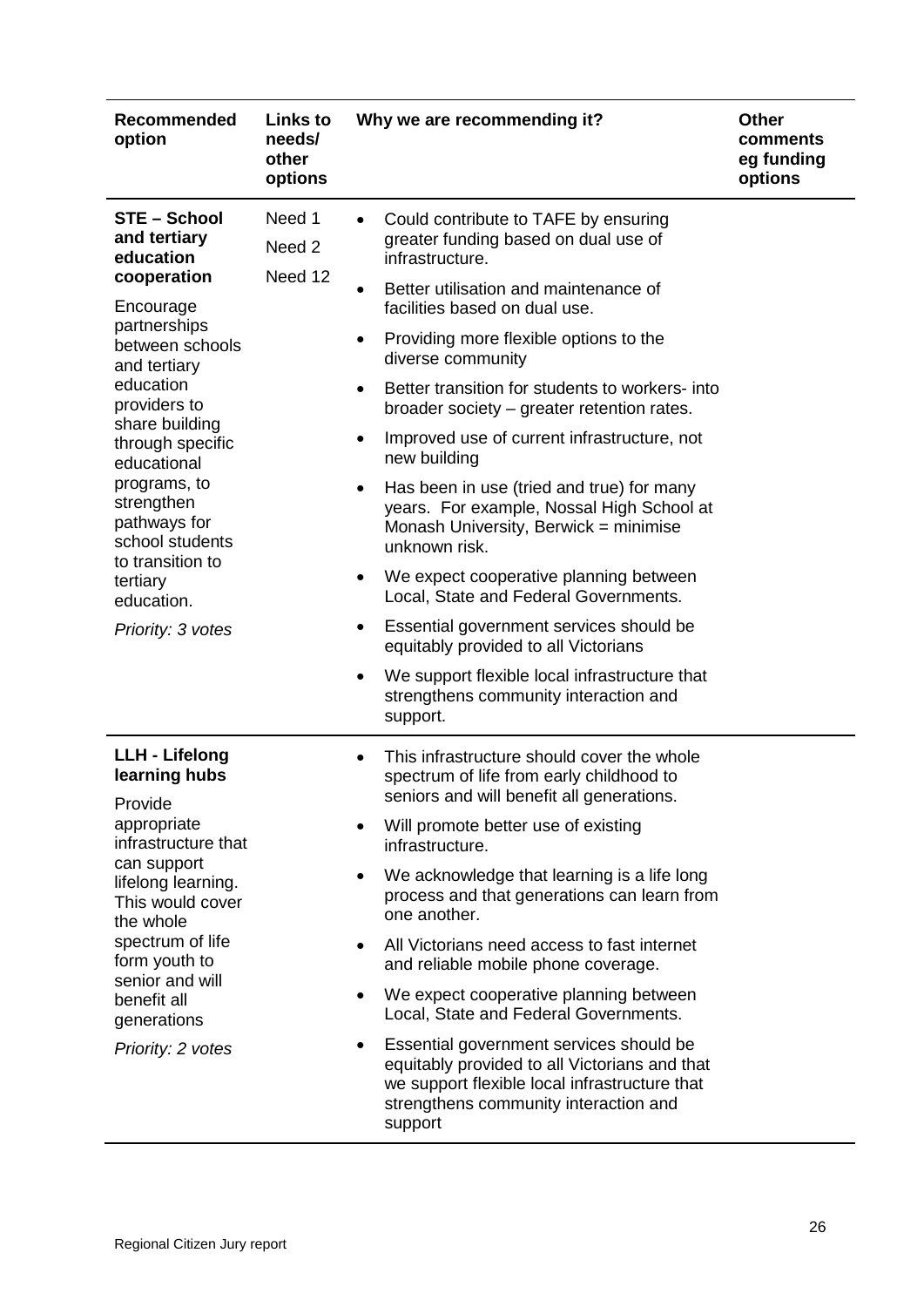| <b>Option not supported</b>                                 | Why we are opposing this option?                                                             |
|-------------------------------------------------------------|----------------------------------------------------------------------------------------------|
| <b>SOO School boundary</b><br>enrolment                     | Strongly opposed.<br>$\bullet$                                                               |
| Review the legislation, policy<br>and enforcement of school | There are better ways to improve desirability other than<br>$\bullet$<br>forming boundaries. |
| zone boundaries to assist in                                | Cultural objections<br>$\bullet$                                                             |
| managing capacity as well as<br>planning issues.            | Local community issue<br>$\bullet$                                                           |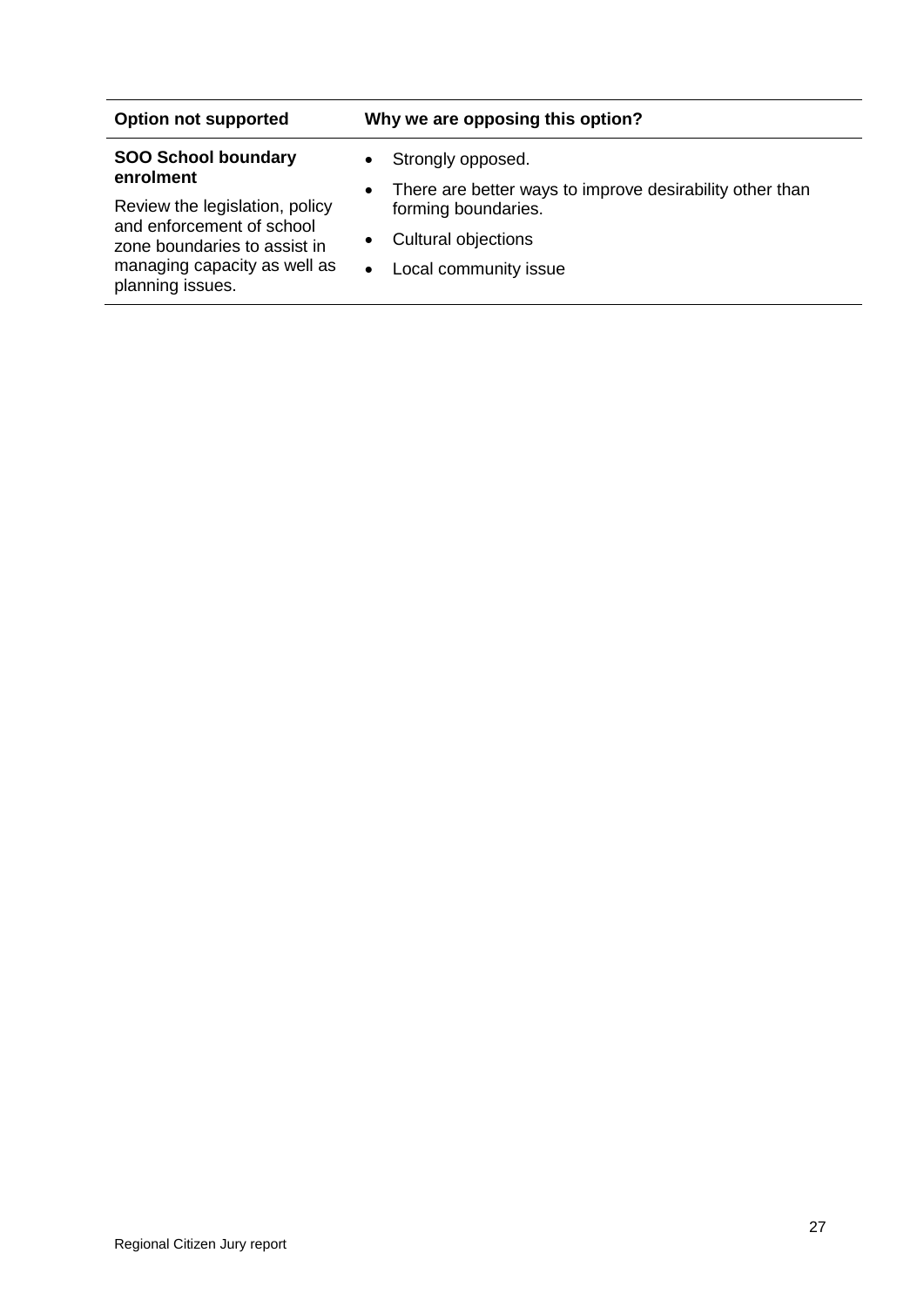<span id="page-27-0"></span>**Meet growing demand for access to economic activity in central Melbourne**

| Recommended<br>option                                                                                                                                                                                                            | <b>Links to</b><br>needs/<br>other<br>options | Why we are recommending it?                                                                                                                                                                                                                                                                                                                                                                                                                                                                                                                                                                                                                                                                                                                                                            | <b>Other comments</b><br>eg funding<br>options                                                                                |
|----------------------------------------------------------------------------------------------------------------------------------------------------------------------------------------------------------------------------------|-----------------------------------------------|----------------------------------------------------------------------------------------------------------------------------------------------------------------------------------------------------------------------------------------------------------------------------------------------------------------------------------------------------------------------------------------------------------------------------------------------------------------------------------------------------------------------------------------------------------------------------------------------------------------------------------------------------------------------------------------------------------------------------------------------------------------------------------------|-------------------------------------------------------------------------------------------------------------------------------|
| $TNP -$<br><b>Transport</b><br><b>Network Price</b><br><b>Regime</b><br>Overall pricing<br>review to<br>manage demand<br>for travel at<br>peak/non-peak<br>times across the<br>entire transport<br>network.<br>Priority: 5 votes | Need 11<br>Need 13<br>HCT <sub>3</sub>        | Transport infrastructure must be<br>integrated to improve quality of<br>movement of people and goods.<br>Encourages public transport use.<br>٠<br>Facilitates users to get into the city<br>$\bullet$<br>during off-peak times without penalty.<br>Enables regional Victorian people who<br>٠<br>rely on car transport to have an<br>improved access to Melbourne.<br>Moves towards a user-pays system,<br>$\bullet$<br>particularly during peak times.<br>This option should include peak hour<br>٠<br>tolls on all Melbourne freeways to fund<br>necessary infrastructure and encourage<br>public transport use.<br>Although this option is supported, it<br>$\bullet$<br>should be undertaken only for high<br>congestion areas at peak times, not<br>over the entire road network. |                                                                                                                               |
| EOC-<br><b>Employment</b><br>outside central<br>city<br>Provide planning<br>and financial<br>incentives to<br>encourage<br>businesses to<br>locate outside<br>the central city.<br>Priority: 2 votes                             | <b>MTN</b>                                    | We need to encourage the growth of<br>$\bullet$<br>regional Victoria and mitigate the effects<br>of excessive urban sprawl.<br>Supports decentralisation.<br>٠<br>Encourages expansion beyond outskirts<br>of Melbourne to regional centres.<br>Regional cities already have some<br>٠<br>existing infrastructure that could be<br>utilized. Eg. TAC is in Geelong,<br>Ambulance Victoria and State Revenue<br>Office are in Ballarat.                                                                                                                                                                                                                                                                                                                                                 | This is key and<br>needs to be<br>amended in the<br>option – more<br>affordable living<br>in regional areas<br>and lifestyle. |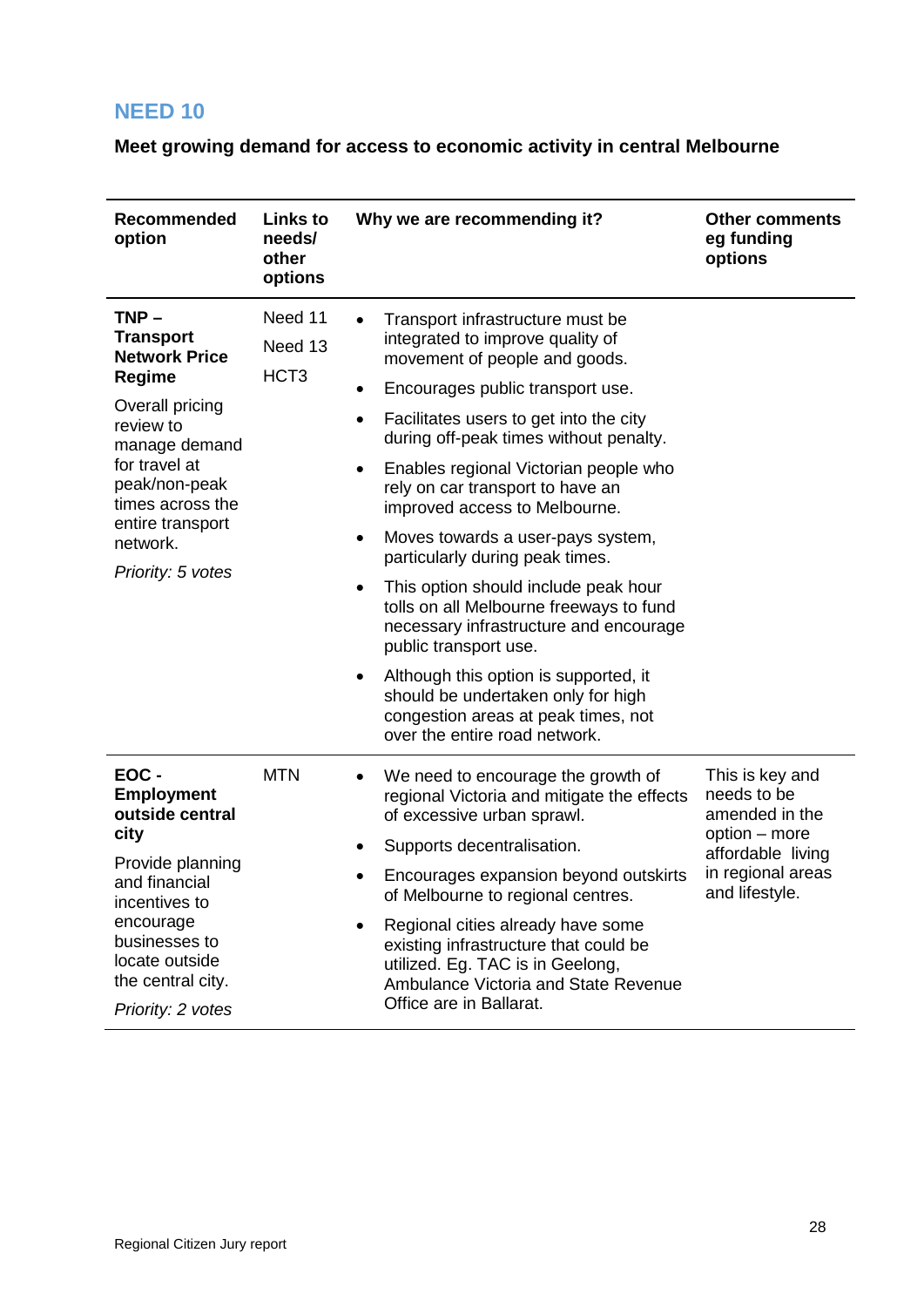| <b>Recommended</b><br>option                                                                                                                                                                                              | <b>Links to</b><br>needs/<br>other<br>options | Why we are recommending it?                                                                                                                                                                                                                                                                                                                                                                                                                                                                                                                                                                                                                                                                                                                               | <b>Other comments</b><br>eg funding<br>options                            |
|---------------------------------------------------------------------------------------------------------------------------------------------------------------------------------------------------------------------------|-----------------------------------------------|-----------------------------------------------------------------------------------------------------------------------------------------------------------------------------------------------------------------------------------------------------------------------------------------------------------------------------------------------------------------------------------------------------------------------------------------------------------------------------------------------------------------------------------------------------------------------------------------------------------------------------------------------------------------------------------------------------------------------------------------------------------|---------------------------------------------------------------------------|
| <b>MRE 1 - Melton</b><br>rail extension<br><b>Extend the</b><br>electrified<br>suburban rail<br>network from<br>Sunshine to<br>Melton.<br>Priority: 1 vote                                                                | Need 1<br>Need 11                             | Mitigates the effects of excessive urban<br>sprawl.<br>Improved capacity to Geelong, Bendigo<br>$\bullet$<br>and Ballarat lines.<br>Take people off roads to city.<br>$\bullet$<br>Links affordable and choice of housing<br>$\bullet$<br>in regional Victoria with access to<br>Melbourne.<br>Removes three level crossings on<br>$\bullet$<br>Ballarat line between Sunshine and<br>Deer Park West.<br>Would allow commuters boarding from<br>$\bullet$<br>Melton into the City to pick up metro<br>trains rather than V-Line trains. This<br>would cut time and overcrowding for<br>Ballarat train commuters.<br>Developer contributions for new estates.<br>$\bullet$<br>General government revenue.<br>Melton is flagged as a high growth area.<br>٠ | Reasonable for<br>users of the<br>service to pay a<br>levy on their fare. |
| ATM-<br><b>Advanced</b><br><b>Traffic</b><br><b>Management:</b><br>Expand the use<br>of traffic<br>management<br>tools to manage<br>freeway flows<br>and to achieve<br>higher levels of<br>efficiency and<br>reliability. |                                               | Transport infrastructure must be<br>٠<br>integrated to improve quality of<br>movement of people and goods.<br>Improved use of traffic management<br>٠<br>tools i.e. ramp signalling, lane use<br>management and other intelligent<br>transport systems to improve flow of<br>traffic.<br>Allows ease of access and reduces<br>walls of traffic.<br>Allows freeways and arterial roads to<br>٠<br>flow more efficiently.<br>Regional Victoria tends to rely on car<br>travel.<br>Done well in other large cities of the<br>٠<br>world.<br>All new builds should have it.<br>$\bullet$<br>Regional Victoria tends to rely on car<br>٠<br>travel.<br>Should allow for provision for the<br>$\bullet$<br>enabling of autonomous vehicle<br>technologies.      | Funded using<br><b>TNP</b>                                                |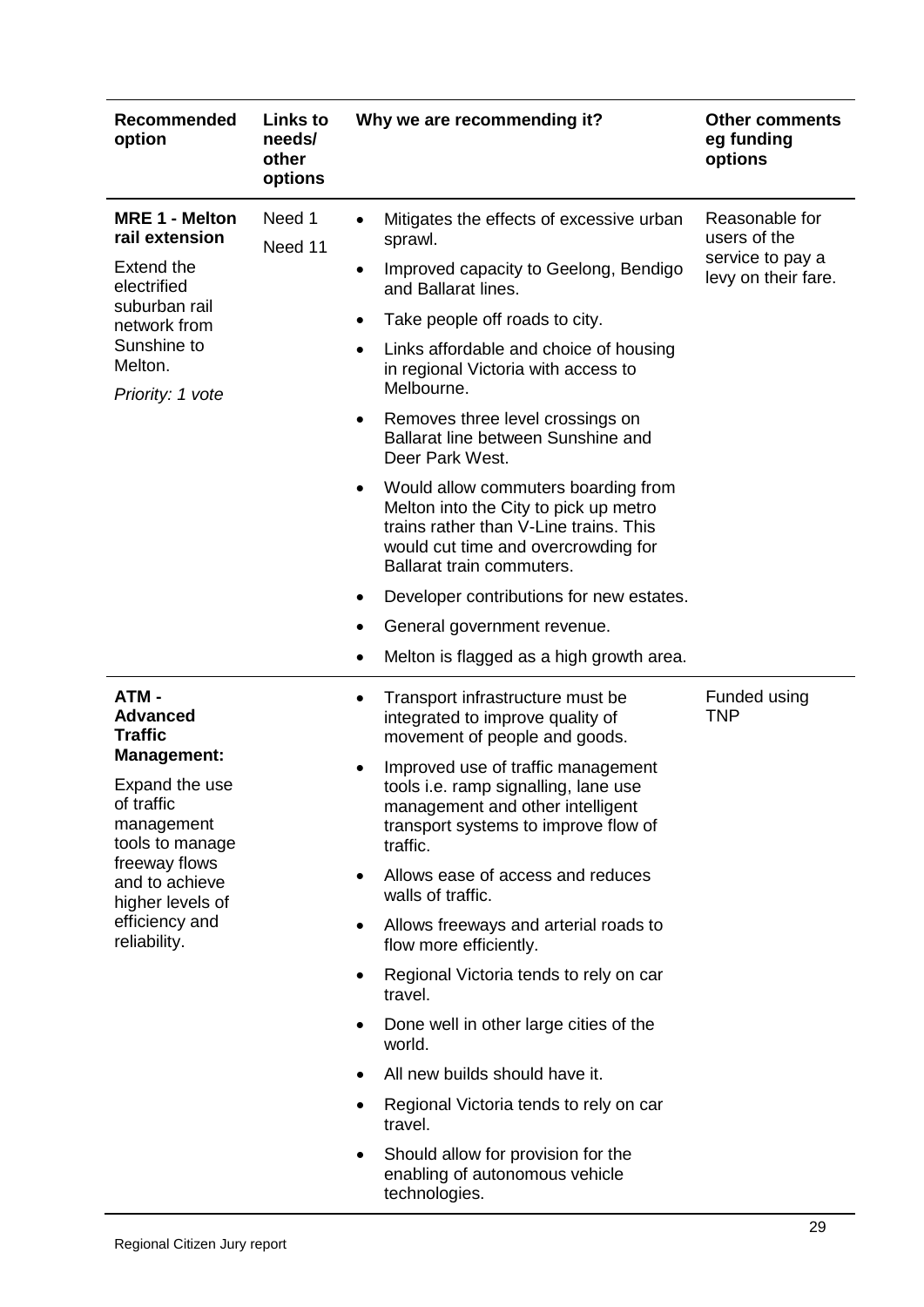| <b>Recommended</b><br>option                                                                                               | Links to<br>needs/<br>other<br>options | Why we are recommending it?                                                                                                                                                                                         | <b>Other comments</b><br>eg funding<br>options       |
|----------------------------------------------------------------------------------------------------------------------------|----------------------------------------|---------------------------------------------------------------------------------------------------------------------------------------------------------------------------------------------------------------------|------------------------------------------------------|
| <b>GAT - Growth</b><br>area train<br>station upgrade<br>and provision:                                                     |                                        | We support flexible local infrastructure<br>$\bullet$<br>that strengthens community interaction<br>and support.                                                                                                     | No direct clear<br>benefit for<br>regional Victoria. |
| Provide new<br>stations in                                                                                                 |                                        | Provides the required access to public<br>transport to accommodate high growth<br>areas.                                                                                                                            |                                                      |
| growth areas and<br>upgrade existing<br>over capacity<br>stations.                                                         |                                        | Reduces dependence on cars as the<br>primary transport option for growth<br>areas.                                                                                                                                  |                                                      |
|                                                                                                                            |                                        | Will give existing and future residents<br>greater access to transport options.                                                                                                                                     |                                                      |
|                                                                                                                            |                                        | May require upgrade of existing stations<br>to accommodate the larger patronage<br>and potentially higher capacity trains.                                                                                          |                                                      |
|                                                                                                                            |                                        | Need to have a system in which<br>developer pays a portion i.e. Developer<br><b>Contribution Plans.</b>                                                                                                             |                                                      |
|                                                                                                                            |                                        | Parking needs to be considered as part<br>of any station development or upgrades.                                                                                                                                   |                                                      |
|                                                                                                                            |                                        | Additional stations on the existing<br>$\bullet$<br>regional rail link may result in slower<br>access for regional Victorians due to<br>more frequent stopping, however it will<br>increase access for more people. |                                                      |
| GPR-                                                                                                                       | Need 12                                | Encourage growth of regional Victoria                                                                                                                                                                               |                                                      |
| Gippsland –<br>Pakenham rail<br>shuttle                                                                                    |                                        | This option will benefit access from the<br>Latrobe Valley to Melbourne.                                                                                                                                            |                                                      |
| Provide<br>increased<br>services on the<br>Gippsland line<br>that connect with<br>metropolitan<br>services at<br>Pakenham. |                                        | Relieves observed crowding issues<br>$\bullet$<br>currently experienced on trains.                                                                                                                                  |                                                      |
|                                                                                                                            |                                        | Provides benefit through improved<br>٠<br>access to Melbourne for regional<br>residents of the Gippsland area.                                                                                                      |                                                      |
|                                                                                                                            |                                        | Appears relatively low cost compared to<br>$\bullet$<br>RRE1 (Regional Rail Eastern Corridor<br>Dedicated Rail Track).                                                                                              |                                                      |
|                                                                                                                            |                                        | Avoids the need to build a new regional<br>$\bullet$<br>rail track (RRE1).                                                                                                                                          |                                                      |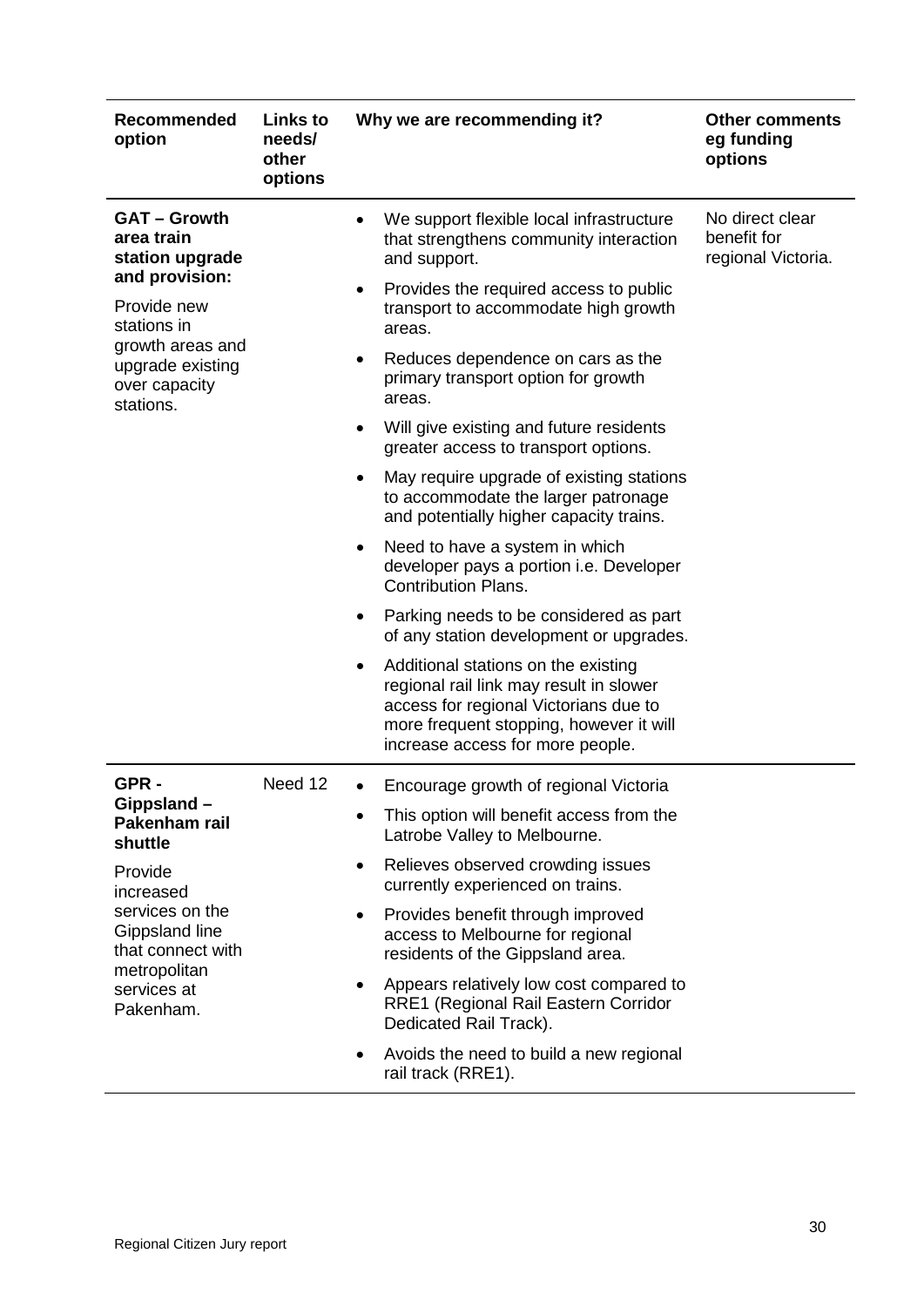| Recommended<br>option                                                                                                                                                                                                          | <b>Links to</b><br>needs/<br>other<br>options | Why we are recommending it?                                                                                                                                                                                                                                                                                                                                                                                                                                                                                                                                                                                                                                                                                                                       | <b>Other comments</b><br>eg funding<br>options                       |
|--------------------------------------------------------------------------------------------------------------------------------------------------------------------------------------------------------------------------------|-----------------------------------------------|---------------------------------------------------------------------------------------------------------------------------------------------------------------------------------------------------------------------------------------------------------------------------------------------------------------------------------------------------------------------------------------------------------------------------------------------------------------------------------------------------------------------------------------------------------------------------------------------------------------------------------------------------------------------------------------------------------------------------------------------------|----------------------------------------------------------------------|
| <b>ITT - Increased</b><br><b>Telecommuting:</b><br>Increase<br>telecommuting<br>by providing<br><b>CBD</b> businesses<br>with financial<br>incentives to<br>keep employees<br>working from<br>home.                            |                                               | All Victorians need access to fast<br>$\bullet$<br>internet and reliable mobile phone<br>coverage.<br>Provide equity for essential services.<br>$\bullet$<br>This is recommended with<br>$\bullet$<br>qualifications.<br>Provides the ability to work from home<br>$\bullet$<br>with the consequence of reducing<br>congestion on the road.<br>Also provides the opportunity for flexible<br>$\bullet$<br>working hours.<br>Government should address the current<br>$\bullet$<br>onerous requirements for formal OH&S<br>inspections of home offices as this is a<br>current barrier.<br>Opportunity for regional Victorians to<br>$\bullet$<br>access medical services as appropriate<br>without travelling to Melbourne or<br>regional cities. | This option is only<br>supported without<br>government<br>subsidies. |
| <b>TNI - Transport</b><br><b>Network</b><br><b>Information</b><br><b>Centralisation</b><br>Overall pricing<br>review to<br>manage demand<br>for travel at<br>peak/non-peak<br>times across the<br>entire transport<br>network. |                                               | Transport infrastructure must be<br>٠<br>integrated.<br>Provides the ability for all people to<br>$\bullet$<br>make decisions as to how they will use<br>transport.<br>Increases data available for use across<br>٠<br>technical platforms.                                                                                                                                                                                                                                                                                                                                                                                                                                                                                                       |                                                                      |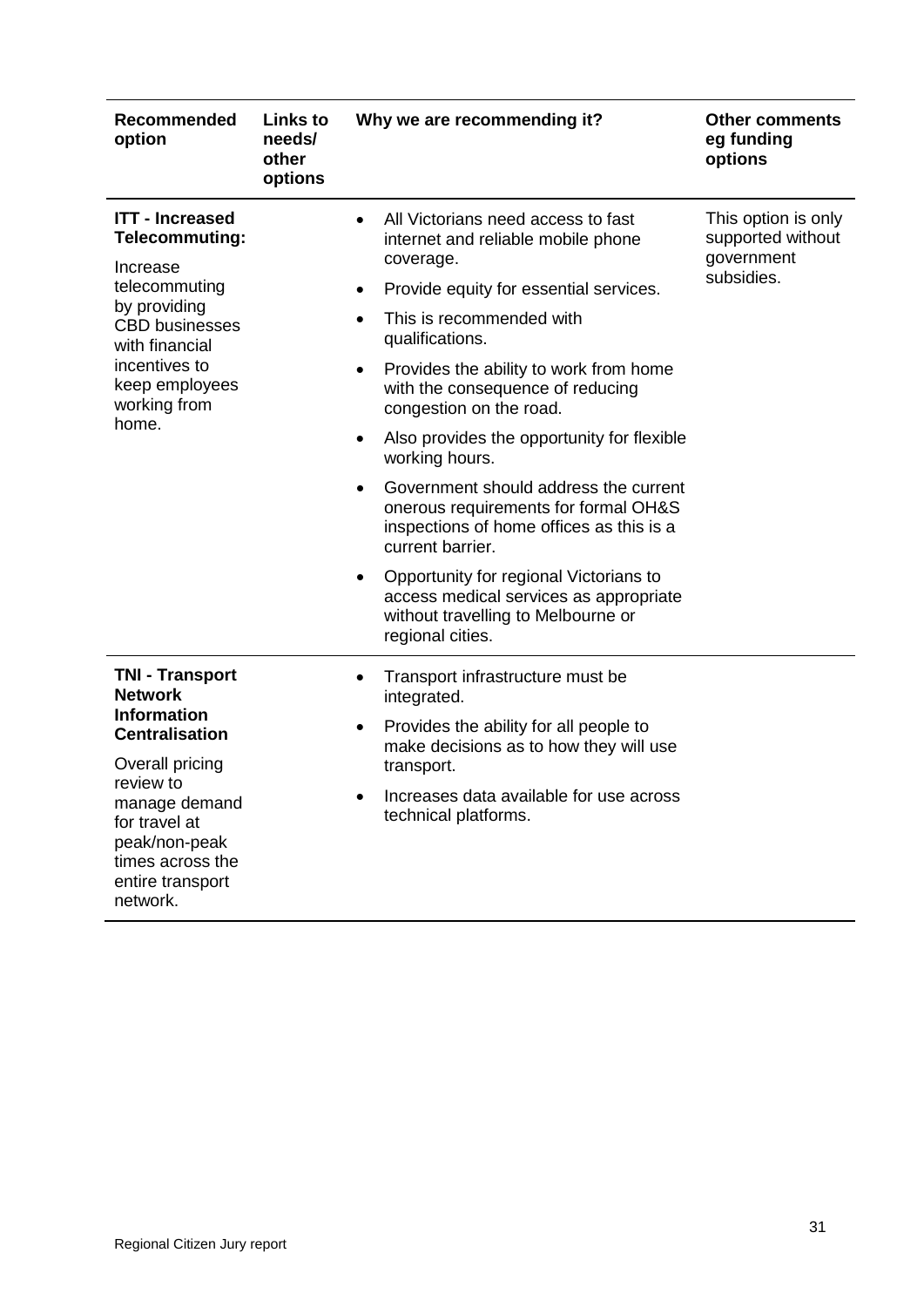| Recommended<br>option                           | Links to<br>needs/<br>other<br>options | Why we are recommending it?                                                                                                                                                                         | <b>Other comments</b><br>eg funding<br>options |
|-------------------------------------------------|----------------------------------------|-----------------------------------------------------------------------------------------------------------------------------------------------------------------------------------------------------|------------------------------------------------|
| HCT3 - High<br><b>Capacity Trains</b>           |                                        | Improve the quality of movement of<br>people.                                                                                                                                                       |                                                |
| Procurement of<br>7-car high<br>capacity trains |                                        | Increases capacity of rail network<br>compared to existing rolling stock of<br>Metro Rail by 22%.                                                                                                   |                                                |
| for the<br>metropolitan                         |                                        | Reduces congestion on roads.<br>٠                                                                                                                                                                   |                                                |
| network.                                        |                                        | Addresses current overcrowding<br>٠<br>concerns on trains.                                                                                                                                          |                                                |
|                                                 |                                        | Allows the ability to move greater<br>٠<br>numbers of people.                                                                                                                                       |                                                |
|                                                 |                                        | Increases customer satisfaction.                                                                                                                                                                    |                                                |
|                                                 |                                        | Provides accessibility for people with<br>$\bullet$<br>mobility issues more than the current<br>fleet.                                                                                              |                                                |
|                                                 |                                        | The jury prefers this option rather than<br>the option of 10 car trains as<br>incorporation of the 7 car fleet requires<br>less infrastructure works to existing<br>platforms and are a lower cost. |                                                |
|                                                 |                                        | This option delays any need for a 10-car<br>capacity option.                                                                                                                                        |                                                |

| <b>Option not supported</b>                                                                                                                       | Why we are opposing this option?                                               |
|---------------------------------------------------------------------------------------------------------------------------------------------------|--------------------------------------------------------------------------------|
| <b>RRE1 - Regional Rail eastern</b><br>corridor dedicated rail track                                                                              | This option is considered to be too costly<br>$\bullet$                        |
| Build dedicated regional rail<br>tracks on the south-east<br>corridor to separate regional<br>passengers and freight from<br>metropolitan trains. | We recommend the option GPR (Gippsland Pakenham rail<br>٠<br>shuttle) instead. |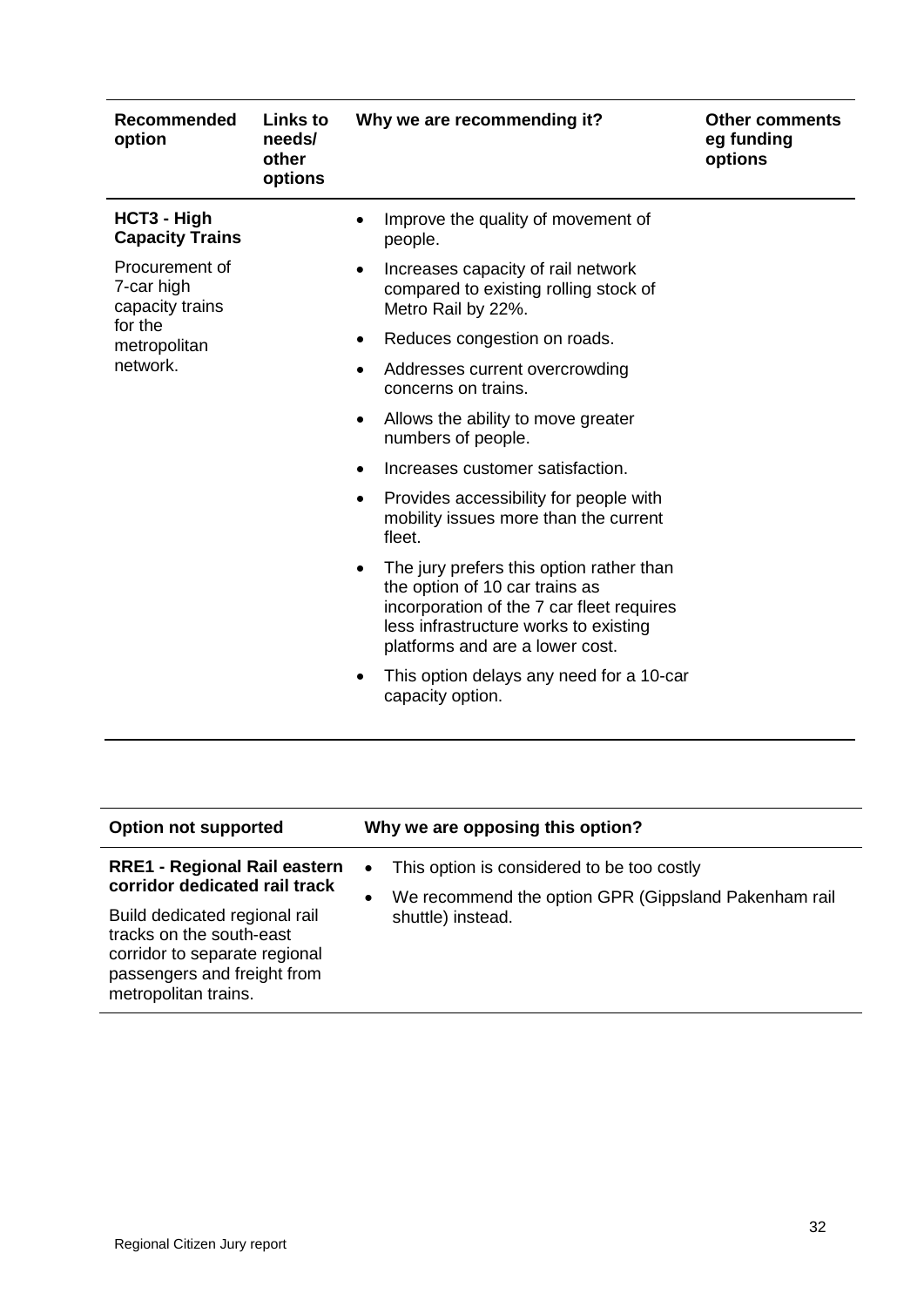<span id="page-32-0"></span>**Improve access to middle and outer metropolitan major employment centres**

| Recommended<br>option                                                         | <b>Links to</b><br>needs/<br>other<br>options                       | Why we are recommending it?                                                                                                                                                                                                                                                                                                                                                                                                                                                                                                                                                                                                                                                                                                                                                                                                                                                                                                                                                                                                                                                                                                                                                                                                                                                                                                                                                                                                                                                                                                                                    | <b>Other comments</b><br>eg funding<br>options                                                                                                                                                                                                                       |
|-------------------------------------------------------------------------------|---------------------------------------------------------------------|----------------------------------------------------------------------------------------------------------------------------------------------------------------------------------------------------------------------------------------------------------------------------------------------------------------------------------------------------------------------------------------------------------------------------------------------------------------------------------------------------------------------------------------------------------------------------------------------------------------------------------------------------------------------------------------------------------------------------------------------------------------------------------------------------------------------------------------------------------------------------------------------------------------------------------------------------------------------------------------------------------------------------------------------------------------------------------------------------------------------------------------------------------------------------------------------------------------------------------------------------------------------------------------------------------------------------------------------------------------------------------------------------------------------------------------------------------------------------------------------------------------------------------------------------------------|----------------------------------------------------------------------------------------------------------------------------------------------------------------------------------------------------------------------------------------------------------------------|
| MAH-<br><b>Melbourne</b><br><b>Airport heavy</b><br>rail<br>Priority: 5 votes | Need 12<br>Need 1<br>Need 18<br>Need 10<br><b>PTV</b><br><b>SIP</b> | Crucial link from the main airport of<br>Victoria to the city of Melbourne.<br>Airport patronage is going from 30<br>$\bullet$<br>million (2013 figure) to an estimated<br>2030 figure of 60 million<br>- Source: Melbourne Airport<br>The airport itself has stated that the rail<br>$\bullet$<br>link is desperately needed to cope with<br>anticipated demand.<br>The airport currently has 3 locations<br>$\bullet$<br>available for a station and preliminary<br>planning has already been done on a<br>final design of the station<br>- Source: Melbourne Airport and Tim<br>Fischer (in a presentation to the<br>Regional Jury)<br>The Victorian Chamber of Commerce<br>$\bullet$<br>and Industry (VECCI) has publicly<br>stated it's support for an airport rail link<br>as crucial to tourism growth.<br>This option will reduce traffic congestion<br>$\bullet$<br>and expenditure on freeways and<br>reduce the need for huge areas of<br>airport car parking.<br>Reduce greenhouse gas emissions<br>٠<br>The economic benefits of a rail link<br>would grow as congestion worsens on<br>the Tullamarine and surrounding<br>freeways.<br>Reduces the need for major<br>$\bullet$<br>widening/expansion works of the<br>Tullamarine freeway.<br>Infrastructure investment and support is<br>$\bullet$<br>needed to ensure the security of food,<br>environment, and natural resources in<br>regional Victoria.<br>Infrastructure investment in regional<br>$\bullet$<br>Victoria will relieve the congestion in<br>Melbourne and optimise the growth | May require<br>$\bullet$<br>private<br>funding in<br>addition to<br>investment by<br>Government.<br>A levy on the<br>$\bullet$<br>Airport may<br>be appropriate<br>as they are<br>the main<br>beneficiaries.<br>User pay<br>$\bullet$<br>system to be<br>considered. |
|                                                                               |                                                                     | potential across Victoria.                                                                                                                                                                                                                                                                                                                                                                                                                                                                                                                                                                                                                                                                                                                                                                                                                                                                                                                                                                                                                                                                                                                                                                                                                                                                                                                                                                                                                                                                                                                                     |                                                                                                                                                                                                                                                                      |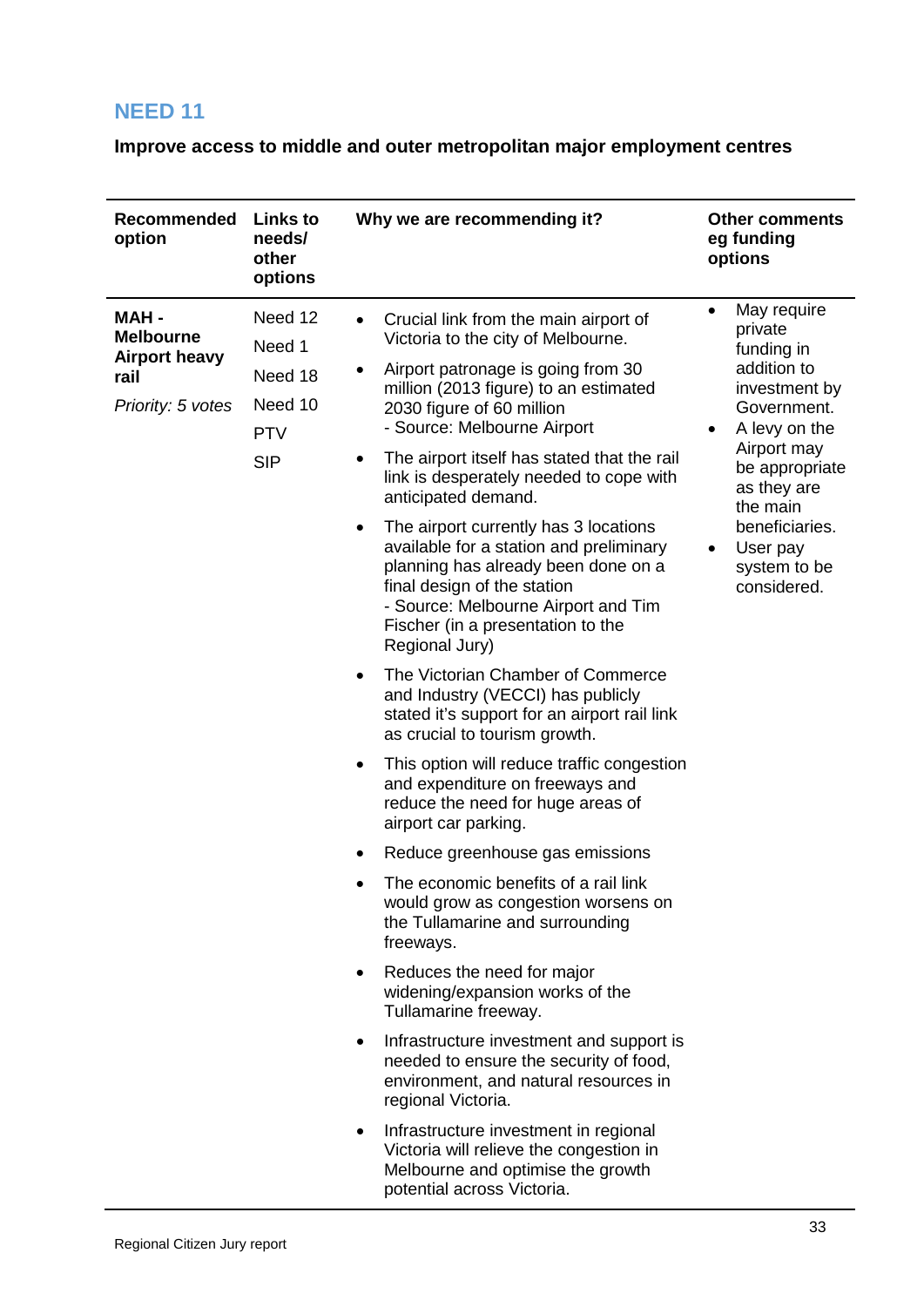| Recommended<br>option          | <b>Links to</b><br>needs/<br>other<br>options | Why we are recommending it?                                                                                                                                                | <b>Other comments</b><br>eg funding<br>options |
|--------------------------------|-----------------------------------------------|----------------------------------------------------------------------------------------------------------------------------------------------------------------------------|------------------------------------------------|
|                                |                                               | We expect continuous cooperative<br>$\bullet$<br>planning between local, state, and<br>federal government.                                                                 |                                                |
|                                |                                               | Transport infrastructure in regional<br>٠<br>Victoria must be safe, properly<br>maintained, and integrated to improve<br>quality of movement of people and<br>goods.       |                                                |
| <b>MTN - Mass</b>              | <b>SSP</b>                                    | Utilises public transport                                                                                                                                                  |                                                |
| transit public<br>transport    | <b>MBN</b>                                    | Less vehicles on the roads<br>$\bullet$                                                                                                                                    |                                                |
| system<br>tailored for<br>each | $\bullet$<br>٠<br>٠<br>٠                      | Develops outer Melbourne growth<br>employment centres and allows for<br>greater access in these areas.                                                                     |                                                |
| employment<br>centre           |                                               | Significant affect on the need for a high<br>cost                                                                                                                          |                                                |
| Priority: 1 vote               |                                               | Allows for flexibility and individual<br>tailoring in specific growth areas                                                                                                |                                                |
|                                |                                               | Reduced congestion in growth<br>employment centres.                                                                                                                        |                                                |
|                                |                                               | Can lead to Infrastructure investment<br>$\bullet$<br>and support is needed to ensure the<br>security of food, environment, and<br>natural resources in regional Victoria. |                                                |
|                                |                                               | We must invest in the transition to clean<br>alternative energy sources to protect our<br>environment.                                                                     |                                                |
|                                |                                               | Transport infrastructure in regional<br>Victoria must be safe, properly<br>maintained, and integrated to improve<br>quality of movement of people and<br>goods.            |                                                |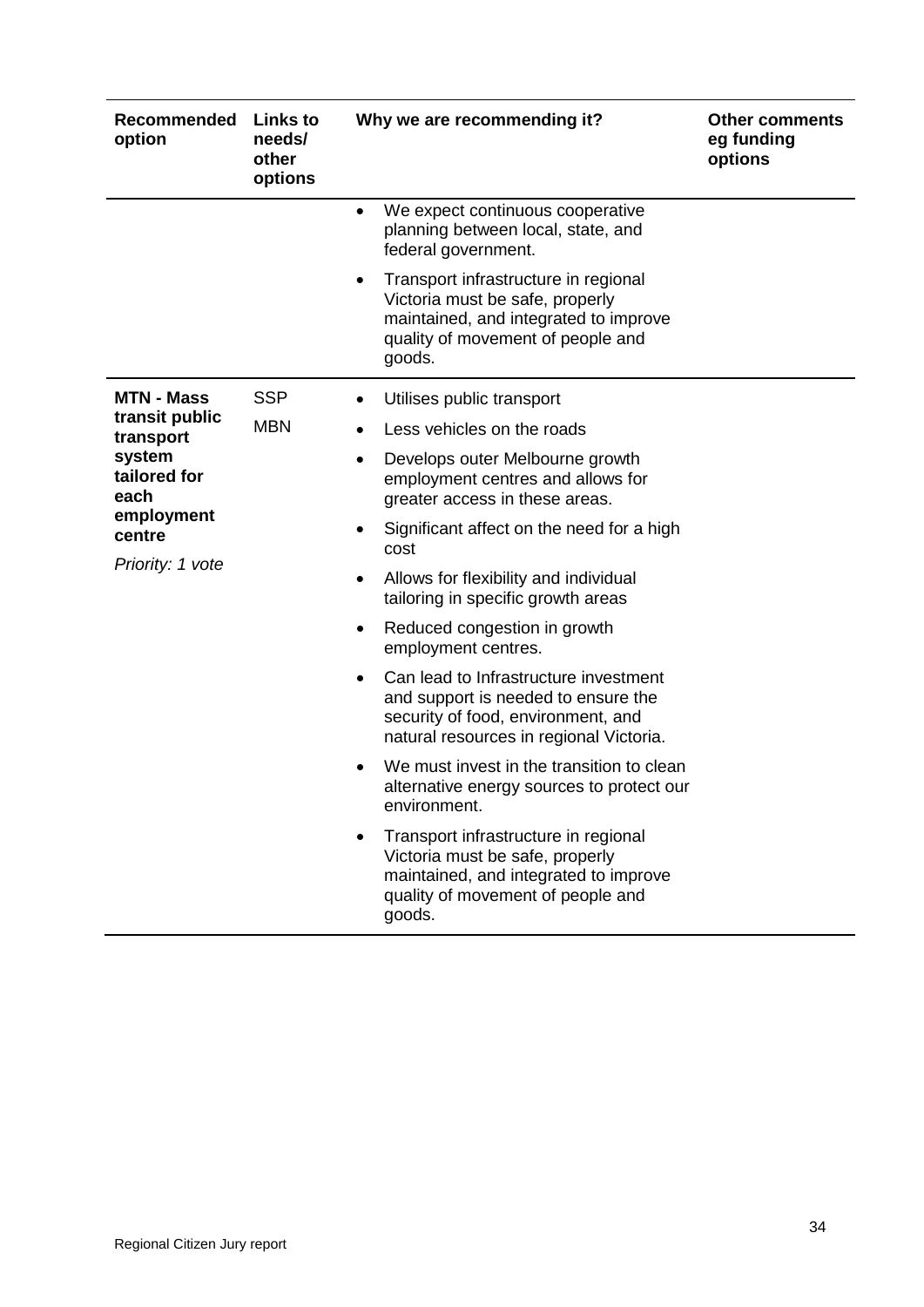| Recommended<br>option                                  | <b>Links to</b><br>needs/<br>other<br>options | Why we are recommending it?                                                                                                                                                                                                                                                                                                                                                                                                                                                                                                                                                                                                                                                                      | <b>Other comments</b><br>eg funding<br>options                                                             |
|--------------------------------------------------------|-----------------------------------------------|--------------------------------------------------------------------------------------------------------------------------------------------------------------------------------------------------------------------------------------------------------------------------------------------------------------------------------------------------------------------------------------------------------------------------------------------------------------------------------------------------------------------------------------------------------------------------------------------------------------------------------------------------------------------------------------------------|------------------------------------------------------------------------------------------------------------|
| <b>PTT - Public</b><br><b>Transport</b><br>timetabling |                                               | Deliver timetabling changes and<br>$\bullet$<br>service connectivity for all Victoria.<br>Improve peak period services.<br>$\bullet$<br>Enhances use of current infrastructure -<br>makes better use of what already exists.<br>Encourage more use of public transport,<br>$\bullet$<br>hence removing more cars from roads,<br>reducing traffic and greenhouse gas<br>emissions<br>Makes public transport more efficient.<br>$\bullet$<br>Infrastructure investment and support is<br>$\bullet$<br>needed to ensure the security of food,<br>environment, and natural resources in<br>regional Victoria.<br>We expect continuous cooperative<br>$\bullet$<br>planning between local, state, and | The jury<br>emphatically<br>suggests that this<br>must be<br>implemented and<br>addressed<br>Victoria wide |
|                                                        |                                               | federal government.<br>Provision of essential government<br>$\bullet$<br>services must not discriminate against<br>regional Victorians.<br>We must invest in the transition to clean<br>$\bullet$<br>alternative energy sources to protect our<br>environment.<br>Transport infrastructure in regional<br>$\bullet$<br>Victoria must be safe, properly<br>maintained, and integrated to improve<br>quality of movement of people and<br>goods.                                                                                                                                                                                                                                                   |                                                                                                            |

| <b>Option not supported</b>                               | Why we are opposing this option?                                                                                                                                                                                          |
|-----------------------------------------------------------|---------------------------------------------------------------------------------------------------------------------------------------------------------------------------------------------------------------------------|
| WTB - Water taxis, buses,<br>ferries to the central city. | Will not be timely or reliable service compared to existing<br>$\bullet$<br>transport options.<br>Variable conditions on Port Phillip will impact reliability.<br>Speed restrictions on the Yarra will impact timeliness. |
| <b>CPM - Car Parking</b><br><b>Management</b>             | Better dealt with by transport network pricing.<br>Doesn't address issues with peak congestion.<br>$\bullet$                                                                                                              |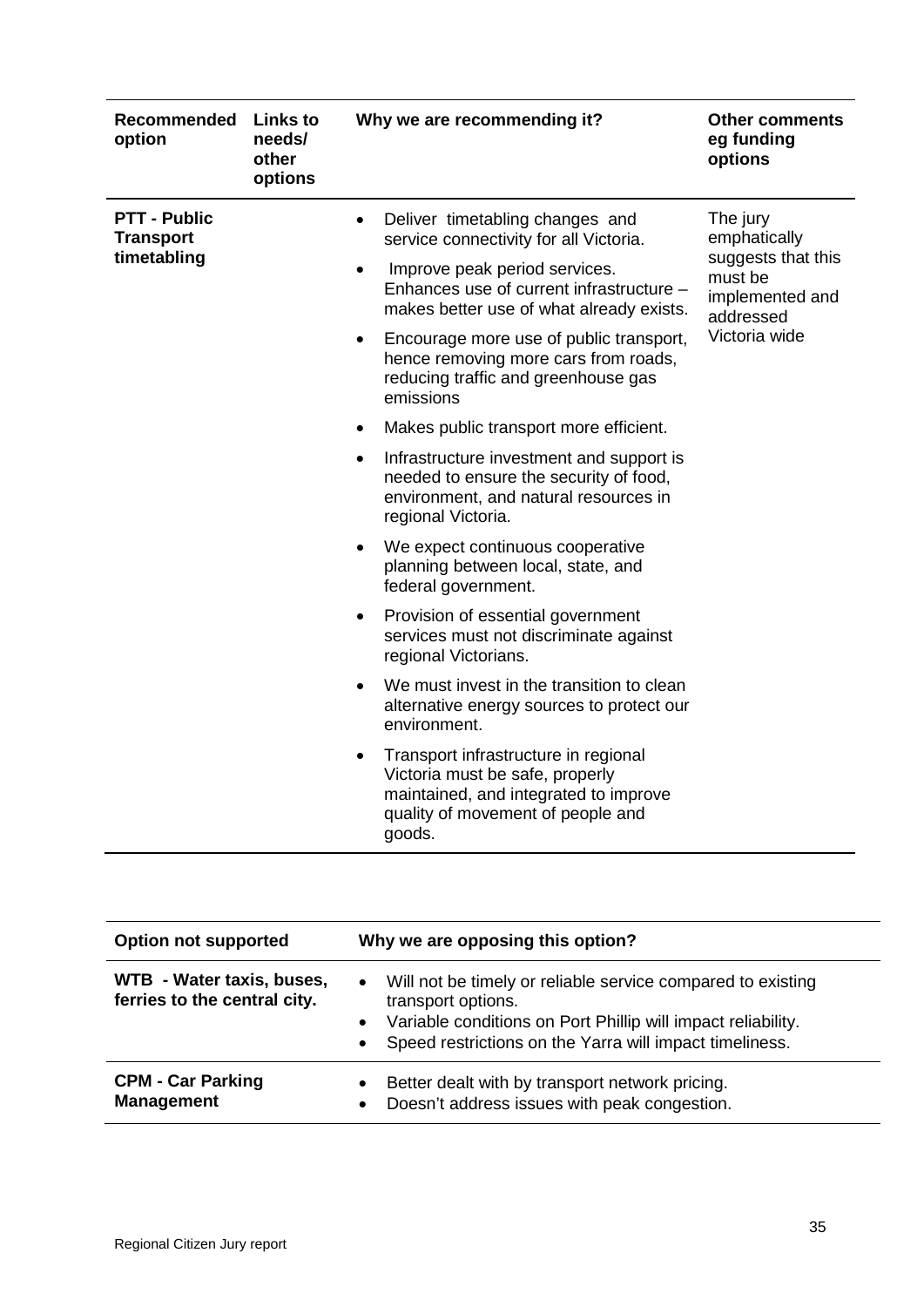<span id="page-35-0"></span>**Improve access to jobs and services for people in regional and rural areas**

| <b>Recommended</b><br><b>Option</b>                                                                                                                                                                   | <b>Links to</b><br>needs/other<br>options                                                                                                              | Why we are recommending it?                                                                                                                                                                                                                                                                                                                                                                                                                                                                                                                                                                                                                                                                                                                                                                                                                                                                                                                                                                                                                                                                                                                                                                                                                                                                                                                                                                                                          | <b>Other</b><br>comments eg.<br>funding options                                                                                                                                                                                                            |
|-------------------------------------------------------------------------------------------------------------------------------------------------------------------------------------------------------|--------------------------------------------------------------------------------------------------------------------------------------------------------|--------------------------------------------------------------------------------------------------------------------------------------------------------------------------------------------------------------------------------------------------------------------------------------------------------------------------------------------------------------------------------------------------------------------------------------------------------------------------------------------------------------------------------------------------------------------------------------------------------------------------------------------------------------------------------------------------------------------------------------------------------------------------------------------------------------------------------------------------------------------------------------------------------------------------------------------------------------------------------------------------------------------------------------------------------------------------------------------------------------------------------------------------------------------------------------------------------------------------------------------------------------------------------------------------------------------------------------------------------------------------------------------------------------------------------------|------------------------------------------------------------------------------------------------------------------------------------------------------------------------------------------------------------------------------------------------------------|
| <b>AST - Access</b><br>to services<br>through<br>technology<br>and ICT<br>Identification of<br>options to<br>improve service<br>delivery utilising<br>ICT and<br>technology.<br>Priority: 13<br>votes | This is an<br>enabling<br>option. Many<br>other needs<br>will be<br>enhanced by<br>ubiquitous<br>fibre<br>infrastructure<br>state-wide.<br>eg. Need 1. | This option is essential to meet our<br>first key message about all Victorians<br>needing access to fast internet. It<br>also encourages growth of regional<br>Victoria. It will require co-operative<br>planning between governments and<br>will result in equitable services<br>provided to all Victorians.<br>Improved access to high-speed<br>internet for business and services via<br>a fibre network. Fibre to the node is<br>obsolete. (Presenter: Mark Gregory<br>RMIT)<br>Gives businesses and services the<br>$\bullet$<br>right infrastructure to enable them to<br>be competitive and equitable<br>Encourages new businesses and<br>$\bullet$<br>existing business to decentralise.<br>Local government areas could install<br>$\bullet$<br>their own fibre network to allow<br>growth in regional areas and<br>community focused participation in<br>its implementation.<br>Allows workers to work remotely.<br>$\bullet$<br>Rural businesses will be able to<br>participate in the global economy.<br>The benefit is that this would not<br>require users to travel. This includes<br>providing centralised online<br>information hubs and/or potential<br>new service delivery methods.<br>Students will not need to leave<br>$\bullet$<br>regional areas due to poor<br>connectivity<br>Enables local government to register<br>$\bullet$<br>as a carrier to facilitate local<br>solutions to fast internet access. | Investigate<br>use of spare<br>capacity of<br>optic fibre in<br>rail system to<br>be more cost<br>effective.<br>Download<br>and pricing<br>equality for<br>all Victorians<br>must be a<br>part of this<br>option<br>Link new<br>option on<br>fibre rollout |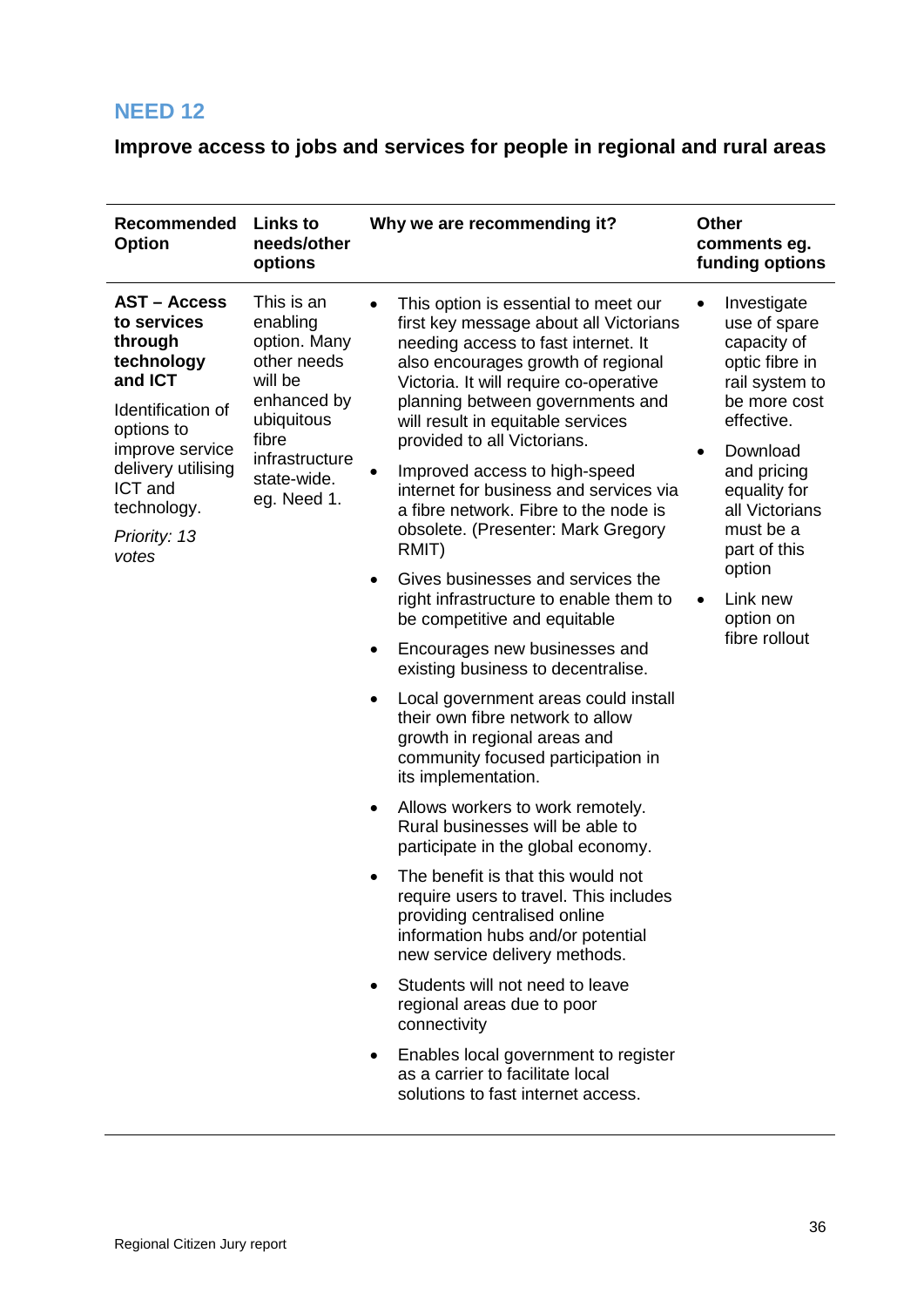| Recommended<br>option                                                                    | <b>Links to</b><br>needs/other<br>options | Why we are recommending it?                                                                                                         | <b>Other</b><br>comments eg.<br>funding options |
|------------------------------------------------------------------------------------------|-------------------------------------------|-------------------------------------------------------------------------------------------------------------------------------------|-------------------------------------------------|
| HSR - high speed<br>rail from Sydney<br>to Melbourne                                     |                                           | Transport infrastructure must be<br>$\bullet$<br>integrated to improve quality of<br>movement of people and goods.                  | Consider<br>privately funded<br>options.        |
| Construct a high<br>speed rail line<br>between Melbourne<br>and Sydney to                |                                           | A great driver for<br>$\bullet$<br>decentralization; Eg. Creation of<br>new towns, more rural living<br>options, gains for tourism. |                                                 |
| provide an<br>alternative to air<br>travel.<br>Priority: 8 votes                         |                                           | Encourages economic<br>$\bullet$<br>development along the line,<br>including employment<br>opportunities outside of<br>Melbourne.   |                                                 |
|                                                                                          |                                           | Can be an excellent link with<br>$\bullet$<br>Tullamarine, being the major<br>international airport in Australia.                   |                                                 |
|                                                                                          |                                           | Benefits ease of transport for<br>٠<br>freight and passengers.                                                                      |                                                 |
| <b>HCP - Health care</b><br>patient subsidised<br>travel program                         | Need 3                                    | <b>Essential government services</b><br>$\bullet$<br>should be provided equitably to<br>all Victorians.                             |                                                 |
| extension<br>This option would                                                           |                                           | Will lead to better and improved<br>$\bullet$<br>health outcomes                                                                    |                                                 |
| extend the existing<br><b>Victorian Patient</b><br>Transport                             |                                           | Gives better access to<br>$\bullet$<br>centralised health centres                                                                   |                                                 |
| <b>Assistance Scheme</b>                                                                 |                                           | Helps growing aged population                                                                                                       |                                                 |
| (VPTAS) to provide<br>more services to<br>people in regional<br>communities to           |                                           | Help for disadvantaged and<br>lower socio-economic<br>backgrounds                                                                   |                                                 |
| enable them to<br>access health<br>services that<br>cannot be efficiently<br>provided    |                                           | Reduces disadvantage for<br>$\bullet$<br>regional areas                                                                             |                                                 |
| <b>CRR2 - Central</b><br>regional rail                                                   | Need <sub>2</sub><br>Need 5               | Transport infrastructure must be<br>$\bullet$<br>integrated.                                                                        |                                                 |
| control centre<br>Establish an<br>integrated regional                                    | <b>MPR</b>                                | It will improve the efficiency of<br>$\bullet$<br>regional rail services                                                            |                                                 |
| rail control centre to<br>manage<br>movements of both<br>passenger and<br>freight trains |                                           | Specifically, improved passenger<br>$\bullet$<br>rail from Shepparton to<br>Melbourne is recommended.                               |                                                 |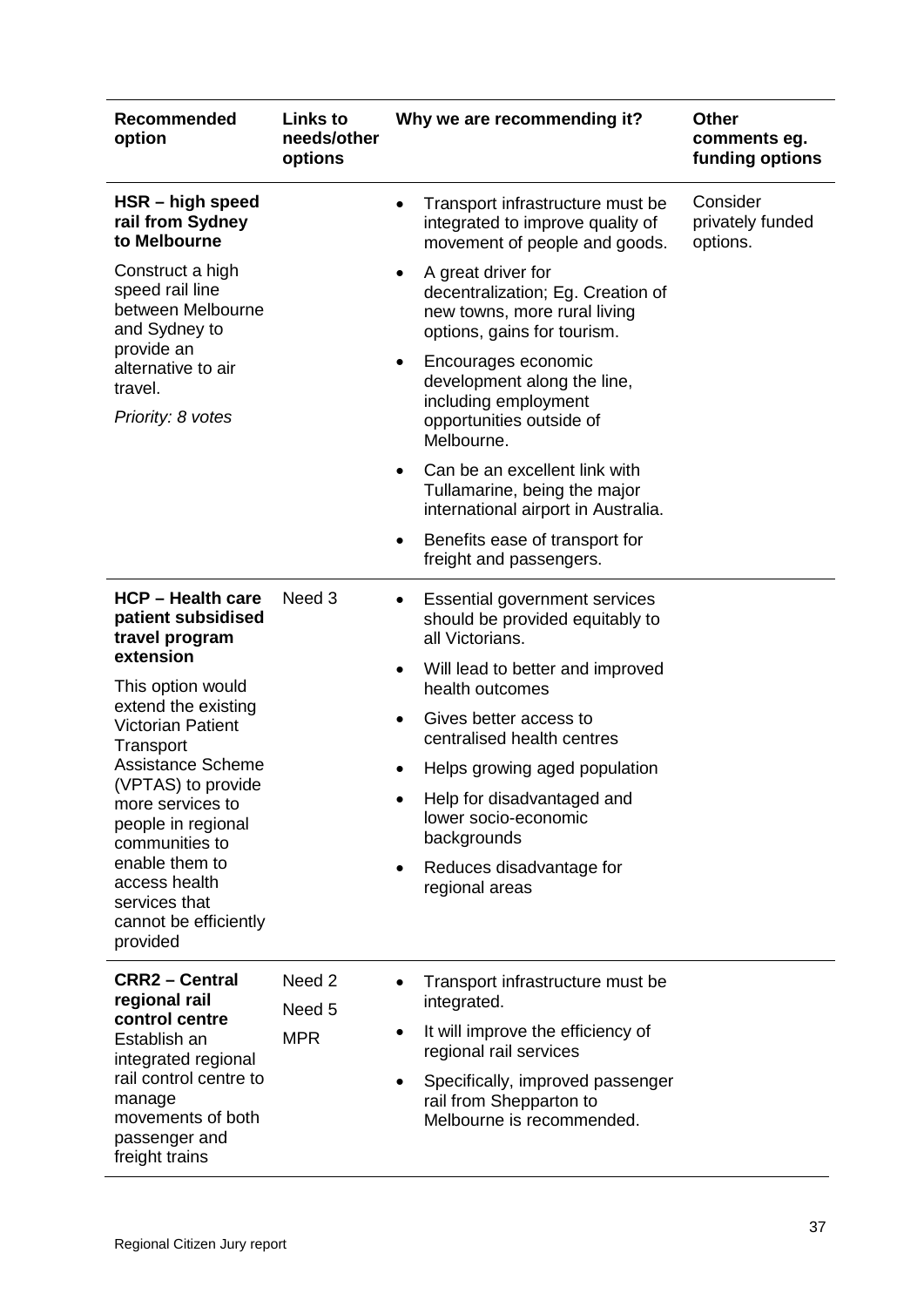| Recommended<br>option                                                                                                                                                                                                                                                                                                                                            | <b>Links to</b><br>needs/other<br>options | Why we are recommending it?                                                                                                                                                                                                                                                                                                                                                                                                                                        | <b>Other</b><br>comments eg.<br>funding options                             |
|------------------------------------------------------------------------------------------------------------------------------------------------------------------------------------------------------------------------------------------------------------------------------------------------------------------------------------------------------------------|-------------------------------------------|--------------------------------------------------------------------------------------------------------------------------------------------------------------------------------------------------------------------------------------------------------------------------------------------------------------------------------------------------------------------------------------------------------------------------------------------------------------------|-----------------------------------------------------------------------------|
| $CSS2 -$<br><b>Community space</b><br>statewide event<br>planning<br>There are many<br>community and<br>public spaces<br>across Victoria<br>which could be<br>better utilised. This<br>option proposes the<br>development of a<br>local annual<br>community<br>activities calendar<br>for public spaces.                                                         |                                           | Flexible local infrastructure will<br>$\bullet$<br>strengthen community<br>interaction.<br>Improves interconnectedness<br>٠<br>between public spaces.<br>Allows better use of community<br>spaces.                                                                                                                                                                                                                                                                 | Low cost with<br>greater public<br>space<br>infrastructure<br>optimisation. |
| <b>RBU - Regional</b><br>bus upgrades<br>Deliver new and<br>expanded bus<br>networks<br>throughout regional<br>Victorian cities and<br>towns including<br>Geelong-Bellarine,<br>Bendigo, La Trobe<br>Valley, Grampians,<br><b>Ballarat and</b><br>Shepparton, with a<br>focus on the<br>provision of<br>adequate capacity<br>and connections in<br>growth areas. |                                           | This transport infrastructure<br>٠<br>upgrade will improve the quality<br>of movement of people.<br>Key to address travel from rural<br>$\bullet$<br>to regional centres and across<br>regions - improves public bus<br>services for regional people<br>Addresses isolation issues<br>٠<br>Social equity $-$ if no vehicle in<br>$\bullet$<br>Melbourne it is possible to get<br>around using public transport but<br>this cannot be done in regional<br>Victoria. |                                                                             |
| <b>RRS - Regional</b><br>rolling stock<br>expansion<br>Procure new rolling<br>stock to support<br>additional services<br>on regional lines.<br>This option<br>supports additional<br>capacity for rail<br>journeys between<br>regional areas and<br>the central city.                                                                                            | CRR <sub>2</sub>                          | Important for regional rail routes<br>to upgrade freight and passenger<br>travel.                                                                                                                                                                                                                                                                                                                                                                                  |                                                                             |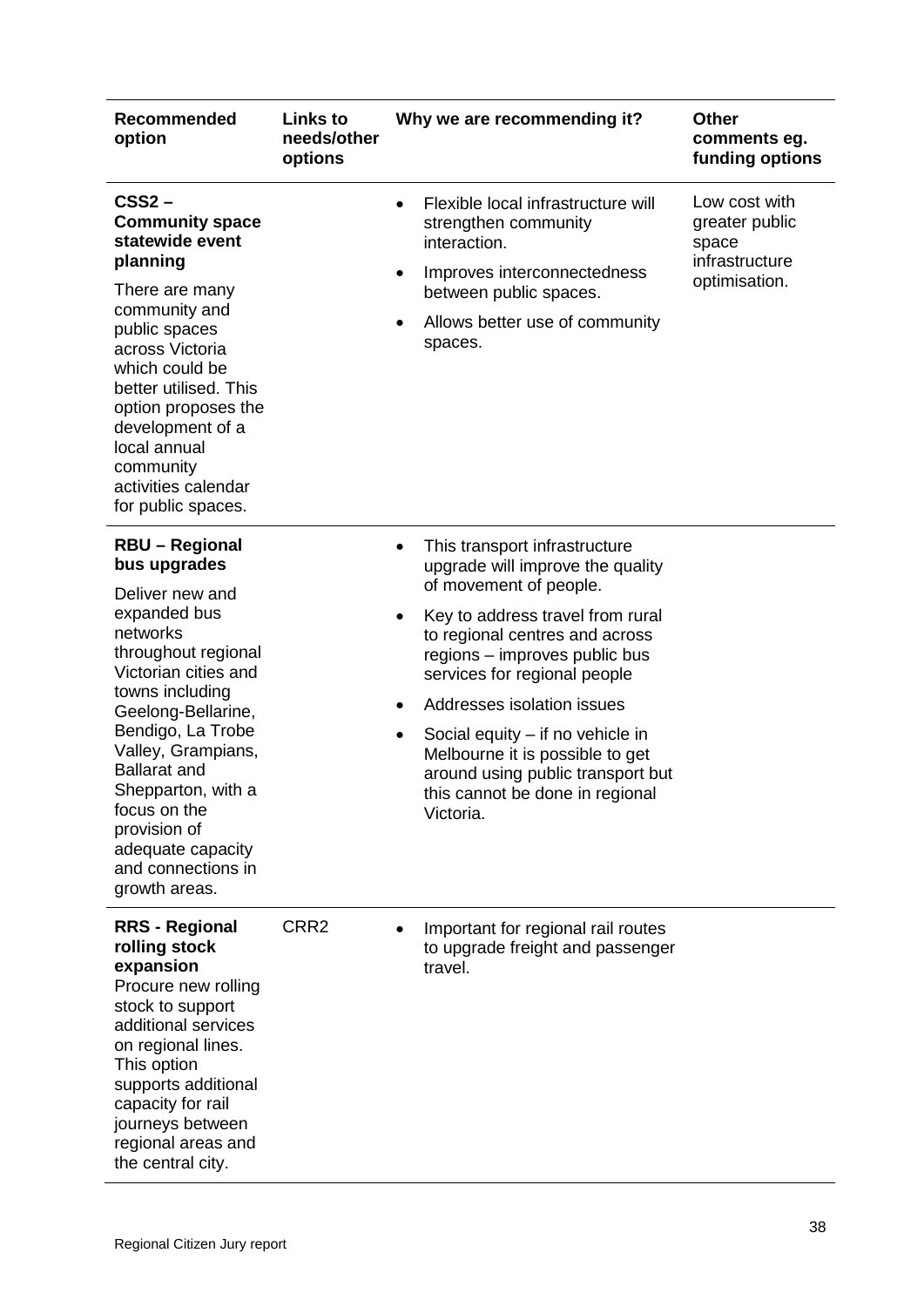| Recommended<br>option                   | <b>Links to</b><br>needs/other<br>options | Why we are recommending it?                                                                                                                                                                                                                                                                                    | <b>Other</b><br>comments eg.<br>funding options |
|-----------------------------------------|-------------------------------------------|----------------------------------------------------------------------------------------------------------------------------------------------------------------------------------------------------------------------------------------------------------------------------------------------------------------|-------------------------------------------------|
| <b>RHU - Regional</b><br><b>Highway</b> | Need 13                                   | Improves efficiency of freight and<br>$\bullet$<br>car travel                                                                                                                                                                                                                                                  |                                                 |
| <b>Upgrades</b>                         |                                           | Improves safety of freight and<br>$\bullet$<br>car travel                                                                                                                                                                                                                                                      |                                                 |
|                                         |                                           | Will add to the increasing attitude<br>$\bullet$<br>changes in regional Victoria<br>surrounding road safety                                                                                                                                                                                                    |                                                 |
|                                         |                                           | Will contribute and weave in with<br>$\bullet$<br>the recent plan released by the<br>Victorian government mentioned<br>in the 'Comments' sections of<br>this option.                                                                                                                                           |                                                 |
|                                         |                                           | Strong and repeated support<br>$\bullet$                                                                                                                                                                                                                                                                       |                                                 |
|                                         |                                           | Needs to include adequate<br>$\bullet$<br>funding for maintenance of the<br>roads we already have                                                                                                                                                                                                              |                                                 |
|                                         |                                           | Four times more likely to be<br>$\bullet$<br>killed on regional roads than<br>metropolitan roads                                                                                                                                                                                                               |                                                 |
|                                         |                                           | 44% of road toll occurs on<br>٠<br>regional roads                                                                                                                                                                                                                                                              |                                                 |
|                                         |                                           | Needs to reference the 'Safe<br>$\bullet$<br>system road infrastructure<br>program', 'Towards Zero' and the<br>'Road Safety Action Plan', and<br>the "Towards Zero 2016-2020<br>Road Safety Strategy and Plan"<br>released by the Victorian<br>government in partnership with<br>TAC, Vic Roads and Vic Police |                                                 |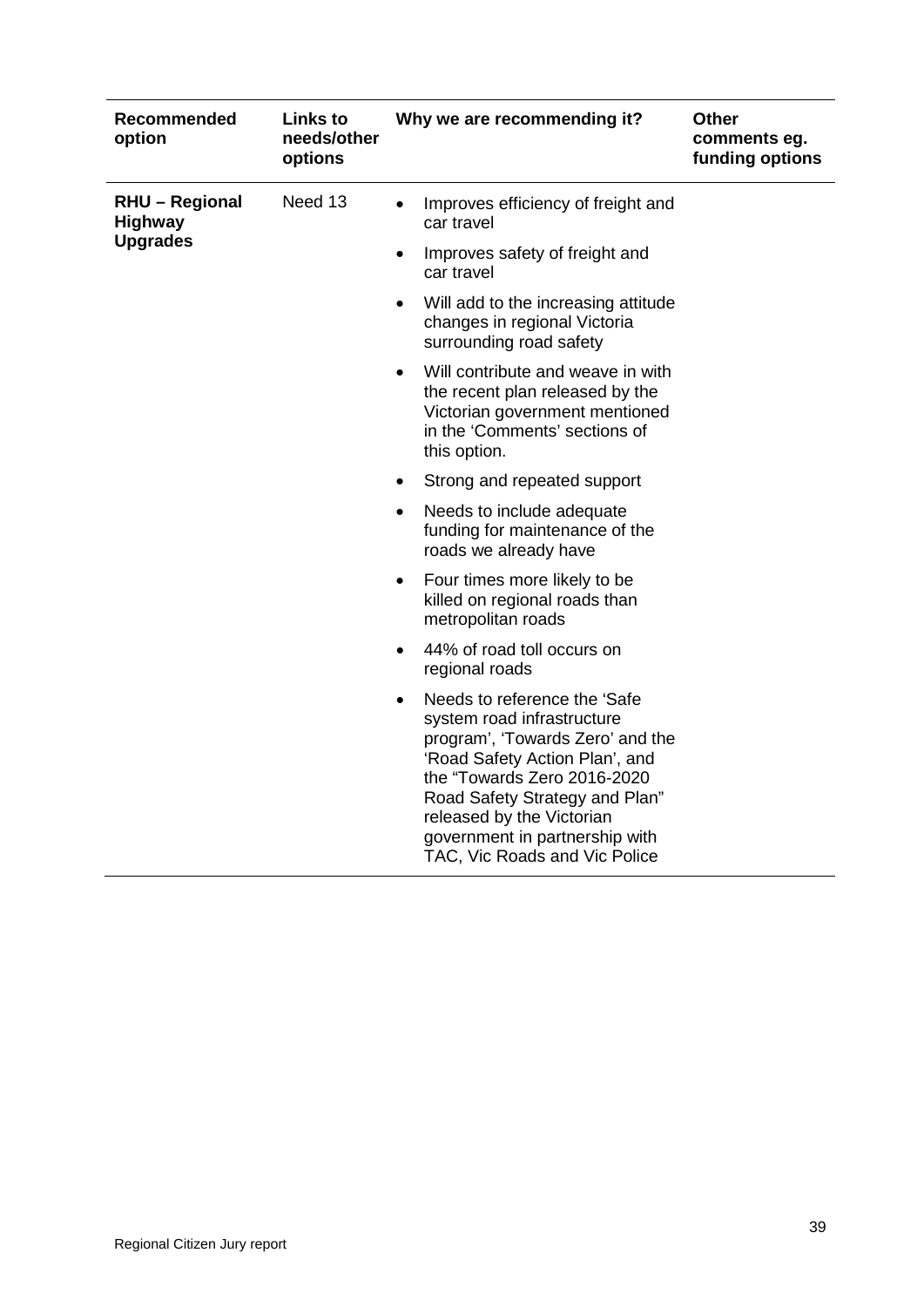## <span id="page-39-0"></span>**Improve the efficiency of freight supply chains**

| Recommended<br>option                                                        | <b>Links to</b><br>needs/<br>other<br>options | Why we are recommending it?                                                                                                                                                                                                                                                                                                                                                                                                                                                                                                                                                                                                                                                                                                                                                                                                                                                                                                                                                                                                                                      | <b>Other</b><br>comments eg<br>funding<br>options                   |
|------------------------------------------------------------------------------|-----------------------------------------------|------------------------------------------------------------------------------------------------------------------------------------------------------------------------------------------------------------------------------------------------------------------------------------------------------------------------------------------------------------------------------------------------------------------------------------------------------------------------------------------------------------------------------------------------------------------------------------------------------------------------------------------------------------------------------------------------------------------------------------------------------------------------------------------------------------------------------------------------------------------------------------------------------------------------------------------------------------------------------------------------------------------------------------------------------------------|---------------------------------------------------------------------|
| $HPF - High$<br>productivity<br>freight<br>vehicles<br>network<br>completion | <b>UDC</b><br>Need 2<br>Need 12               | Improved freight efficiency<br>Increase opportunity for regional<br>development<br>Driver for improved regional road networks<br>$\bullet$<br>More efficient transport of agricultural<br>$\bullet$<br>produce from regional areas to the Port of<br>Melbourne<br>Less trucks on network BUT bigger<br>$\bullet$<br>Shepparton by-pass, Strathmerton by-pass<br>$\bullet$<br>and Murray River crossings supported.<br>Reduces costs for processors and<br>$\bullet$<br>exporters.<br>Complements Port of Melbourne expansion<br>$\bullet$<br>and sale/lease of the Port.<br>Infrastructure investment and support is<br>$\bullet$<br>needed to ensure the security of food,<br>environment, and natural resources in<br>regional Victoria.<br>Infrastructure investment in regional Victoria<br>will relieve the congestion in Melbourne and<br>optimise the growth potential across<br>Victoria.<br>Transport infrastructure in regional Victoria<br>must be safe, properly maintained, and<br>integrated to improve quality of movement<br>of people and goods | User pays $-$<br>registration<br>levy on the<br><b>HPF</b> vehicles |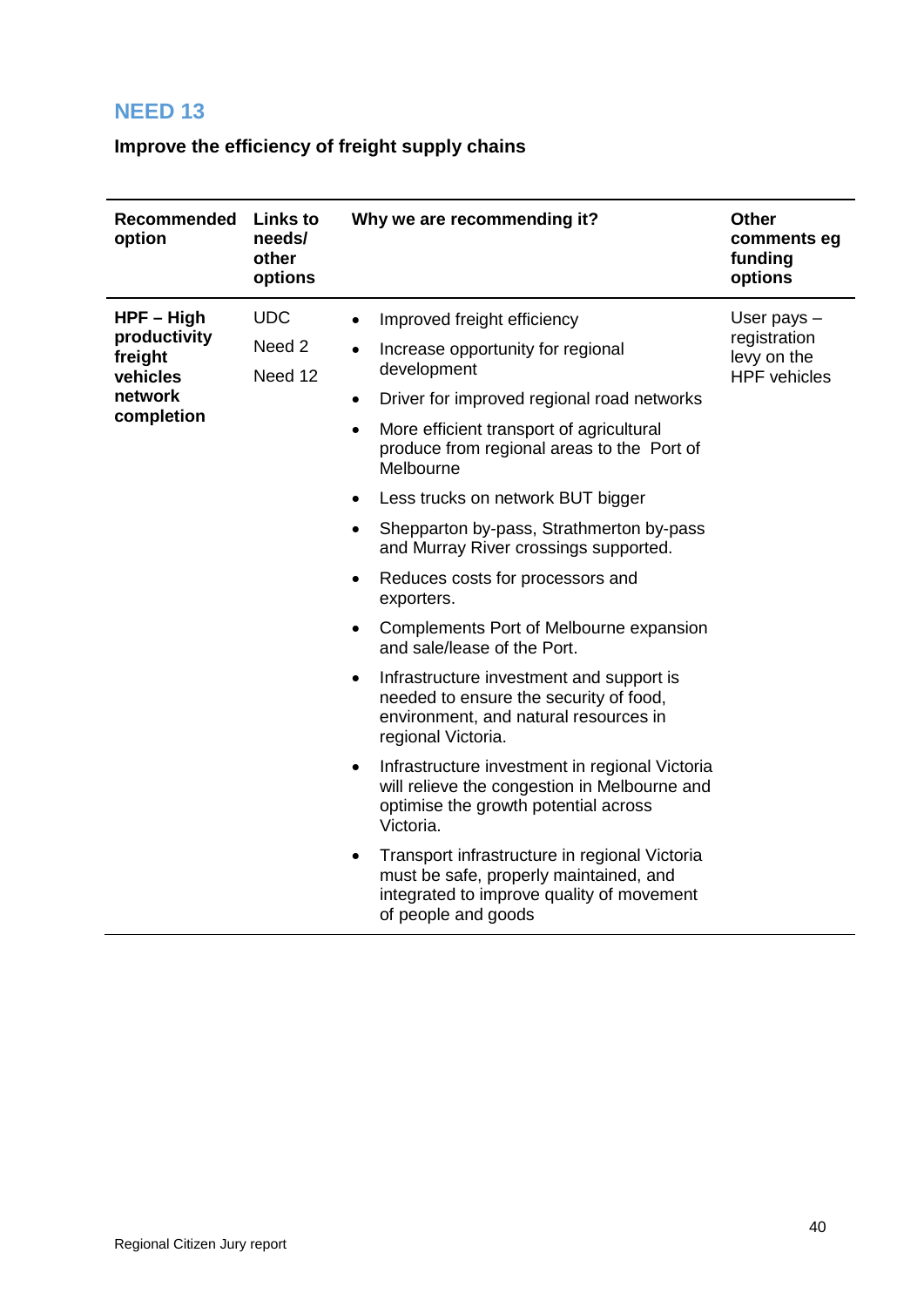| Recommended<br>option                                           | <b>Links to</b><br>needs/<br>other<br>options | <b>Other</b><br>Why we are recommending it?<br>comments eg<br>funding<br>options                                                                                  |  |
|-----------------------------------------------------------------|-----------------------------------------------|-------------------------------------------------------------------------------------------------------------------------------------------------------------------|--|
| <b>NEL - North</b>                                              |                                               | Links eastern freeway and M80                                                                                                                                     |  |
| <b>East Link</b>                                                |                                               | Improved access to northern regional<br>Victoria                                                                                                                  |  |
|                                                                 |                                               | Supports reduction in travel times and<br>congestion in inner Melbourne areas.                                                                                    |  |
|                                                                 |                                               | It would reduce traffic on suburban roads<br>$\bullet$<br>and the City link and the Monash freeway                                                                |  |
|                                                                 |                                               | Increased connectedness of freight<br>$\bullet$<br>networks across Melbourne and regional<br>areas.                                                               |  |
|                                                                 |                                               | Caution: High Cost<br>$\bullet$                                                                                                                                   |  |
|                                                                 |                                               | Quicker freight times                                                                                                                                             |  |
|                                                                 |                                               | Possible removal of curfews/time<br>$\bullet$<br>restrictions on transport/freight vehicles.                                                                      |  |
|                                                                 |                                               | Transport infrastructure in regional Victoria<br>٠<br>must be safe, properly maintained, and<br>integrated to improve quality of movement<br>of people and goods. |  |
| <b>NCP – New</b><br><b>Container Port</b>                       |                                               | A new port will be required when Melbourne<br>reaches peak capacity                                                                                               |  |
| Investigate the<br>development of                               |                                               | A container port at Portland would also be a<br>٠<br>huge incentive for decentralisation                                                                          |  |
| a new container<br>port to meet<br>expanding<br>demand          |                                               | Infrastructure investment and support is<br>needed to ensure the security of food.<br>environment, and natural resources in<br>regional Victoria.                 |  |
| Amended -<br>options to<br>include<br>Portland, Bay<br>West and |                                               | Infrastructure investment in regional Victoria<br>will relieve the congestion in Melbourne and<br>optimise the growth potential across<br>Victoria.               |  |
| Hastings                                                        |                                               | Transport infrastructure in regional Victoria<br>must be safe, properly maintained, and<br>integrated to improve quality of movement<br>of people and goods.      |  |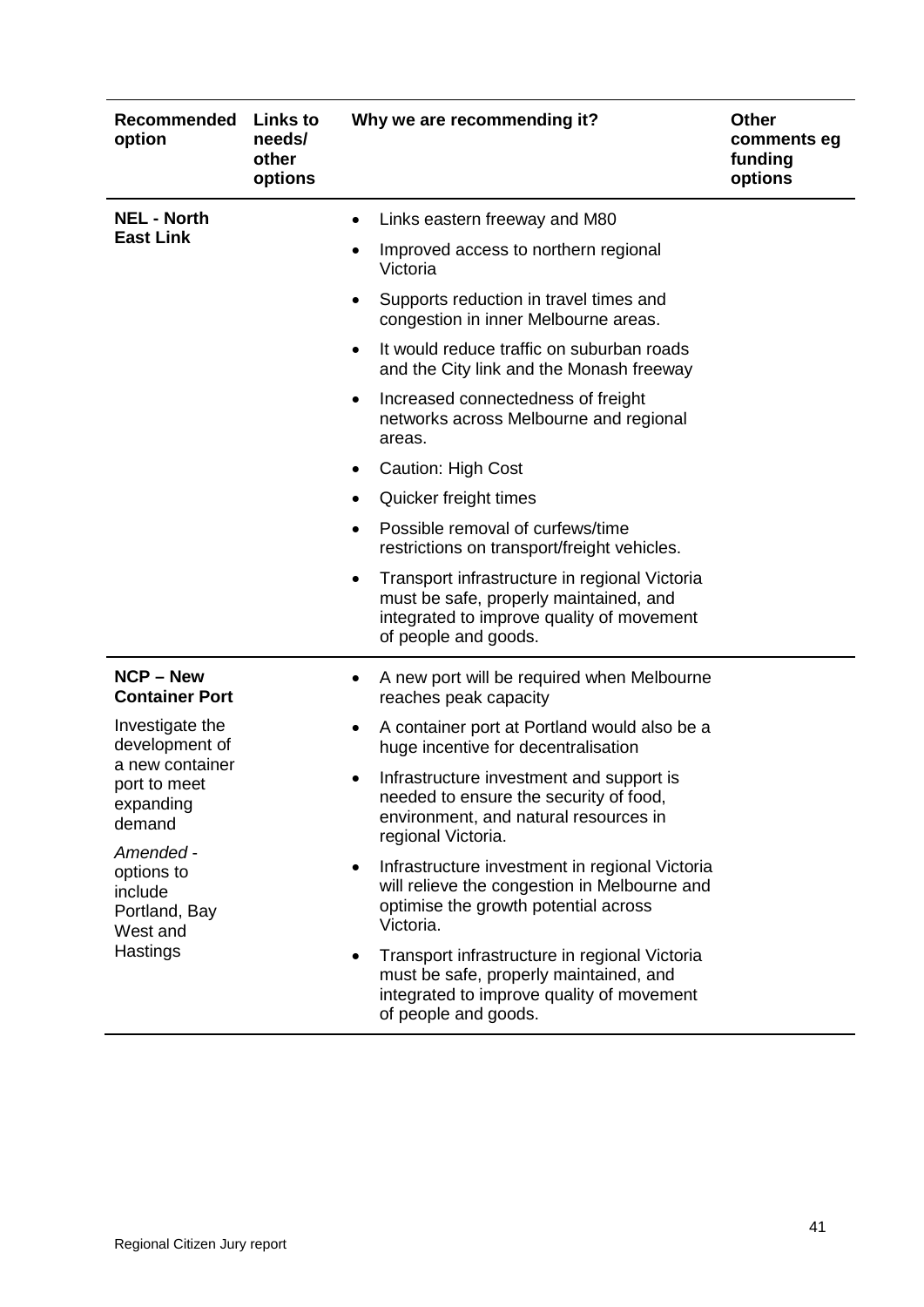| <b>Recommended</b><br>option                                                             | <b>Links to</b><br>needs/<br>other<br>options                                                                                                                                               | Why we are recommending it?                                                                                                                                               | <b>Other</b><br>comments eg<br>funding<br>options |
|------------------------------------------------------------------------------------------|---------------------------------------------------------------------------------------------------------------------------------------------------------------------------------------------|---------------------------------------------------------------------------------------------------------------------------------------------------------------------------|---------------------------------------------------|
| $MBF -$<br>Melbourne-<br><b>Brisbane rail</b><br>freight line                            |                                                                                                                                                                                             | Interstate freight efficiency<br>Reduces road damage over time<br>٠<br>Promotes decentralisation                                                                          |                                                   |
| Amended –<br>Accelerate the<br>construction of<br>the Melbourne-<br><b>Brisbane Rail</b> |                                                                                                                                                                                             | Relative contribution to road safety<br>Reduction in freight costs for private and<br>٠<br>public enterprise                                                              |                                                   |
| Freight line                                                                             | Faster 'farm gate to plate'<br>$\bullet$<br>Infrastructure investment in regional Victoria<br>will relieve congestion in Melbourne and<br>optimise the growth potential across<br>Victoria. |                                                                                                                                                                           |                                                   |
|                                                                                          |                                                                                                                                                                                             | Transport infrastructure in regional Victoria<br>$\bullet$<br>must be safe, properly maintained, and<br>integrated to improve quality of movement<br>of people and goods. |                                                   |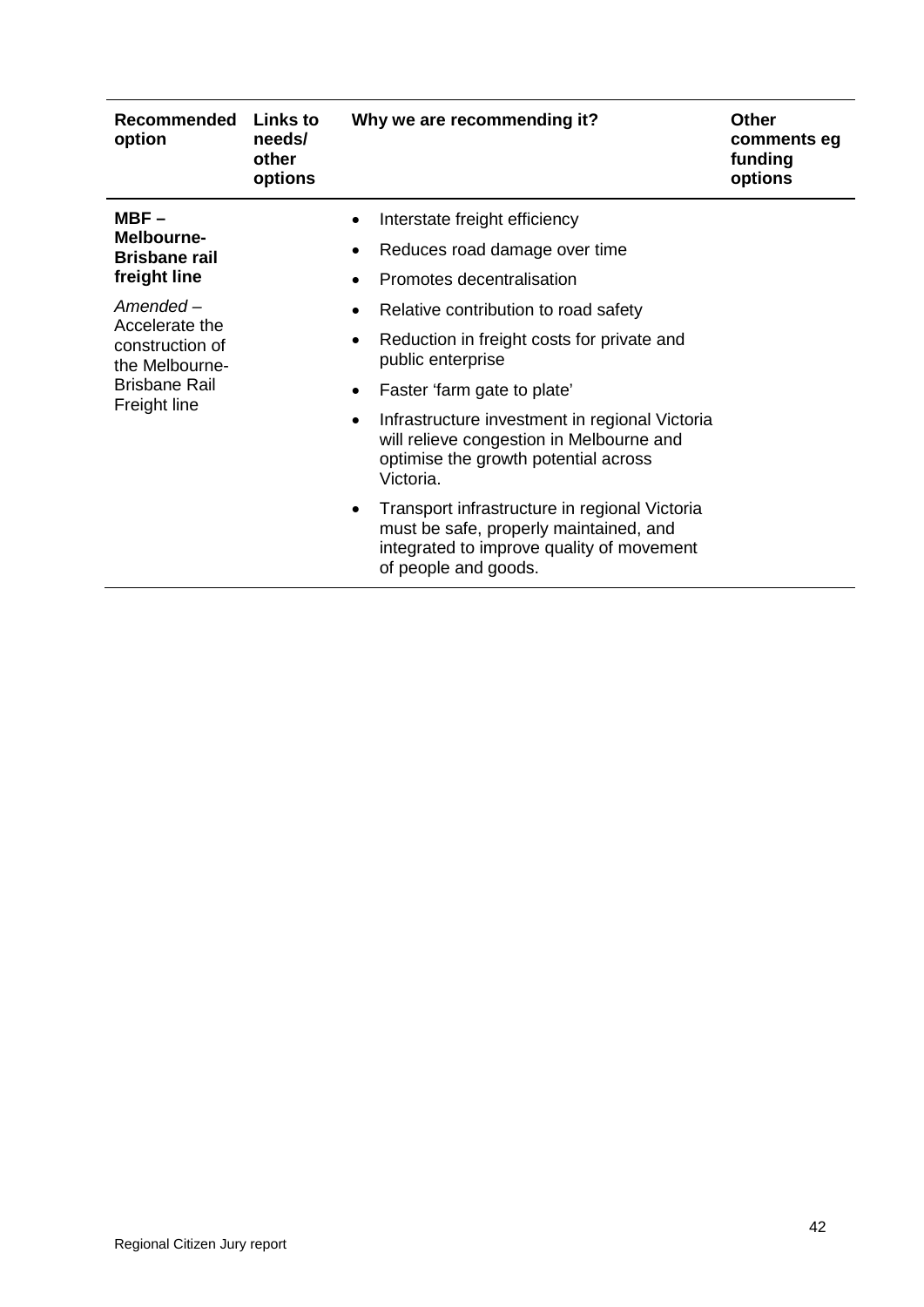<span id="page-42-0"></span>**Manage threats to water security, particularly in regional and rural areas**

| Recommended<br>option                                                                          | <b>Links to</b><br>needs/<br>other<br>options | Why we are recommending it?                                                                                                                                                                          | Other comments eg<br>funding options                              |
|------------------------------------------------------------------------------------------------|-----------------------------------------------|------------------------------------------------------------------------------------------------------------------------------------------------------------------------------------------------------|-------------------------------------------------------------------|
| $RWW -$<br><b>Recycled</b><br>treated waste<br>water for<br>drinking                           | Need 17                                       | Infrastructure investment and support<br>is needed to ensure the security of<br>food, environment, and natural<br>resources in regional Victoria.                                                    | May be initial<br>opposition to the<br>idea from the<br>community |
| <b>Treat waste</b>                                                                             |                                               | Better value and use of an existing<br>٠<br>asset                                                                                                                                                    |                                                                   |
| water to a<br>quality suitable<br>for drinking to<br>supplement<br>drinking water<br>supplies. |                                               | Improves resilience of drinking water<br>supply for the State. Provides<br>certainty of supply in the face of<br>potential drier conditions under<br>climate change                                  |                                                                   |
|                                                                                                |                                               | Will result in reduced pressure on<br>$\bullet$<br>natural water systems creating a<br>stable environment that enhances<br>biodiversity                                                              |                                                                   |
|                                                                                                |                                               | There is likely to be opposition to the<br>$\bullet$<br>idea however the benefits outweigh<br>the concern. This is a proven<br>technology successfully used widely<br>around the world               |                                                                   |
|                                                                                                |                                               | Provides major augmentation of the<br>٠<br>State's drinking water supplies                                                                                                                           |                                                                   |
|                                                                                                |                                               | Suggest that the recycling of<br>٠<br>stormwater for drinking purposes<br>may be more palatable to the<br>community, however effluent<br>recycling for potable use is still<br>supported by the jury |                                                                   |
|                                                                                                |                                               | This is a longer term option<br>considering that the desalination<br>plant is currently supplying any<br>required capacity if needed                                                                 |                                                                   |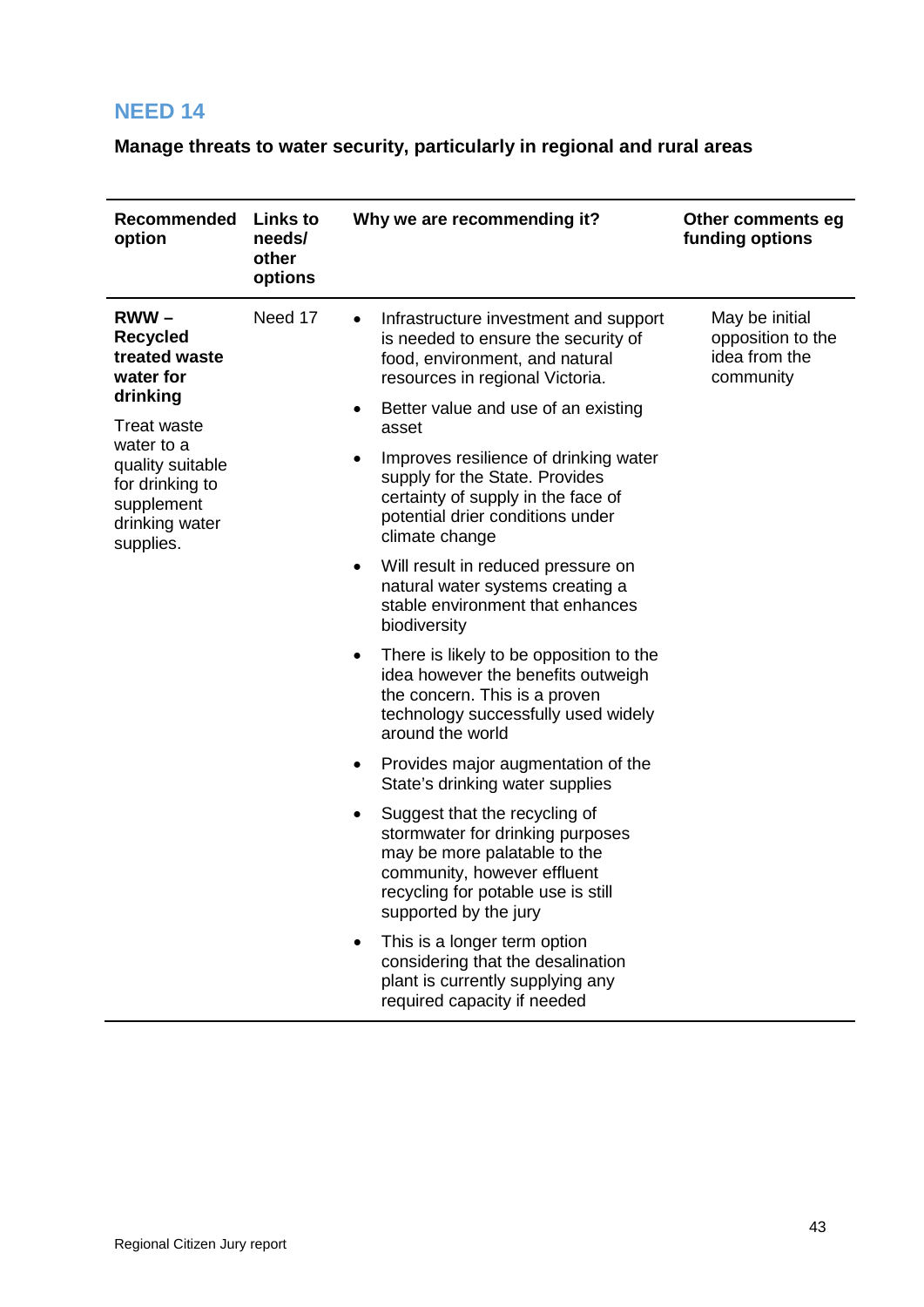| Recommended<br>option                                                            | <b>Links to</b><br>needs/<br>other<br>options | Why we are recommending it?                                                                                                                                    | Other comments eg<br>funding options                                           |
|----------------------------------------------------------------------------------|-----------------------------------------------|----------------------------------------------------------------------------------------------------------------------------------------------------------------|--------------------------------------------------------------------------------|
| <b>SRH</b> – storm<br>water<br>harvesting and<br>reuse for non-                  |                                               | Infrastructure investment and support<br>$\bullet$<br>is needed to ensure the security of<br>food, environment, and natural<br>resources in regional Victoria. | May be initial<br>$\bullet$<br>opposition to the<br>idea from the<br>community |
| potable uses<br>Harvest storm<br>water in                                        |                                               | Better value and use of an existing<br>$\bullet$<br>asset that is otherwise currently not<br>available for consumptive use                                     | Changes to<br>$\bullet$<br>legislation for<br>new                              |
| Melbourne and<br>regional cities<br>for use in a<br>range of non-<br>potable     |                                               | More acceptable to the community<br>$\bullet$<br>than recycling for potable use and<br>raises awareness of water security<br>within the community              | developments                                                                   |
| purposes such<br>as watering of<br>public spaces<br>and meeting<br>water demands |                                               | Reduces stress on urban streams<br>$\bullet$<br>and rivers by capturing pollutants and<br>nutrients that flow from urban<br>catchments                         |                                                                                |
| at urban and<br>industrial sites.                                                |                                               | Improvement of public spaces<br>$\bullet$<br>through appropriate watering with<br>harvested water                                                              |                                                                                |
|                                                                                  |                                               | Could contribute to greater<br>$\bullet$<br>efficiencies in our water delivery<br>system and into the greater narrative<br>concerning water conservation.      |                                                                                |
|                                                                                  |                                               | Reduces stress on urban water<br>courses by capturing pollutant and<br>nutrients before they enter the<br>waterway                                             |                                                                                |
|                                                                                  |                                               | A large scale option that can<br>$\bullet$<br>challenge or reduce the need for<br>additional investment in high-energy<br>water augmentation options           |                                                                                |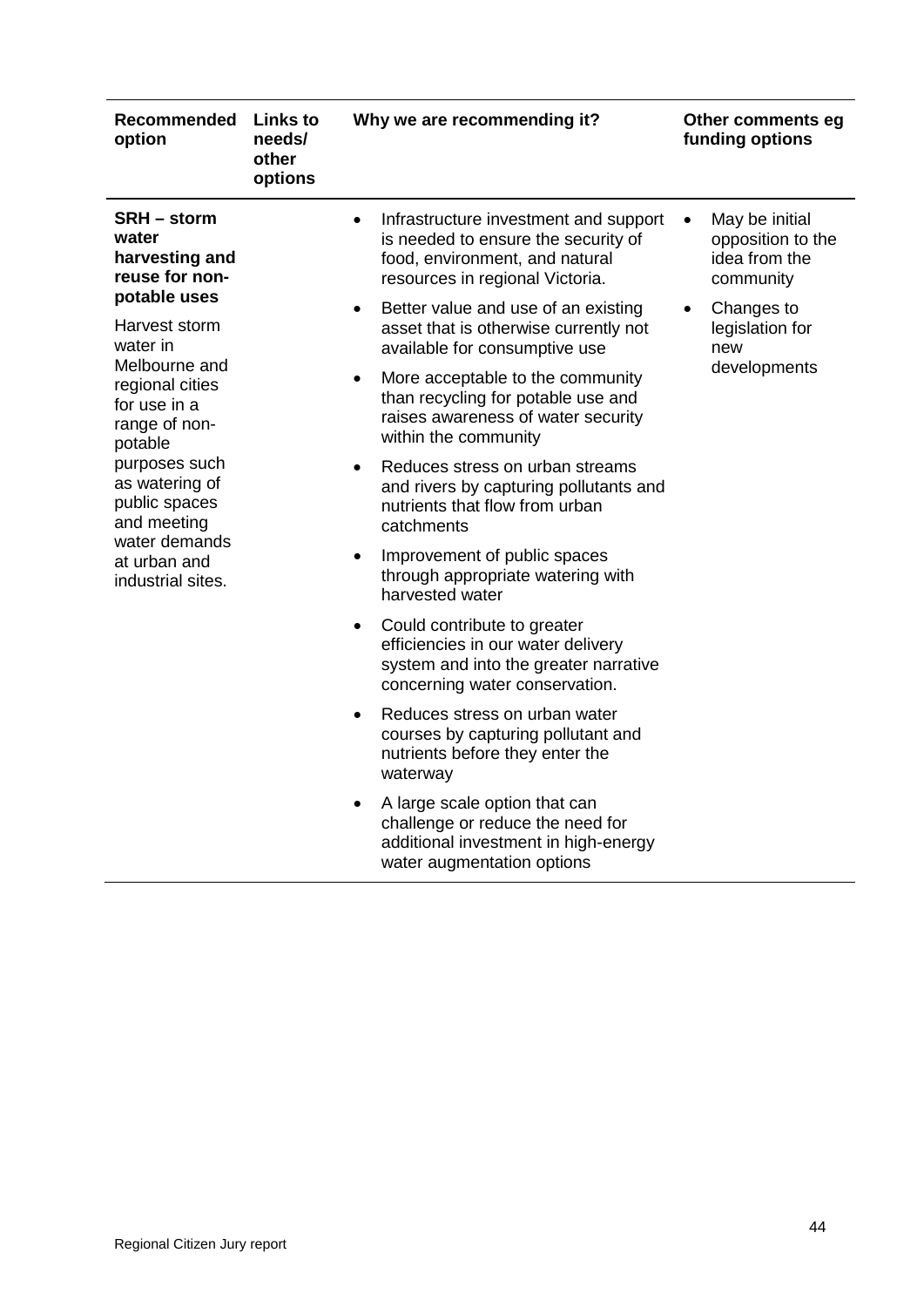| <b>Recommended</b><br>option                                               | Links to<br>needs/<br>other<br>options | Why we are recommending it?                                                                                                                                                  | Other comments eg<br>funding options                     |
|----------------------------------------------------------------------------|----------------------------------------|------------------------------------------------------------------------------------------------------------------------------------------------------------------------------|----------------------------------------------------------|
| <b>TWR-Recycle</b><br>treated water<br>for non-<br>potable, peri-<br>urban |                                        | Infrastructure investment and support<br>$\bullet$<br>is needed to ensure the security of<br>food, environment, and natural<br>resources in regional Victoria.               | Needs to be near<br>water source to<br>be cost effective |
| agricultural<br>use                                                        |                                        | Better value and use of an existing<br>$\bullet$<br>asset by using existing town<br>wastewater treatment plants                                                              |                                                          |
| Greater use of<br>recycled waste<br>water for new<br>agricultural          | $\bullet$<br>efficient use of water    | Food and water security through<br>increased food production and more                                                                                                        |                                                          |
| activities in peri-<br>urban areas                                         |                                        | Ability to grow food close to the end-<br>$\bullet$<br>users which results in less food miles                                                                                |                                                          |
|                                                                            |                                        | Reduces requirement to access<br>$\bullet$<br>water from natural systems where it<br>is vital in aiding a stable environment<br>that provides for ecosystems and<br>habitats |                                                          |
|                                                                            |                                        | Land use planning and zoning<br>$\bullet$<br>around towns is essential for this to<br>work                                                                                   |                                                          |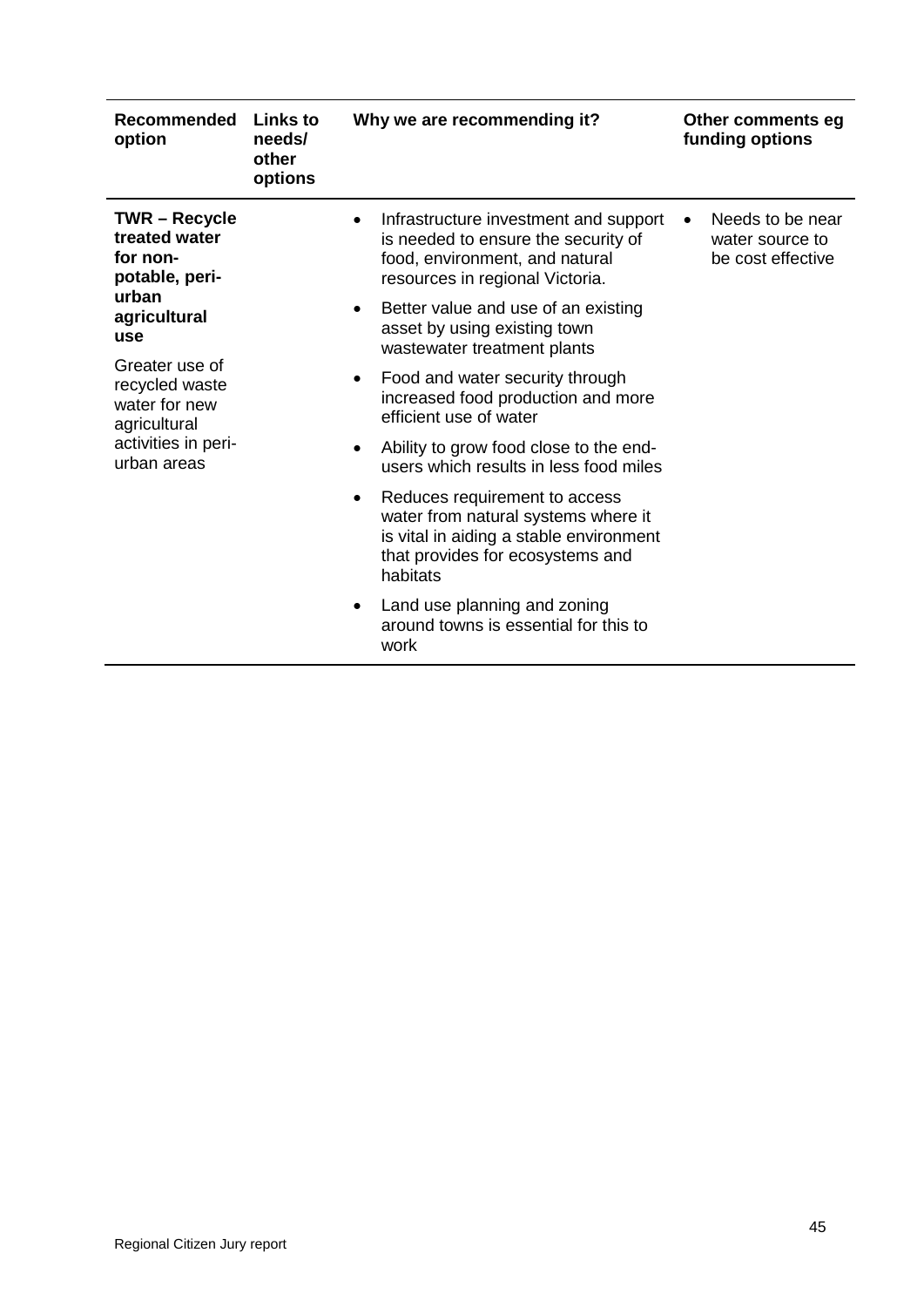<span id="page-45-0"></span>**Manage pressures on landfill and waste recovery facilities**

| Recommended<br><b>Option</b>                                                     | <b>Links to</b><br>needs/<br>other<br>options | Why we are recommending it?                                                                                                                                                                                  | Other comments eg<br><b>Funding options</b>                                                                                    |
|----------------------------------------------------------------------------------|-----------------------------------------------|--------------------------------------------------------------------------------------------------------------------------------------------------------------------------------------------------------------|--------------------------------------------------------------------------------------------------------------------------------|
| $RMU -$<br><b>Recycled</b><br>material usage<br>in building<br>construction      |                                               | Infrastructure investment and<br>support is needed to ensure the<br>security of food, environment,<br>and natural resources in<br>regional Victoria.                                                         | Must reuse waste<br>materials on industry and<br>personal levels.                                                              |
| Make the<br>incorporation of<br>recycled                                         |                                               | Promotes use of sustainable<br>$\bullet$<br>materials by reducing need for<br>new materials                                                                                                                  |                                                                                                                                |
| materials<br>mandatory,                                                          |                                               | Reduces load on landfill<br>$\bullet$                                                                                                                                                                        |                                                                                                                                |
| creating<br>stronger market<br>drivers for using                                 |                                               | Can lead to reductions in<br>$\bullet$<br>energy costs associated with<br>new product manufacturing                                                                                                          |                                                                                                                                |
| recycled<br>products in new<br>construction.<br>Priority: 4 votes                |                                               | A very low cost for a low<br>$\bullet$<br>contribution to the associated<br>need, however if implemented<br>alongside other options it can<br>form a broader strategy in<br>dealing with need 15.            |                                                                                                                                |
| <b>HWD-House</b><br>hold waste<br>disposal fees<br>Restructure<br>waste disposal |                                               | Infrastructure investment and<br>$\bullet$<br>support is needed to ensure the<br>security of food, environment,<br>and natural resources in<br>regional Victoria.                                            | Increasing population over<br>the next 30 years comes<br>with increased waste<br>issues and stresses on the<br>current system. |
| fees from a<br>fixed fee to a<br>variable charge                                 |                                               | Can lead to an attitude change<br>$\bullet$<br>with regard to personal and<br>commercial waste.                                                                                                              |                                                                                                                                |
| based on the<br>amount of<br>waste<br>generated by a                             |                                               | Landfill sites will have<br>increased longevity due to<br>reduction in pressures.                                                                                                                            |                                                                                                                                |
| household.                                                                       |                                               | An increased user pays<br>$\bullet$<br>structure will have the capacity<br>to relieve pressure on the future<br>system.                                                                                      |                                                                                                                                |
|                                                                                  |                                               | The relatively low cost<br>$\bullet$<br>associated with this option and<br>the significant contribution in<br>addressing the need makes this<br>option increasingly attractive<br>and relatively actionable. |                                                                                                                                |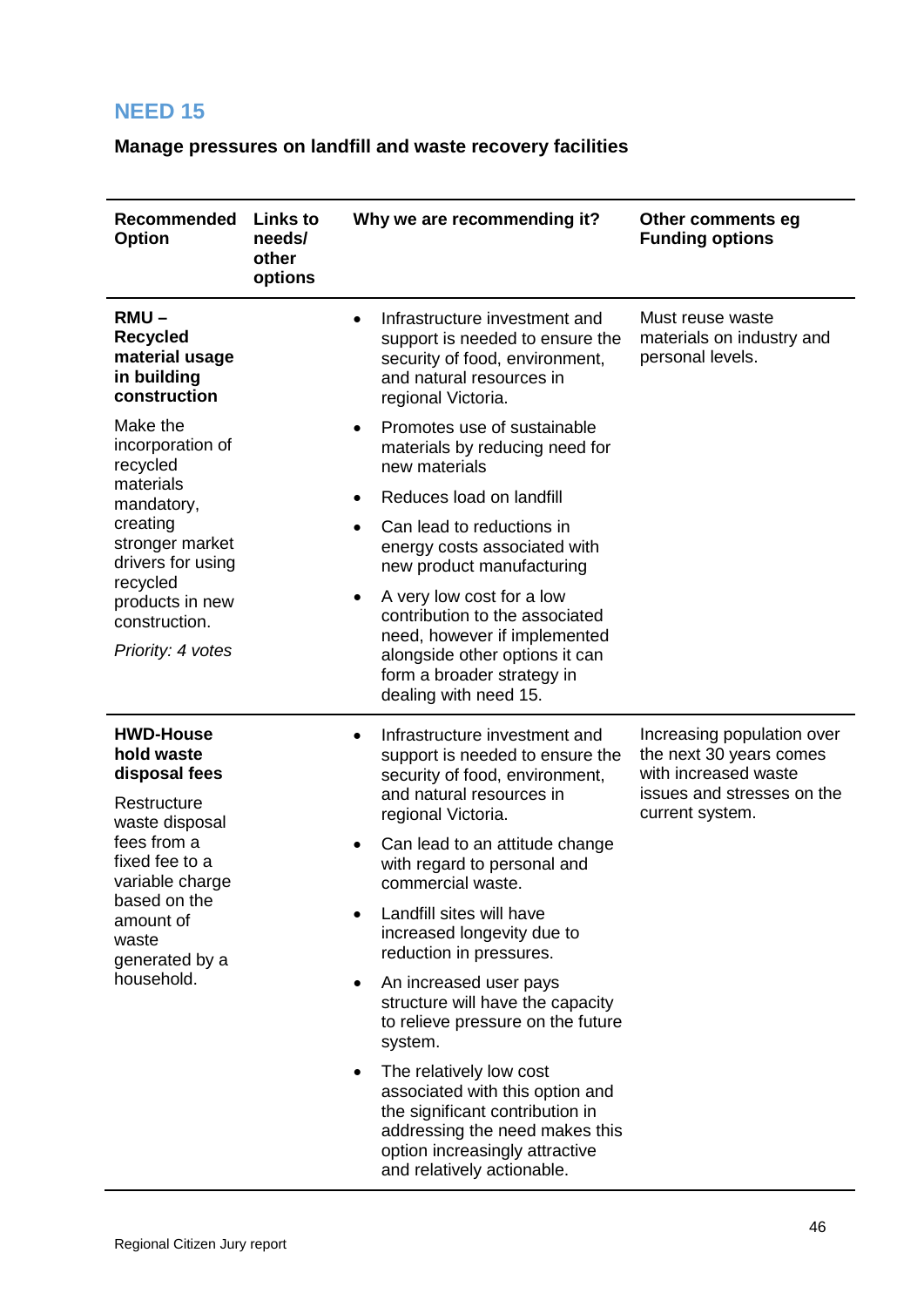<span id="page-46-0"></span>**Help preserve natural environments and minimise biodiversity loss**

| <b>Recommended</b><br>option                                                                                                                                                                                                                 | Links to needs/<br>other options | Why we are recommending it?                                                                                                                                                                                                                                                                                                                                                                                                                                                    | <b>Other</b><br>comments eg<br>funding<br>options |
|----------------------------------------------------------------------------------------------------------------------------------------------------------------------------------------------------------------------------------------------|----------------------------------|--------------------------------------------------------------------------------------------------------------------------------------------------------------------------------------------------------------------------------------------------------------------------------------------------------------------------------------------------------------------------------------------------------------------------------------------------------------------------------|---------------------------------------------------|
| <b>RFI-riparian</b><br>fencing<br>investment<br>This option<br>focuses on<br>investment in<br>riparian fences<br>to prevent stock<br>access into<br>rivers and limit<br>the associated<br>damage.<br>Priority: 3 votes                       | Need 14<br>Need 17<br>Need 19    | Protects waterways<br>Reduces erosion<br>Minimises biodiversity loss<br>$\bullet$<br>Consider electric fencing (where<br>$\bullet$<br>appropriate) rather than physical<br>fencing as per GBCMA submission.<br>Ensure the security of food,<br>$\bullet$<br>environment and natural resources<br>We must invest in the the transition to<br>alternative energy sources to look<br>after our environment.                                                                       |                                                   |
| <b>EWD</b><br><b>Environment</b><br><b>Water Delivery</b><br><b>Infrastructure</b><br>This option<br>considers how<br>infrastructure<br>can be used to<br>optimise the<br>quantity and<br>timing of water<br>delivery to the<br>environment. | Need 14<br>Need 17<br>Need 19    | Provides the necessary infrastructure<br>$\bullet$<br>to support the supply of water to the<br>environment<br>Enables better management of water<br>$\bullet$<br>environments<br>Increases resource use efficiency<br>Potential to rehabilitate natural water<br>environments<br>Infrastructure needs to be prioritised<br>$\bullet$<br>in line with existing and future<br>environmental watering plans.<br>Ensure the security of food,<br>environment and natural resources |                                                   |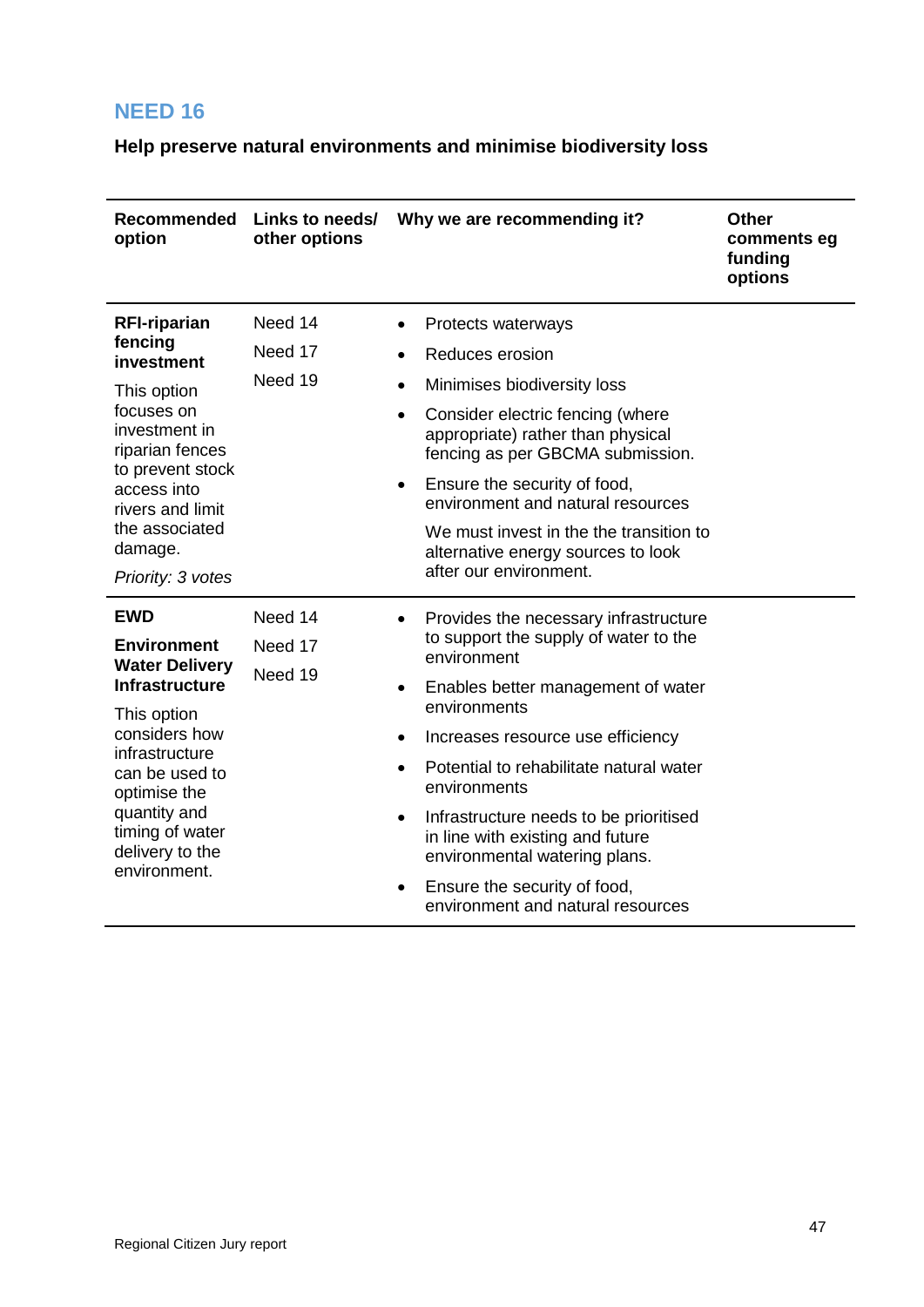| Recommended<br>option                          | other options                                                                                             | Links to needs/ Why we are recommending it?                                       | <b>Other</b><br>comments eg<br>funding<br>options |
|------------------------------------------------|-----------------------------------------------------------------------------------------------------------|-----------------------------------------------------------------------------------|---------------------------------------------------|
| <b>HCL</b> - Habitat                           | Need 4                                                                                                    | Increases landscape resilience<br>$\bullet$                                       |                                                   |
| corridor link<br>expansion and<br>improvement  | <b>ALP</b><br>Improves the migration of key<br>$\bullet$<br>species                                       |                                                                                   |                                                   |
| This option                                    |                                                                                                           | Increases biodiversity<br>$\bullet$                                               |                                                   |
| improves<br>habitat corridors                  | $\bullet$                                                                                                 | Protect the environmental features of<br>our state                                |                                                   |
| through a range<br>of mechanisms<br>such as    |                                                                                                           | Ensure the security of food,<br>$\bullet$<br>environment and natural resources    |                                                   |
| planning over<br>lays, land                    | High cost benefit<br>$\bullet$<br>Potential to attract visitors and<br>$\bullet$<br>tourists to the areas |                                                                                   |                                                   |
| acquisition,<br>corridor                       |                                                                                                           |                                                                                   |                                                   |
| boundary<br>fencing, riparian<br>fencing,      |                                                                                                           | Potential social benefits by providing<br>$\bullet$<br>areas for recreational use |                                                   |
| revegetation<br>and private land<br>covenants. |                                                                                                           | The provision of corridors promotes<br>$\bullet$<br>ecosystems health and growth. |                                                   |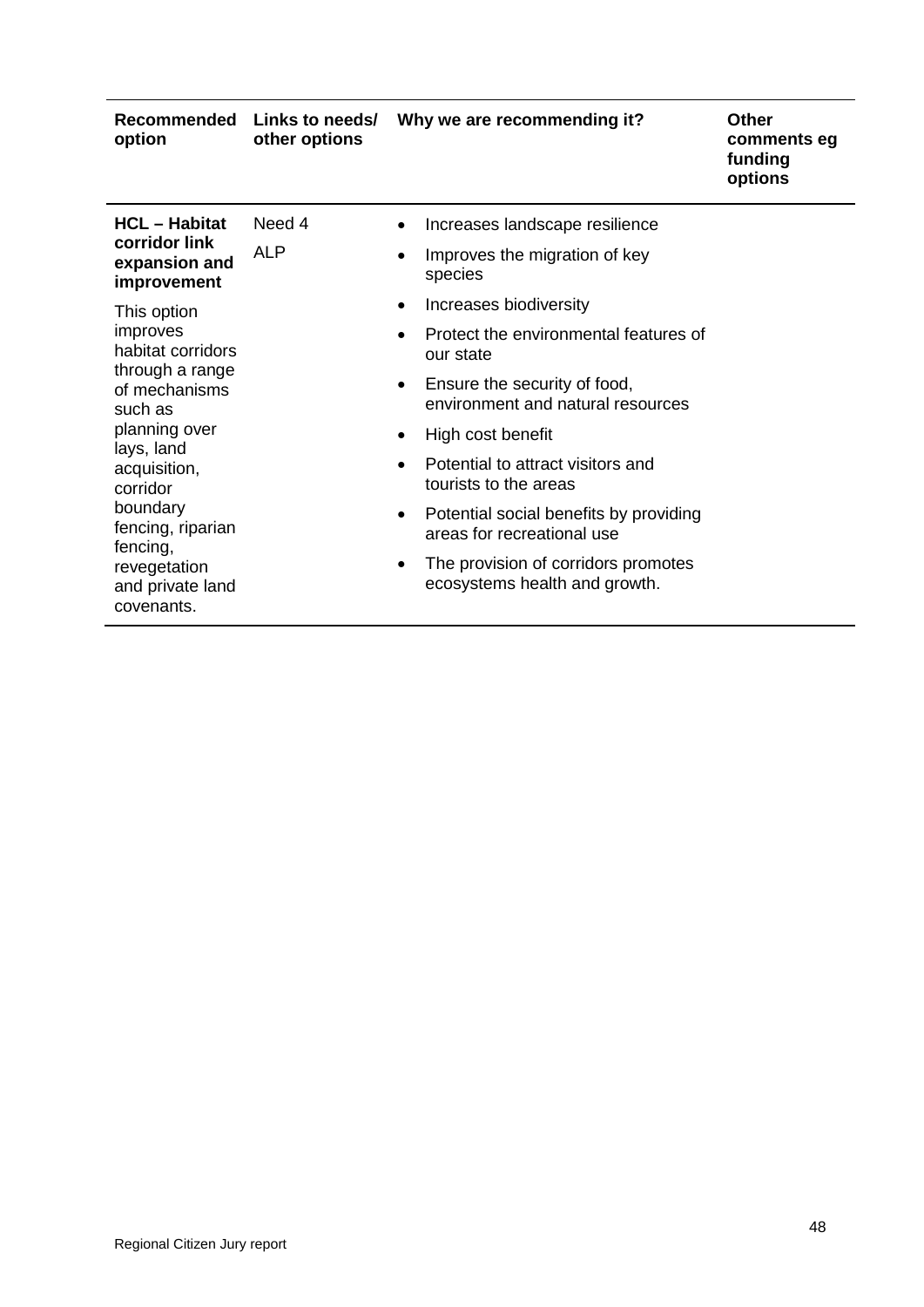<span id="page-48-0"></span>**Improve the health of waterways and coastal areas**

| Recommended<br>Links to<br>Why we are recommending it?<br>Other comments eg<br>funding options<br>needs/ other<br>option<br>options<br>WIR -<br>Need 14<br>Provision to be provided to<br>Provides the basis for water<br>$\bullet$<br>remove carp killed by the<br>Waterway<br>quality assurance<br>Need 16<br><b>Infrastructure</b><br>release of Herpes Carp<br>Produces statistical<br>$\bullet$<br>Need 19<br>Virus.<br>Remove<br>information regarding the<br><b>Pollutants</b><br>health of waterways by<br>This option<br>measuring what litter and<br>seeks to<br>gross pollutants have been<br>introduce new<br>prevented from entering<br>pollution/litter<br>waterways<br>traps along<br>Prevent litter and gross<br>$\bullet$<br>waterways to<br>pollutants from entering<br>remove |                 |                            |  |
|--------------------------------------------------------------------------------------------------------------------------------------------------------------------------------------------------------------------------------------------------------------------------------------------------------------------------------------------------------------------------------------------------------------------------------------------------------------------------------------------------------------------------------------------------------------------------------------------------------------------------------------------------------------------------------------------------------------------------------------------------------------------------------------------------|-----------------|----------------------------|--|
|                                                                                                                                                                                                                                                                                                                                                                                                                                                                                                                                                                                                                                                                                                                                                                                                  |                 |                            |  |
| high population areas<br>stormwater and<br>enhance river<br>This addresses our key<br>water quality.<br>message of ensuring the<br>security of food, environment<br>and natural resources.                                                                                                                                                                                                                                                                                                                                                                                                                                                                                                                                                                                                       | pollutants from | waterways, particularly in |  |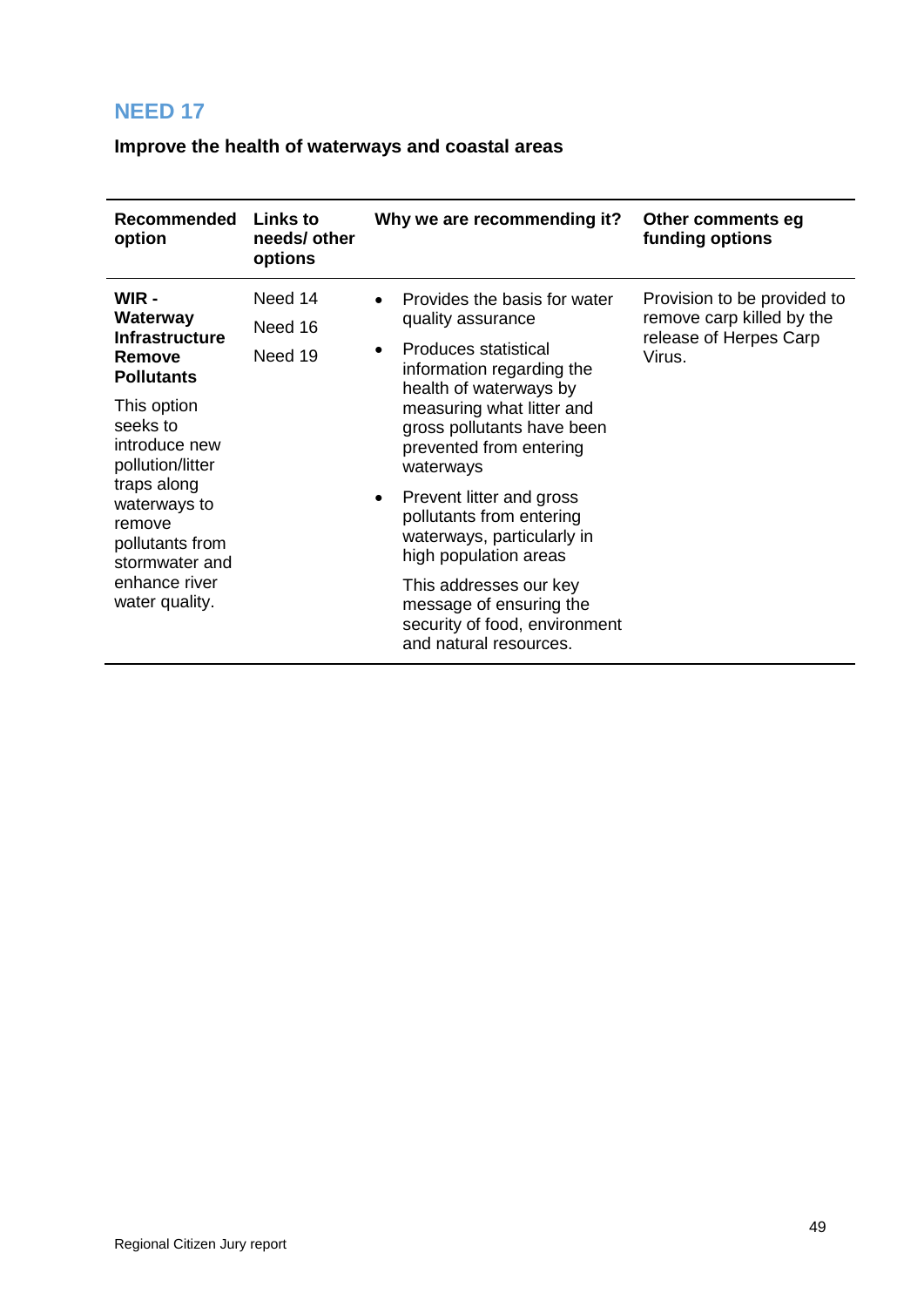<span id="page-49-0"></span>**Transition to lower carbon energy supply and use**

| <b>Recommended</b><br>Links to<br>Why we are recommending it?<br><b>Other</b><br>option<br>needs/<br>comments<br>other<br>eg funding<br>options<br>options<br><b>WSE-Wind</b><br><b>IPS</b><br>Householder<br>Considerable environmental benefits<br>could be<br>and solar<br><b>ACG</b><br>reduction in water use<br>$\Omega$<br>provided<br>energy<br><b>LSE</b><br>generation<br>grants for<br>reduction in greenhouse gases<br>$\circ$<br>installation of<br>large scale<br><b>CWF</b><br>Reduced reliance on brown coal<br>$\bullet$<br>wind power<br>Establish a |  |
|------------------------------------------------------------------------------------------------------------------------------------------------------------------------------------------------------------------------------------------------------------------------------------------------------------------------------------------------------------------------------------------------------------------------------------------------------------------------------------------------------------------------------------------------------------------------|--|
|                                                                                                                                                                                                                                                                                                                                                                                                                                                                                                                                                                        |  |
| Employment opportunities for regional areas.<br>targeted grants<br>program for<br>There is already support for this in relation to<br>$\bullet$<br>investments in<br>community schemes such as the Hepburn<br>wind and solar<br>Community windfarm.<br>energy<br>We must make the transition to a low carbon<br>infrastructure.<br>energy supply in order to ensure the<br>Priority: 13<br>protection of our environment and natural<br>votes<br>resources.                                                                                                            |  |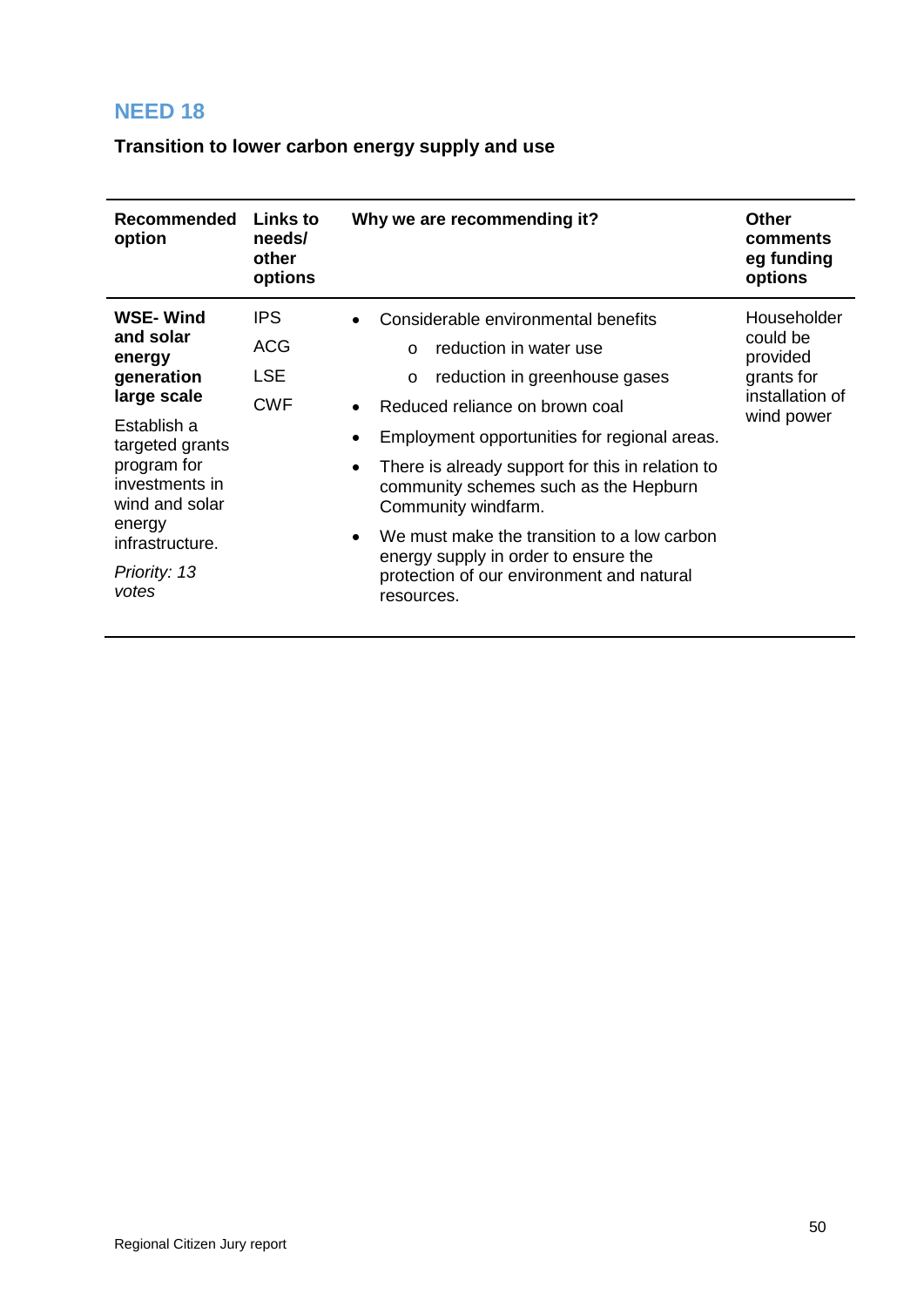| Recommended<br>option                                                       | <b>Links to</b><br>needs/<br>other<br>options | Why we are recommending it?                                                                                                                                                                                                                                   | <b>Other</b><br>comments<br>eg funding<br>options |
|-----------------------------------------------------------------------------|-----------------------------------------------|---------------------------------------------------------------------------------------------------------------------------------------------------------------------------------------------------------------------------------------------------------------|---------------------------------------------------|
| <b>ACG - Ageing</b><br>coal                                                 |                                               | Forms a part of the inevitable transition to a<br>low carbon economy                                                                                                                                                                                          |                                                   |
| generation<br>asset<br>transition                                           |                                               | The impacts on the communities around the<br>$\bullet$<br>Latrobe Valley must be considered in any<br>transition                                                                                                                                              |                                                   |
| Provide<br>subsidies for<br>the                                             |                                               | May provide growth opportunities in alternate<br>٠<br>energy production in other regional areas                                                                                                                                                               |                                                   |
| development<br>and use of<br>lower emission<br>energy sources<br>instead of |                                               | This is a higher cost option however it poses<br>a significant contribution towards this need<br>and will improve our current costly and<br>inefficient transfer of energy through the<br>State.                                                              |                                                   |
| brown coal<br>power plants.<br>Priority: 4 votes                            |                                               | Reappropriation of existing infrastructure is<br>an integral component of meeting flexible<br>infrastructure needs                                                                                                                                            |                                                   |
|                                                                             |                                               | Interventions would assist in reflecting the<br>$\bullet$<br>true cost to the environment in energy costs                                                                                                                                                     |                                                   |
|                                                                             |                                               | National and international firms are divesting<br>$\bullet$<br>from coal generation infrastructure                                                                                                                                                            |                                                   |
|                                                                             |                                               | Reduction in use of aging coal generation<br>assets would result in immense reductions to<br>water use and greenhouse gas and<br>particulate emissions, as well as positively<br>impacting ecosystems and habitats where<br>coal mining might otherwise occur |                                                   |
|                                                                             |                                               | We must make the transition to a low carbon<br>energy supply in order to ensure the<br>protection of our environment and natural<br>resources.                                                                                                                |                                                   |
| $OWE -$                                                                     | <b>ACG</b>                                    | Reduced carbon emissions                                                                                                                                                                                                                                      |                                                   |
| Organic<br><b>Waste to</b><br><b>Energy</b>                                 | <b>HWD</b>                                    | Reduces the pressure on existing and future<br>landfills                                                                                                                                                                                                      |                                                   |
| Use organic<br>waste to                                                     |                                               | Contributes to the alternate energy future of<br>the state and the reduced reliance on coal                                                                                                                                                                   |                                                   |
| generate<br>energy.<br>Priority: 1 vote                                     |                                               | We must make the transition to a low carbon<br>energy supply in order to ensure the<br>protection of our environment and natural<br>resources                                                                                                                 |                                                   |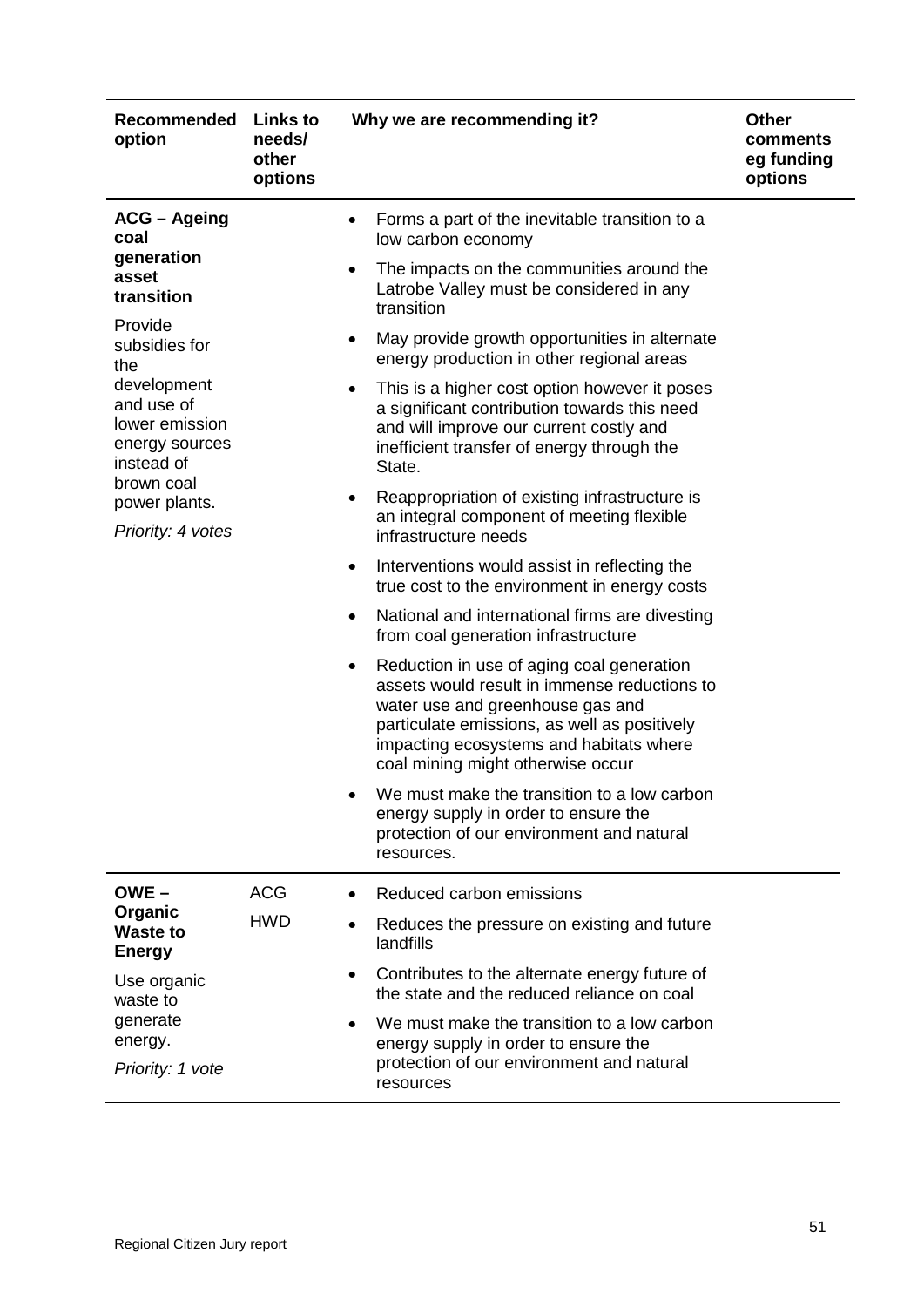<span id="page-51-0"></span>**Improve the resilience of critical infrastructure**

| <b>HIC</b><br><b>DCD-Data</b><br>Allows for high standard and<br>$\bullet$<br>centre location<br>diversification of data control<br><b>Diversification</b><br>Ensures the resilience of data<br>$\bullet$<br>Relocate data<br>storage<br>centres where<br>All Victorians need access to fast<br>appropriate away<br>and reliable internet<br>from central<br>Melbourne to<br>Encourage growth in regional areas<br>ensure that there<br>of Victoria<br>is sufficient<br>Cooperative planning between local,<br>locational<br>state and federal governments<br>separation<br>between primary<br>Government services should be<br>and secondary<br>equitably provided to all Victorians<br>data centres to<br>Support for flexible local<br>reduce risk<br>infrastructure<br>exposure and<br>optimise<br>performance from<br>users. | Recommended<br>option | Links to<br>needs/<br>other<br>options | Why we are recommending it? | Other<br>comments eg<br>funding options |
|-----------------------------------------------------------------------------------------------------------------------------------------------------------------------------------------------------------------------------------------------------------------------------------------------------------------------------------------------------------------------------------------------------------------------------------------------------------------------------------------------------------------------------------------------------------------------------------------------------------------------------------------------------------------------------------------------------------------------------------------------------------------------------------------------------------------------------------|-----------------------|----------------------------------------|-----------------------------|-----------------------------------------|
| Priority: 1 vote                                                                                                                                                                                                                                                                                                                                                                                                                                                                                                                                                                                                                                                                                                                                                                                                                  |                       |                                        |                             |                                         |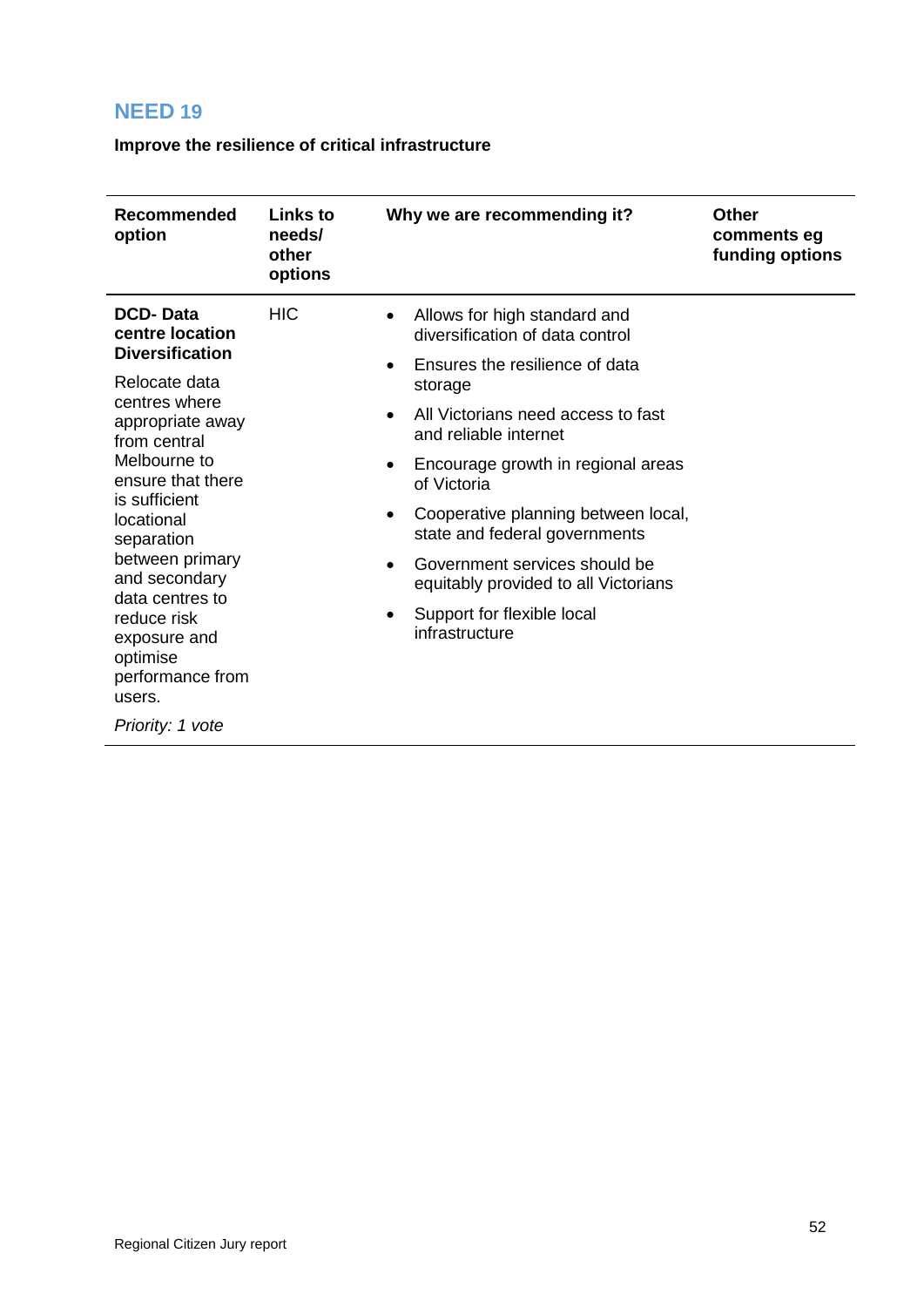<span id="page-52-0"></span>

| <b>Option</b>                                                         | Why we were not able to reach a clear decision                                                                                                                                                            |  |  |  |
|-----------------------------------------------------------------------|-----------------------------------------------------------------------------------------------------------------------------------------------------------------------------------------------------------|--|--|--|
| SHG - Social<br>housing<br>government role<br>change<br>SHP1 - Social | The Jury was divided on these options with no clear rejection nor<br>agreeance for them.                                                                                                                  |  |  |  |
|                                                                       | Rejection of these options was on the basis that it does not fit with the<br>agreed principle that the majority of social housing should be owned<br>and operated by the government.                      |  |  |  |
| housing private<br>provision to<br>increase stock                     | Government would be regulator not supplier. This is in keeping current<br>٠<br>trends in the supply of community for other infrastructure making funds<br>available for other infrastructure initiatives. |  |  |  |
| SHS3 - social<br>housing stock<br>transfer model                      | Could allow for community organisation participation in the overall<br>$\bullet$<br>scheme.                                                                                                               |  |  |  |
|                                                                       | Private investment should increase the number of housing available<br>٠                                                                                                                                   |  |  |  |
|                                                                       | Reduce government debt                                                                                                                                                                                    |  |  |  |
| <b>BBG</b> - Bendigo<br><b>Ballarat</b>                               | The Jury was divided on this option. The division was around the cost<br>benefit and whether there were more affordable options.                                                                          |  |  |  |
| Geelong Rail<br>Revival                                               | Cost high compared to benefits.<br>$\bullet$                                                                                                                                                              |  |  |  |
|                                                                       | Would beneficial but high cost.<br>$\bullet$                                                                                                                                                              |  |  |  |
|                                                                       | Look at better business options to address need.<br>٠                                                                                                                                                     |  |  |  |
|                                                                       | Rail lines are there. There are lower cost options i.e. Maryborough to<br>$\bullet$<br>Bendigo.                                                                                                           |  |  |  |
|                                                                       | The need for access across regions and from rural into regions was<br>$\bullet$<br>recognised.                                                                                                            |  |  |  |
|                                                                       | Investigate light rail using existing freight line<br>٠                                                                                                                                                   |  |  |  |
|                                                                       | Longer term priority                                                                                                                                                                                      |  |  |  |
|                                                                       | Alternatively increase the number of buses bus routes                                                                                                                                                     |  |  |  |
| <b>EWE - Eastern</b>                                                  | The Jury was divided on this option. Many saw the need for a link.                                                                                                                                        |  |  |  |
| <b>Freeway to City</b><br>Link                                        | This is an option that fits into a broader network which is why it is<br>$\bullet$<br>important.                                                                                                          |  |  |  |
|                                                                       | Will be needed to improve access need a connection.                                                                                                                                                       |  |  |  |
|                                                                       | Reduce travel times.                                                                                                                                                                                      |  |  |  |
|                                                                       | Problem particularly for Geelong and Ballarat which will be addressed.                                                                                                                                    |  |  |  |
|                                                                       | Others were concerned about the cost benefit.                                                                                                                                                             |  |  |  |
|                                                                       | Consider in the future when benefit cost ratio is higher or above one                                                                                                                                     |  |  |  |
|                                                                       | High cost or toll way.<br>٠                                                                                                                                                                               |  |  |  |
|                                                                       | Better interim option is the North East Link (NEL) between the M80 and<br>Eastern Freeway at Ringwood.                                                                                                    |  |  |  |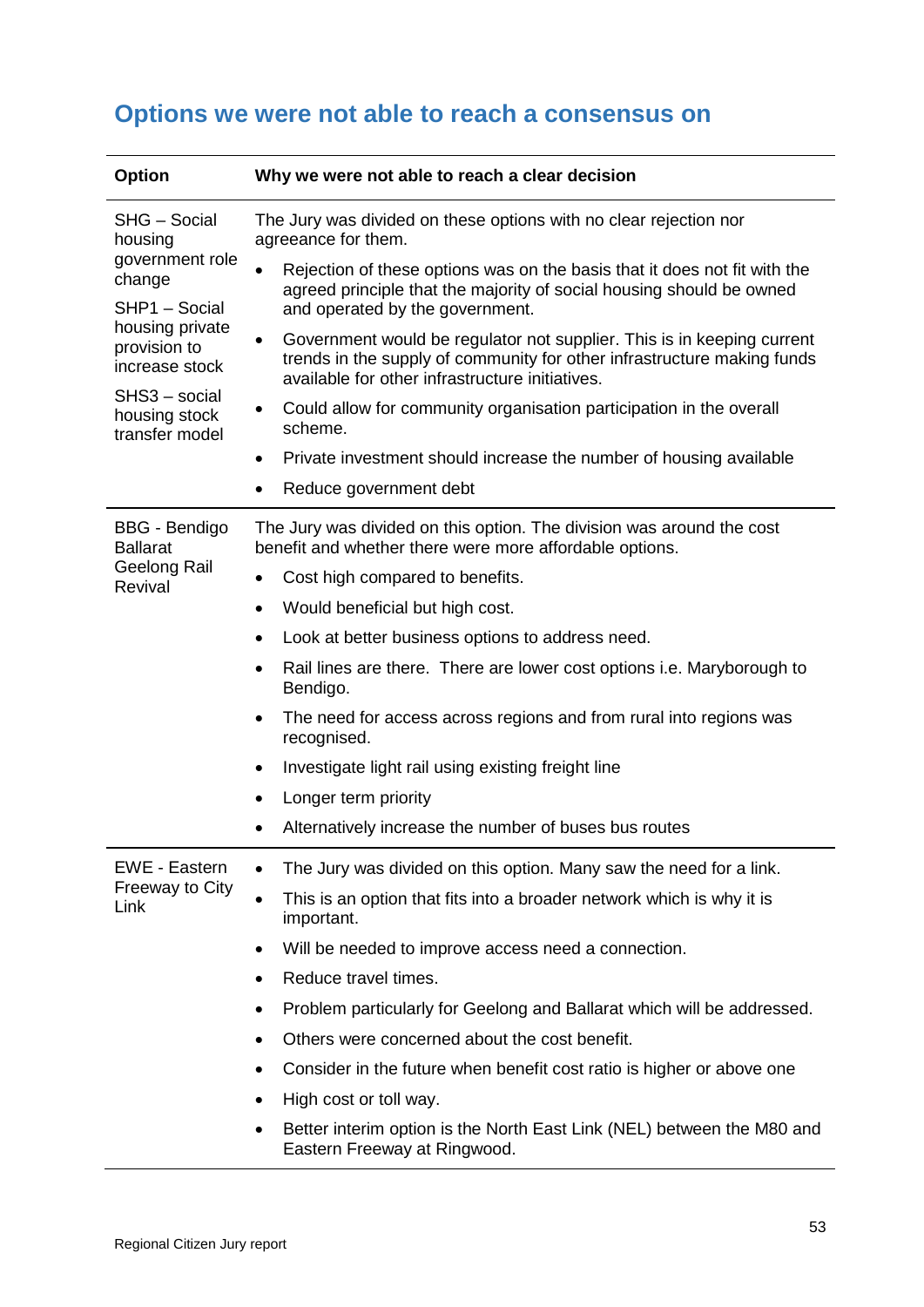| <b>Recommended</b><br>option                                                                                                                                                                                        | Links to needs/<br>other options                           | Why we are recommending it?                                                                                                                                                                                                                   | <b>Other</b><br>comments eg.<br>funding<br>options |
|---------------------------------------------------------------------------------------------------------------------------------------------------------------------------------------------------------------------|------------------------------------------------------------|-----------------------------------------------------------------------------------------------------------------------------------------------------------------------------------------------------------------------------------------------|----------------------------------------------------|
| Increase<br>availability of ICT<br>via statewide<br>fibre rollout.<br>Locally owned<br>fibre across Vic<br>communities with<br>local government<br>being the<br>carriers; also<br>using VicTrack's<br>fibre network | Need 1<br>Need <sub>2</sub><br>Need 3<br>Need 9<br>Need 12 | Very high priority<br>Increases regional equality<br>and remote access to<br>services<br>Grow and promote regional<br>cities – take pressure of<br>Melbourne<br>Strong enabler of other<br>options to meet various<br>needs including health, |                                                    |
| Priority: 13 votes                                                                                                                                                                                                  |                                                            | education, and economic<br>development which<br>generates jobs.                                                                                                                                                                               |                                                    |

# <span id="page-53-0"></span>**Recommended additional options**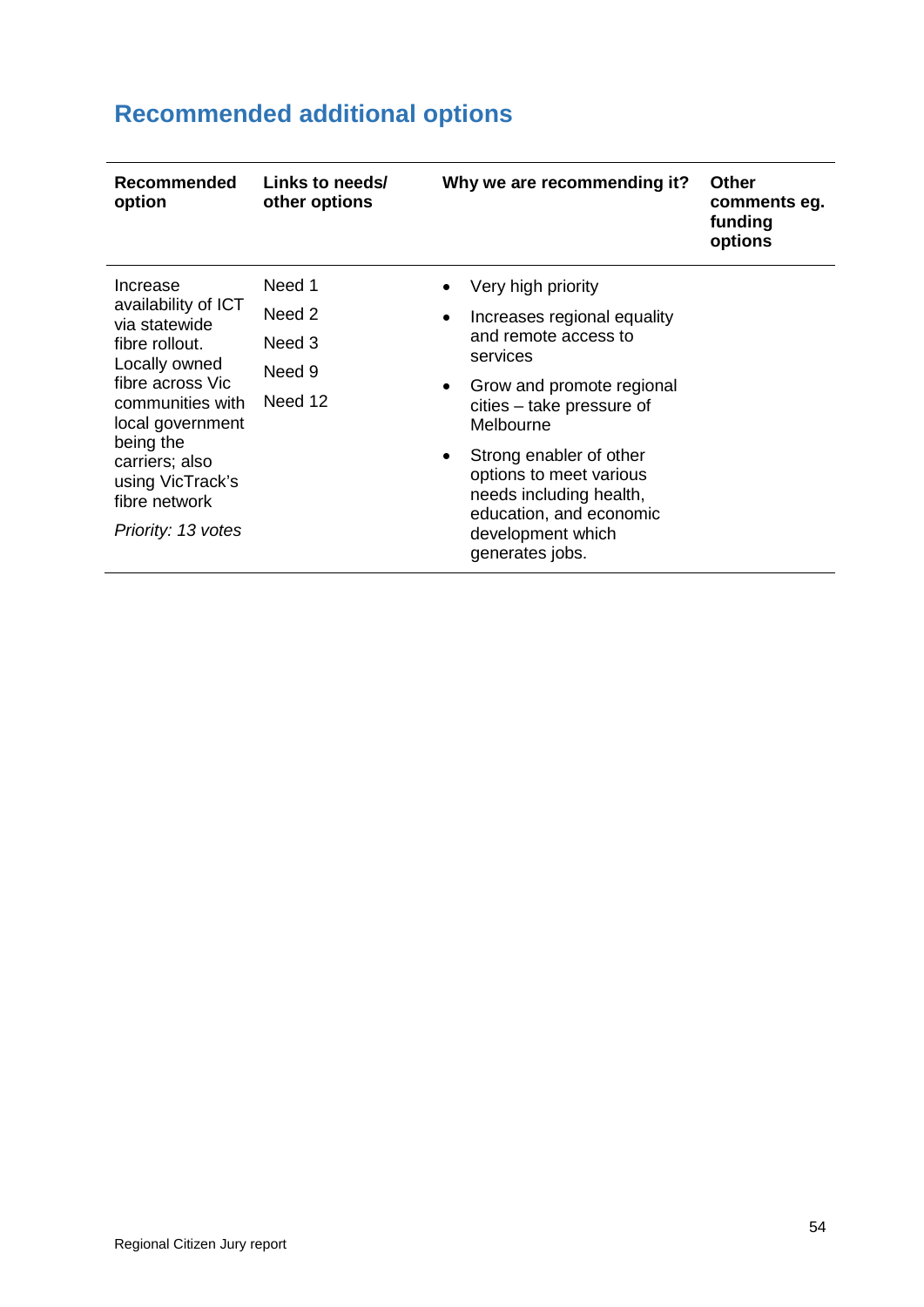| <b>Recommended option</b>                                                                                                                                                                                                                                                                                                                                                                                                                                                                                                                                                                                                                                                                                                                                                     | <b>Links to</b><br>needs/<br>other<br>options               | Why we are recommending it?                                                                                                                                                                                                                                                                                                                                                                                                                                                                                                                                                                                                                                                                                                                                                                                                                                                                                                                                                                                                                                                                                                                                                                                                                                                                                                                                                                                                                                                       | <b>Other</b><br>comments<br>eg.<br>funding<br>options |
|-------------------------------------------------------------------------------------------------------------------------------------------------------------------------------------------------------------------------------------------------------------------------------------------------------------------------------------------------------------------------------------------------------------------------------------------------------------------------------------------------------------------------------------------------------------------------------------------------------------------------------------------------------------------------------------------------------------------------------------------------------------------------------|-------------------------------------------------------------|-----------------------------------------------------------------------------------------------------------------------------------------------------------------------------------------------------------------------------------------------------------------------------------------------------------------------------------------------------------------------------------------------------------------------------------------------------------------------------------------------------------------------------------------------------------------------------------------------------------------------------------------------------------------------------------------------------------------------------------------------------------------------------------------------------------------------------------------------------------------------------------------------------------------------------------------------------------------------------------------------------------------------------------------------------------------------------------------------------------------------------------------------------------------------------------------------------------------------------------------------------------------------------------------------------------------------------------------------------------------------------------------------------------------------------------------------------------------------------------|-------------------------------------------------------|
| Upgrade of passenger<br>rail services in regional<br>Victoria.<br>Examples include:<br>•Increase the speed and<br>frequency of passenger<br>rail services to the rest<br>of regional Victoria<br>including timetabling for<br>work commuters<br>•Increase the speed and<br>frequent of passenger<br>rail services from<br>Shepparton to Seymour<br>to the same frequency<br>as the Seymour -<br>Melbourne service<br>• Extend passenger rail<br>services from<br>Shepparton to Cobram<br>•Increase the frequency<br>of passenger rail<br>services from<br>Wangaratta to Seymour<br>to the same frequency<br>as the Seymour<br>Melbourne service<br>•Improve the<br>maintenance of rural<br>rail lines so that trains<br>can operate at optimum<br>speeds<br>Priority: 8 votes | RRE <sub>2</sub><br><b>RRS</b><br>CRR2<br>Need 2<br>Need 12 | High priority<br>Note that other regions have similar<br>$\bullet$<br>needs and may benefit from similar<br>improvements and the issues identified<br>apply to much of rural Victoria<br>Success of recent investment in other<br>regional rail services eg. Bendigo,<br>Ballarat and Geelong in improving<br>access to Melbourne and attracting<br>more people to the regions<br>Links with additional option of<br>$\bullet$<br>establishing an integrated transport<br>strategy<br>Shepparton is a major business centre<br>with connections with Melbourne<br>People from Shepparton frequently<br>$\bullet$<br>need to travel to Melbourne for<br>business, access to health services<br>and other needs.<br>Shepparton people often drive to<br>Seymour to catch a train because<br>there are not enough services to<br>Shepparton<br>Wangaratta is a major business centre<br>with connections with Melbourne<br>People from Wangaratta frequently<br>need to travel to Melbourne for<br>business, access to health services<br>and other needs.<br>there are not enough services from<br>$\bullet$<br>Wangaratta to Seymour<br>Increasing passenger rail services to<br>country cities will usually result in<br>increased usage as evidenced by<br>upgrades to the Bendigo line<br>Rail is the preferred method of travel to<br>٠<br>Melbourne for many country people.<br>Some rural passenger and freight lines<br>$\bullet$<br>have very low speed limits due to poor |                                                       |
|                                                                                                                                                                                                                                                                                                                                                                                                                                                                                                                                                                                                                                                                                                                                                                               |                                                             | track maintenance                                                                                                                                                                                                                                                                                                                                                                                                                                                                                                                                                                                                                                                                                                                                                                                                                                                                                                                                                                                                                                                                                                                                                                                                                                                                                                                                                                                                                                                                 |                                                       |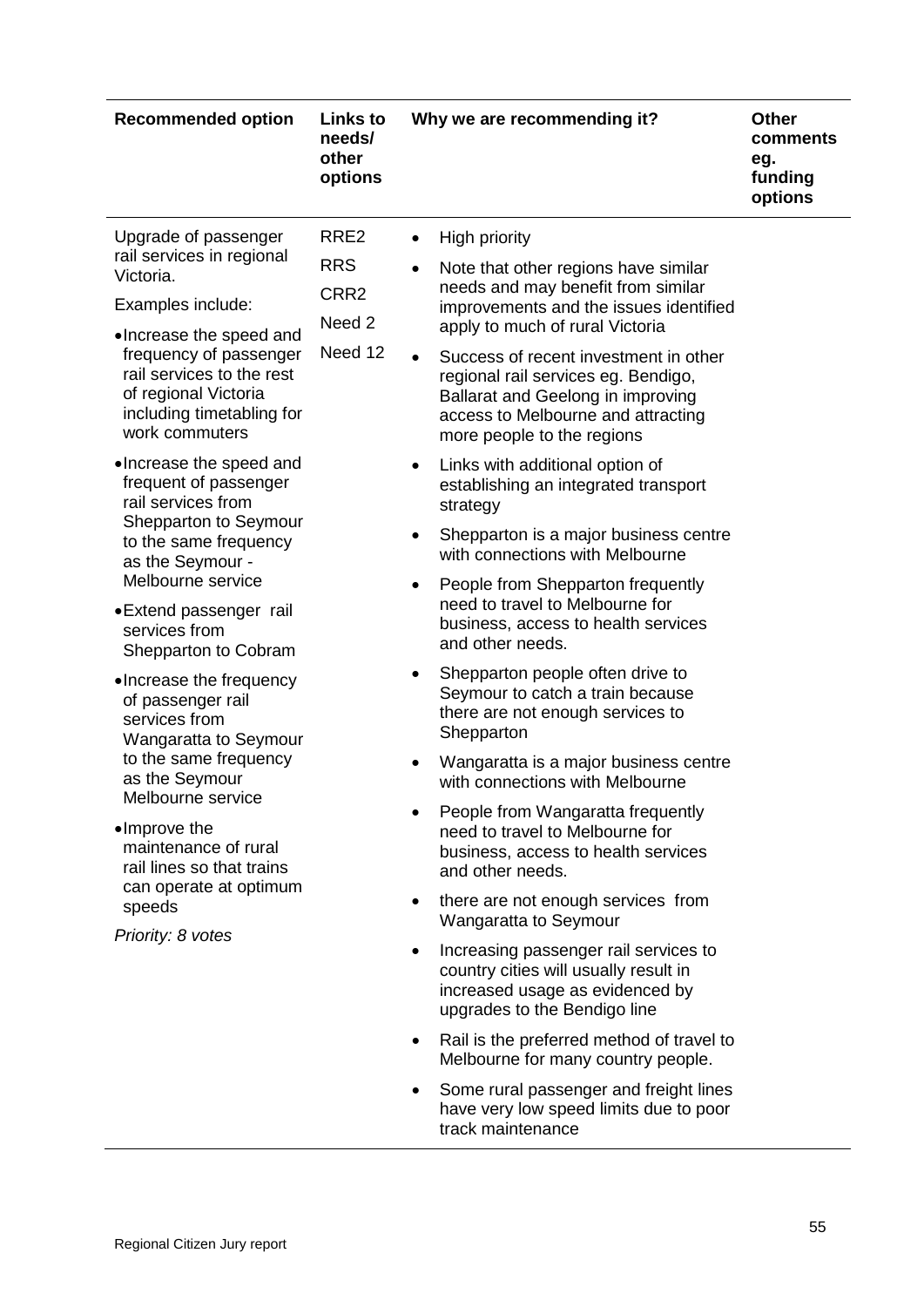| <b>Recommended</b><br>option                                                                                                                                                                                                                                          | Links to needs/<br>other options                                                                                         | Why we are recommending it?                                                                                                                                                                                                                                                                                                                                                                                                                                                    | <b>Other</b><br>comments eg.<br>funding<br>options                                                                                                    |
|-----------------------------------------------------------------------------------------------------------------------------------------------------------------------------------------------------------------------------------------------------------------------|--------------------------------------------------------------------------------------------------------------------------|--------------------------------------------------------------------------------------------------------------------------------------------------------------------------------------------------------------------------------------------------------------------------------------------------------------------------------------------------------------------------------------------------------------------------------------------------------------------------------|-------------------------------------------------------------------------------------------------------------------------------------------------------|
| Develop an<br>integrated<br>transport plan<br>for the state of<br>Victoria, with an<br>emphasis on<br>public transport<br>Priority: 7 votes<br><b>Expand tertiary</b><br>education in<br>regional areas,<br>for example by<br>increasing<br>student<br>accommodation. | Needs 1<br>Need 12<br>Need 13<br>Other<br>planning/coordination<br>and collaboration<br>options like CPS 1<br><b>TAF</b> | Would help address several<br><b>Needs</b><br>Improved planning will better<br>utilise the infrastructure we<br>already have<br>Gridlock on major freeways<br>٠<br>occurs because public transport<br>planning is inadequate<br>Viewed as a high priority through<br>$\bullet$<br>several jury discussions<br>Student accommodation will<br>$\bullet$<br>bring international students,<br>expand employment<br>opportunities and help to retain<br>students in regional areas. | <b>Universities</b><br>are federally<br>funded.<br>Opportunity<br>to link Unis<br>and Tafes<br>through IV.                                            |
| Priority: 7 votes<br>Double the<br>expenditure on<br>regional<br>highway<br>maintenance to<br>meet the<br>projected<br>maintenance<br>needs<br>Priority: 4 votes                                                                                                      | Need 12<br><b>RHU</b><br><b>SIP</b><br><b>Consistent with TAC</b><br>'Towards Zero'<br>campaign.                         | Regional highway maintenance<br>$\bullet$<br>is currently half of the<br>maintenance needs of those<br>highways<br>It will prevent the rundown of the<br>$\bullet$<br>quality of highways<br>Improved road safety<br>Four times more likely to die on<br>regional roads than metro roads.<br>Cheaper to maintain properly<br>$\bullet$<br>than to rebuild<br>People are four times more likely<br>to die on country roads c/w city<br>roads                                    | Doubling<br>funding will<br>save money<br>in the long<br>term.<br>Without<br>maintenance<br>replacement<br>of roads will<br>become very<br>expensive. |
| Hubs for local<br>renewable<br>energy self<br>sufficiency<br>Priority: 2 votes                                                                                                                                                                                        |                                                                                                                          | Utilises new battery technology<br><b>Environmental benefits</b><br>Community groups would become<br>involved in renewable energy                                                                                                                                                                                                                                                                                                                                              | May reduce<br>cost of<br>subsidized<br>electricity.<br>Need to<br>investigate<br>costs of<br>solar panels<br>batteries<br>and legal<br>leases.        |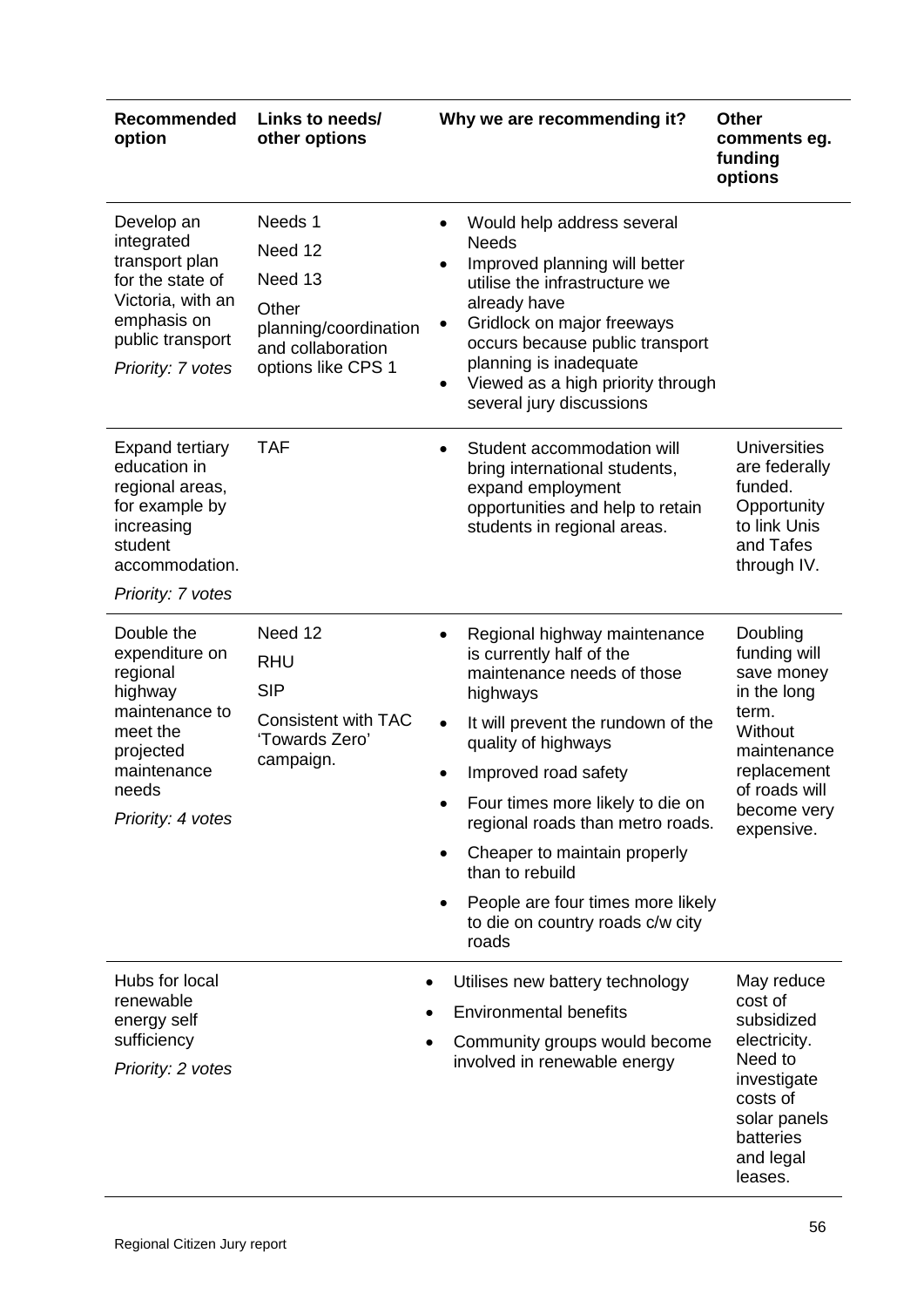| Recommended<br>option                                                                                                                                                                                                                                                    | Links to needs/<br>other options                                      | Why we are recommending it?<br><b>Other</b><br>comments eg.<br>funding<br>options                                                                                                                                                                                                                                                                                   |
|--------------------------------------------------------------------------------------------------------------------------------------------------------------------------------------------------------------------------------------------------------------------------|-----------------------------------------------------------------------|---------------------------------------------------------------------------------------------------------------------------------------------------------------------------------------------------------------------------------------------------------------------------------------------------------------------------------------------------------------------|
| Encourage the<br>development of<br>cities where<br>water resources<br>are available.<br>eg: along the<br>Murray,<br>Goulburn and<br><b>Ovens Rivers</b>                                                                                                                  | Need 1<br>Need 12<br>Need 14                                          | Eliminates the high cost of<br>$\bullet$<br>long distance pipeline water<br>grids eg. To Bendigo and<br>Ballarat. Takes advantage of<br>natural assets                                                                                                                                                                                                              |
| Shared working<br>spaces in<br>regional/rural<br>centres for<br>remote workers.<br>eg ICT capable<br>office hubs fitted<br>with up to date<br>computer and<br>video<br>conferencing<br>facilities to use<br>to reduce the<br>number of<br>commuter trips<br>to Melbourne | Need 1<br>Need <sub>2</sub><br>Need <sub>3</sub><br>Need 9<br>Need 12 | Could use<br>It will reduce traffic<br>$\bullet$<br>existing libraries<br>congestion in and around<br>and educational<br>Melbourne.<br>campuses to<br>Will make moving the<br>$\bullet$<br>reduce cost.<br>regional areas more<br><b>Employers and</b><br>attractive – more affordable<br>users may also<br>housing yet access to<br>contribute<br>employment hubs. |
| Grow/ promote<br>regional cities<br>by locating<br>government<br>departments<br>and services to<br>regional hubs.                                                                                                                                                        | Need 1<br>Need <sub>2</sub>                                           | Less emphasis on<br>$\bullet$<br>metropolitan population<br>growth allows for local<br>services to better cater for<br>metro population. Growth of<br>regional areas makes the<br>financing of regional<br>services easier.                                                                                                                                         |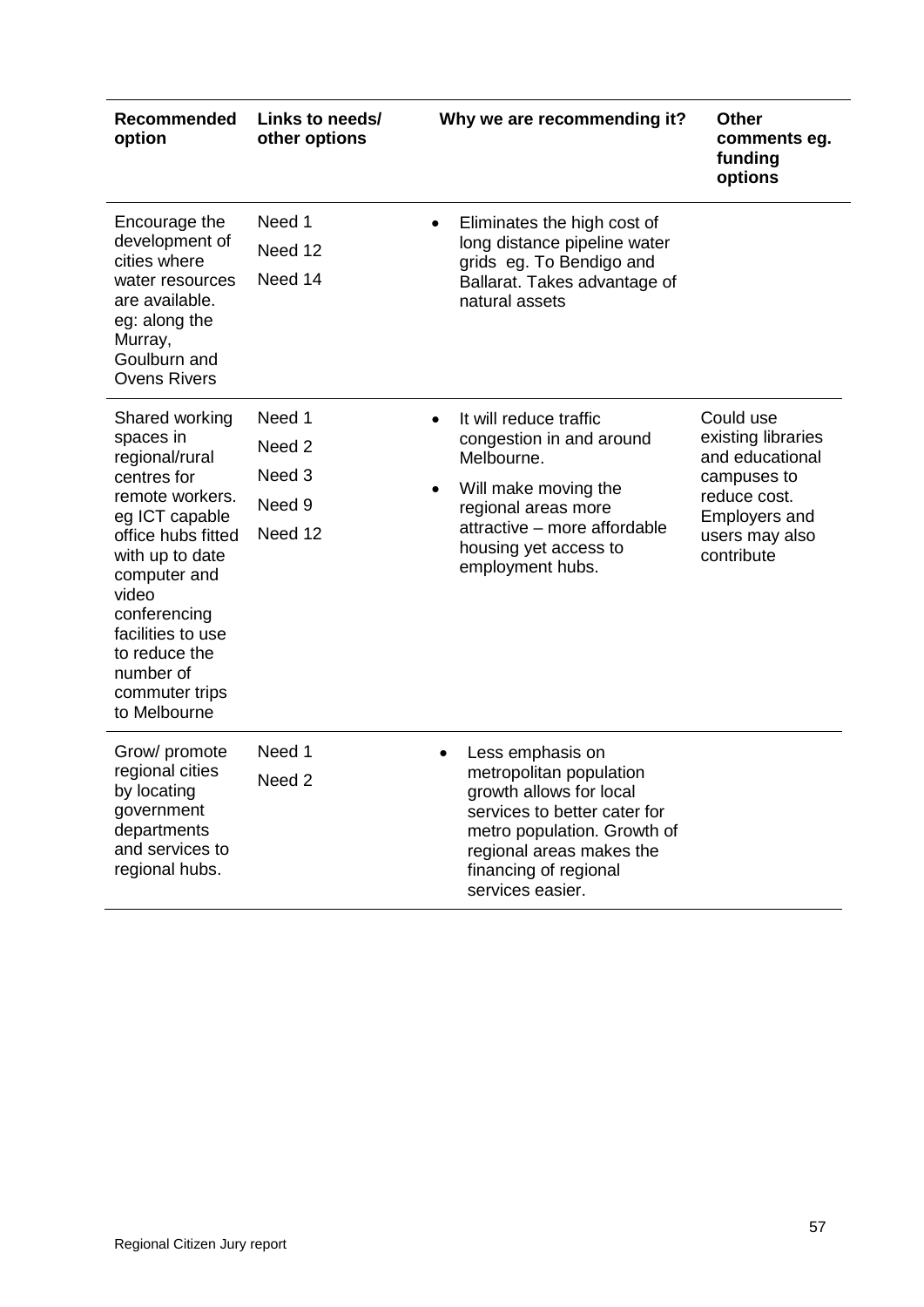# <span id="page-57-0"></span>**Concepts which warrant further investigation**

| <b>Concept</b>                                                                                                                                                                                           | <b>Links to</b><br>needs/other<br>options | Why we are recommending it?                                                         | <b>Other</b><br>comments<br>eg. funding<br>options |
|----------------------------------------------------------------------------------------------------------------------------------------------------------------------------------------------------------|-------------------------------------------|-------------------------------------------------------------------------------------|----------------------------------------------------|
| Change developer<br>contribution plans to<br>ensure that developers<br>contribute to all hidden<br>costs of their<br>developments<br>including increased<br>need for arterial roads<br>Priority: 2 votes |                                           | Shift home costs to<br>beneficiaries                                                |                                                    |
| <b>Regional East-West</b><br>Link Upgrade                                                                                                                                                                | <b>CSC</b><br><b>JDP</b>                  | <b>Transport Melbourne to</b><br>Ballarat and Bendigo has                           | Funded<br>progressively.                           |
| Rail connecting                                                                                                                                                                                          |                                           | increased.                                                                          | Not cheap<br>but worth it.                         |
| major regional<br>hubs in line with<br>current transport                                                                                                                                                 |                                           | Geelong and Portland ports<br>will become direct links to<br>Regional hubs.         |                                                    |
| corridors<br>Connecting high<br>population areas<br>such as Geelong,<br>Ballarat, Bendigo,<br>Mildura, Echuca,<br>Shepparton,<br>Benalla, Wodonga,<br>Gippsland etc.                                     |                                           | Lighten congestion on roads<br>$\bullet$<br>and increase environmental<br>benefits. |                                                    |
| Priority: 1 vote                                                                                                                                                                                         |                                           |                                                                                     |                                                    |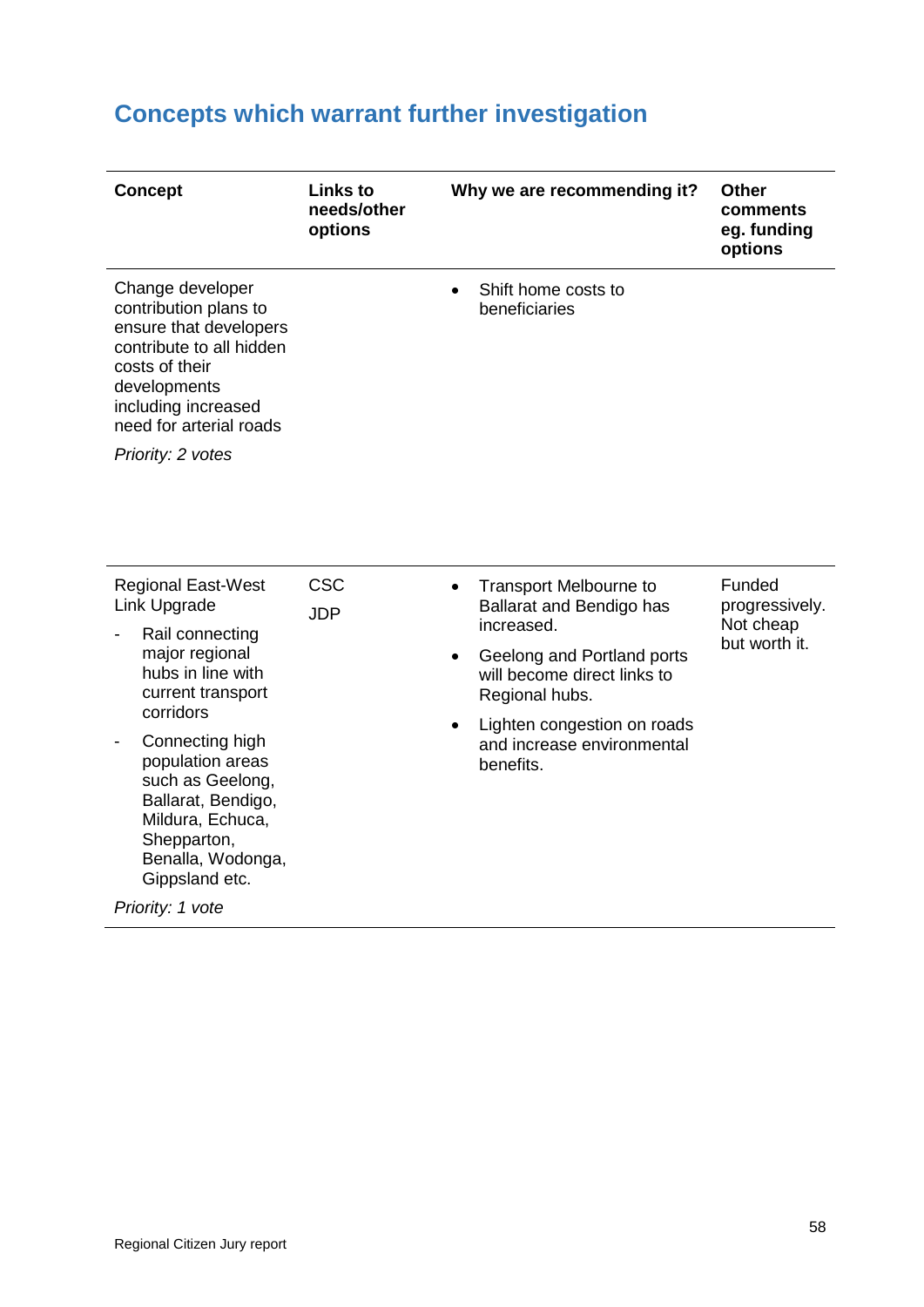| <b>Concept</b>                                                                                                                                                                | Links to<br>needs/other<br>options | Why we are recommending it?                                                                                                                                                                  | <b>Other</b><br>comments<br>eg. funding<br>options |
|-------------------------------------------------------------------------------------------------------------------------------------------------------------------------------|------------------------------------|----------------------------------------------------------------------------------------------------------------------------------------------------------------------------------------------|----------------------------------------------------|
| Increase the role of<br>Youth justice group<br>conferencing in dealing                                                                                                        | <b>CSC</b><br><b>JDP</b>           | May help to reduce demand<br>for justice infrastructure<br>including jails                                                                                                                   |                                                    |
| with juveniles in<br>trouble.                                                                                                                                                 |                                    | Brings improved outcomes in<br>dealing with youth justice and<br>victim restoration                                                                                                          |                                                    |
|                                                                                                                                                                               |                                    | Gives magistrates more say<br>in diversion programs                                                                                                                                          |                                                    |
|                                                                                                                                                                               |                                    | Brings more understanding to<br>youth problems                                                                                                                                               |                                                    |
|                                                                                                                                                                               |                                    | Reduces the need for the<br>$\bullet$<br>construction of new prisons                                                                                                                         |                                                    |
|                                                                                                                                                                               |                                    | This option would include<br>$\bullet$<br>option JIP: justice<br>diversionary policy and<br>programs                                                                                         |                                                    |
|                                                                                                                                                                               |                                    | This should also be used to<br>bring an increased emphasis<br>on restorative justice.                                                                                                        |                                                    |
|                                                                                                                                                                               |                                    | High priority but we think it's<br>already being undertaken.                                                                                                                                 |                                                    |
| Regional air freight<br>intermodal terminal -<br>inland port for air<br>freight and rail large<br>enough to support<br>demand. Suggested<br>location Murray Darling<br>basin. | RRE <sub>2</sub>                   | Allows for fast direct access<br>for perishable goods to<br>national/international<br>markets.                                                                                               |                                                    |
|                                                                                                                                                                               |                                    | Examples in Renmark and<br>Toowoomba                                                                                                                                                         |                                                    |
| Replace pine<br>plantations with native                                                                                                                                       | Need 2<br>Need 4                   | Increasing biodiversity and<br>$\bullet$<br>protect environment                                                                                                                              |                                                    |
| hardwoods and<br>softwood.                                                                                                                                                    | Need 12<br>Need 16                 | Employment opportunities in<br>regional areas, eg furniture<br>production                                                                                                                    |                                                    |
|                                                                                                                                                                               |                                    | Increase tourism – camping<br>٠<br>sites.                                                                                                                                                    |                                                    |
|                                                                                                                                                                               |                                    | Recognise that this may fall<br>outside the scope of<br>infrastructure, but believe this<br>warrants consideration,<br>including providing the<br>infrastructure to support this<br>industry |                                                    |